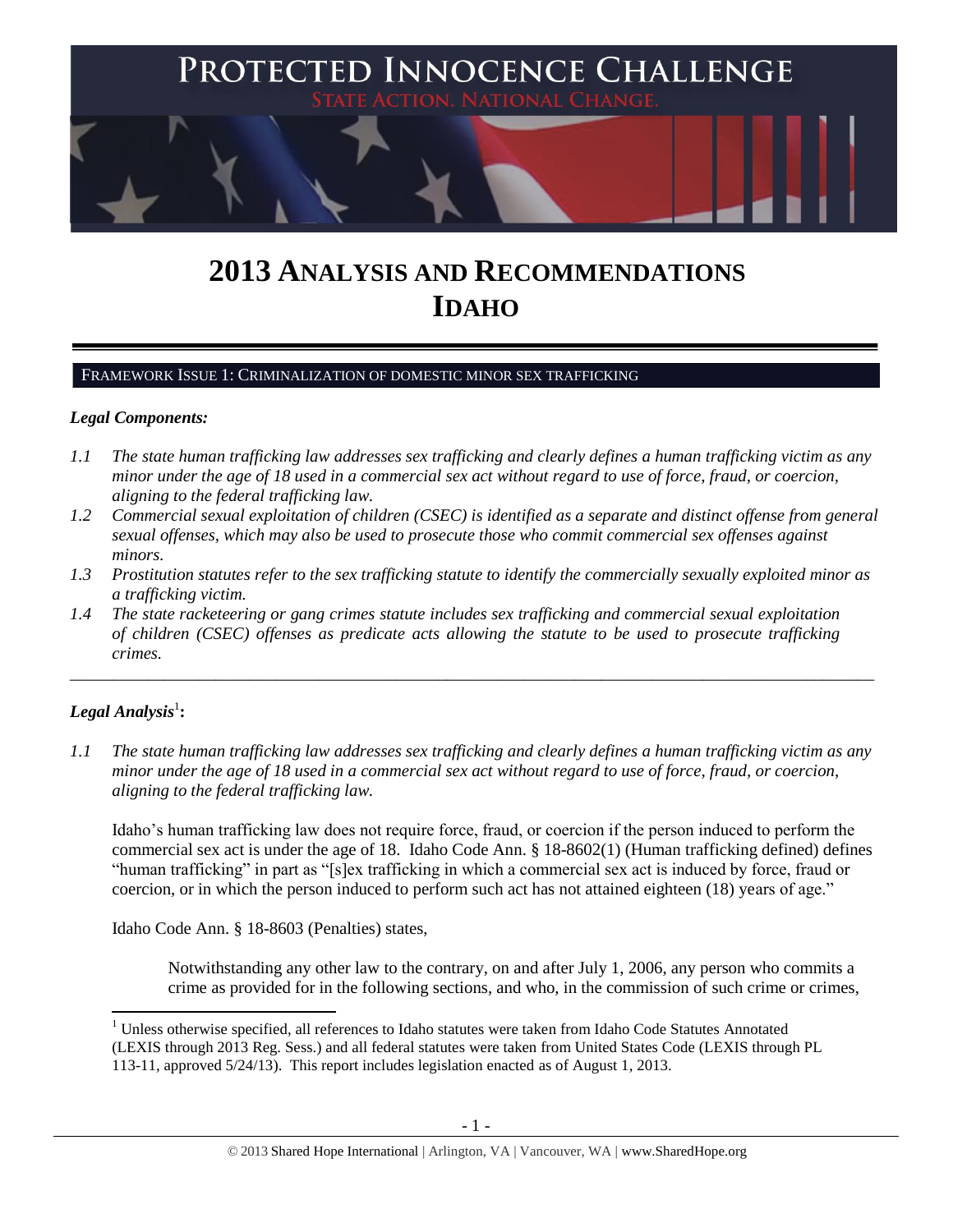also commits the crime of human trafficking, as defined in section 18-8602 [Human trafficking defined], Idaho Code, shall be punished by imprisonment in the state prison for not more than twentyfive (25) years unless a more severe penalty is otherwise prescribed by law: 18-905 (Aggravated assault), 18-907 (Aggravated battery), 18-909 (assault with intent to commit a serious felony), 18-911 (battery with intent to commit a serious felony), 18-913 (Felonious administering of drugs), 18-1501(1) (Felony injury to child), 18-1505(1) (Felony injury to vulnerable adult), 18-1505(3) (Felony exploitation of vulnerable adult), 18-1505B (Sexual abuse and exploitation of vulnerable adult), 18- 1506 (Sexual abuse of a child under the age of sixteen years), 18-1506A (Ritualized abuse of child), 18- 1507 ([Definitions—sexual exploitation of child—penalties]), 18-1508A (Sexual battery of minor child sixteen or seventeen years of age), 18-1509A ([Enticing a child through use of the internet or other communication device—Penalties—jurisdiction]), 18-1511 (Sale or barter of child), 18-2407(1) (Grand theft), 18-5601 through 18-5614 (Prostitution), or 18-7804 (Racketeering).

*1.2 Commercial sexual exploitation of children (CSEC) is identified as a separate and distinct offense from general sexual offenses, which may also be used to prosecute those who commit commercial sex offenses against minors.*

The following laws criminalize CSEC in Idaho:

 $\overline{\phantom{a}}$ 

- 1. Idaho Code Ann. § 18-5609 (Inducing person under eighteen years of age into prostitution— Penalties) provides that "[e]very person who induces or attempts to induce a person under the age of eighteen (18) years to engage in prostitution shall be guilty of a felony." A conviction under this statute is a felony punishable by 2 years to life imprisonment, a fine up to \$50,000, or both. Idaho Code Ann. § 18-5609.
- <span id="page-1-0"></span>2. Idaho Code Ann. § 18-5610<sup>2</sup> (Utilizing a person under eighteen years of age for prostitutionpenalties) provides that "[e]very person who exchanges or offers to exchange anything of value<sup>3</sup> for sexual conduct or sexual contact<sup>4</sup> with a person under the age of eighteen  $(18)$  years shall be guilty of a felony." A conviction under this statute is a felony punishable by 2 years to life imprisonment, a fine up to 50,000, or both.
- <span id="page-1-1"></span>3. Idaho Code Ann. § 18-1507(2) (Definitions—Sexual exploitation of a child—penalties) states,
	- (2) A person commits sexual exploitation of a child<sup>5</sup> if he knowingly and willfully: (b) Causes, induces or permits a child to engage in, or be used for, any explicit sexual conduct for the purpose of producing or making sexually exploitative material;

A conviction under subsection  $(2)(a)$  of this statute is punishable as a felony by imprisonment up to 10 years in state prison, a fine not to exceed \$10,000, or both. Idaho Code Ann. § 18-1507(3). A conviction under subsections (2)(b), (2)(c), or (2)(d) is punishable as a felony by imprisonment up to 30 years in a state prison, a fine not to exceed \$50,000 or both. Idaho Code Ann. § 18-1507(4).

<sup>&</sup>lt;sup>2</sup> The text of Idaho Code Ann. § 18-5610 included here and elsewhere in this report includes amendments made by the passage of Senate Bill 1060 of the 1<sup>st</sup> regular session of the  $62<sup>nd</sup>$  Idaho Legislature. 2013 Ida. Ch. 240. (ID 2013) (effective July 1, 2013).

<sup>&</sup>lt;sup>3</sup> "'Anything of value' includes, but is not limited to, a fee, food, shelter, clothing, medial care or membership in a criminal gang." Idaho Code Ann. § 18-5610(2)(c),

<sup>&</sup>lt;sup>4</sup> The statute defines sexual conduct as "[s]exual intercourse or deviate sexual intercourse." The statute defines sexual contact as "[a]ny touching of the sexual organs or other intimate parts of a person not married to the actor for the purpose of arousing or gratifying the sexual desire of either party." Idaho Code Ann. § 18-5610(2)(a)-(b). <sup>5</sup> Idaho Code Ann. § 18-1507(1)(b) defines "child" as "a person who is less than eighteen (18) years of age."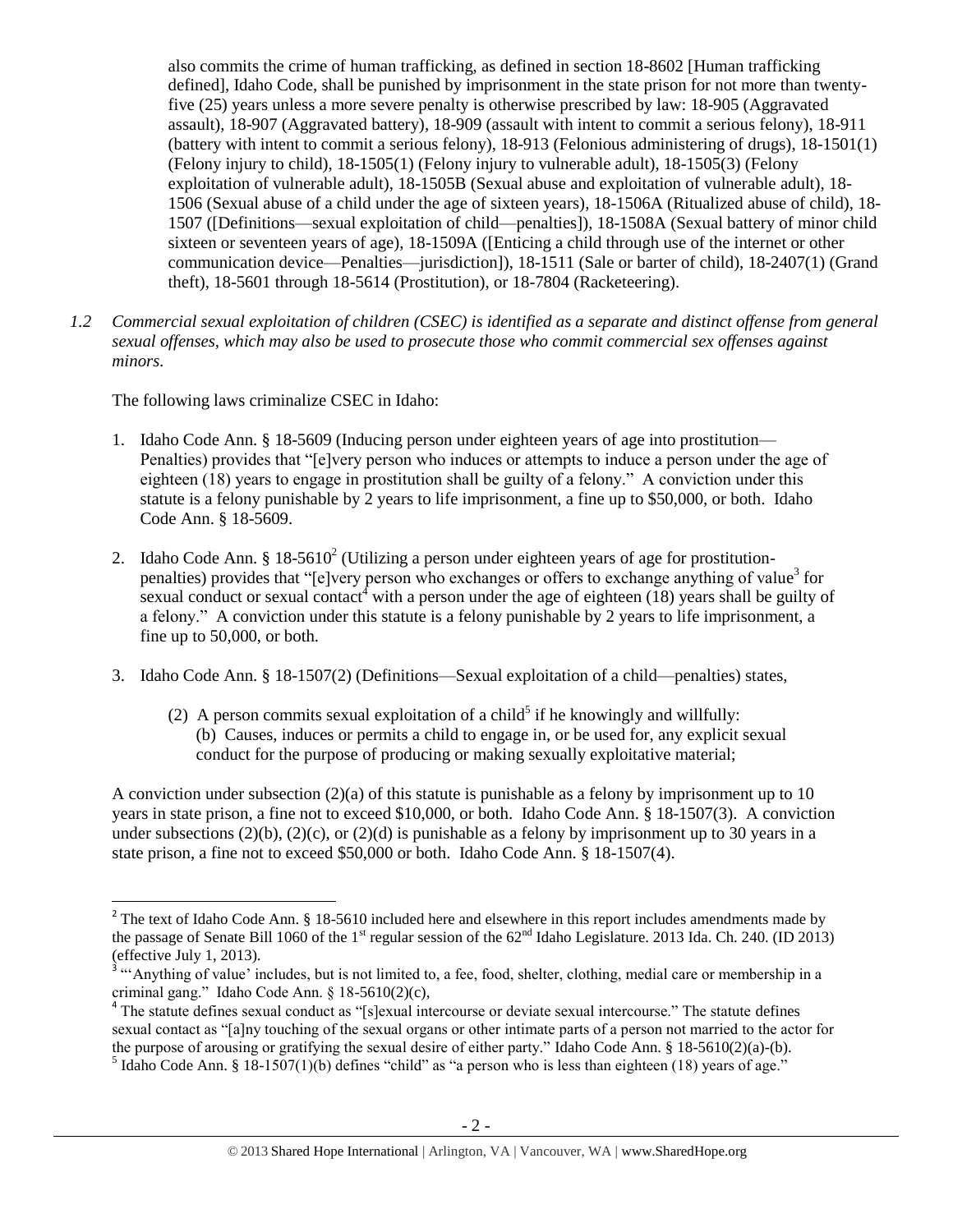Other laws, while not expressly commercial in nature, may apply to sexual exploitation of children, including the following:

1. Idaho Code Ann. § 18-1509A(1) (Enticing a child through use of the internet or other communication device—Penalties—jurisdiction) provides,

A person aged eighteen (18) years or older shall be guilty of a felony if such person knowingly uses the internet or any device that provides transmission of messages, signals, facsimiles, video images or other communication to solicit, seduce, lure, persuade or entice by words or actions, or both, a person under the age of sixteen (16) years or a person the defendant believes to be under the age of sixteen (16) years to engage in any sexual act with or against the person where such act would be a violation of chapter 15 [Children and vulnerable adults], 61 [Rape] or 66 [Sex crimes], [title 18,](http://www.legislature.idaho.gov/idstat/Title18/T18.htm) Idaho Code.

A conviction under this statute is punishable as a felony by imprisonment up to 15 years and a possible fine up to \$50,000.<sup>6</sup> Idaho Code Ann. §§ 18-1509A (2), 18-112A.

2. Idaho Code Ann. § 18-1506(1) (Sexual abuse of a child under the age of sixteen years) states,

It is a felony for any person eighteen (18) years of age or older, with the intent to gratify the lust, passions, or sexual desire of the actor, minor child or third party, to:

(a) Solicit<sup>7</sup> a minor child under the age of sixteen (16) years to participate in a sexual act;

(b) Cause or have sexual contact<sup>8</sup> with such minor child, not amounting to lewd conduct as defined in section [18-1508](http://www.legislature.idaho.gov/idstat/Title18/T18CH15SECT18-1508.htm) [Lewd conduct with minor child under sixteen], Idaho Code;

- <span id="page-2-0"></span>(c) Make any photographic or electronic recording of such minor child; or
- (d) Induce, cause or permit a minor child to witness an act of sexual conduct.<sup>9</sup>

A conviction under this statute is punishable as a felony by imprisonment up to 25 years in the state prison and a possible fine up to \$50,000. Idaho Code Ann. §§ 18-1506 (5), 18-112A.

3. Idaho Code Ann. § 18-1508 (Lewd conduct with minor child under sixteen) states that it is a crime to

commit any lewd or lascivious act or acts upon or with the body or any part or member thereof of a minor child under the age of sixteen (16) years, including but not limited to, genital-genital contact, oral-genital contact, anal-genital contact, oral-anal contact, manual-anal contact, or manual-genital contact, whether between persons of the same or opposite sex, or [to] involve such minor child in any act of bestiality or sado-masochism as defined in section 18-1507 [Definitions–sexual exploitation of a

l <sup>6</sup> Where no fine is otherwise provided for an offense that is punishable as a felony, Idaho Code Ann. § 18-112A

<sup>(</sup>Fine authorized) authorizes the court to impose a fine up to \$50,000.

 $\frac{7}{7}$ Idaho Code Ann. § 18-1506(2) defines "solicit" as

any written, verbal, or physical act which is intended to communicate to such minor child the desire of the actor or third party to participate in a sexual act or participate in sexual foreplay, by the means of sexual contact, photographing or observing such minor child engaged in sexual contact.

 $8$  Idaho Code Ann. § 18-1506(3) defines "sexual contact" as "any physical contact between such minor child and any person, which is caused by the actor, or the actor causing such minor child to have self contact."

 $\delta$  Idaho Code Ann. § 18-1506(4) defines "sexual conduct" as

human masturbation, sexual intercourse, sadomasochistic abuse, or any touching of the genitals or pubic areas of the human male or female, or the breasts of the female, whether alone or between members of the same or opposite sex or between humans and animals in an act of apparent sexual stimulation or gratification.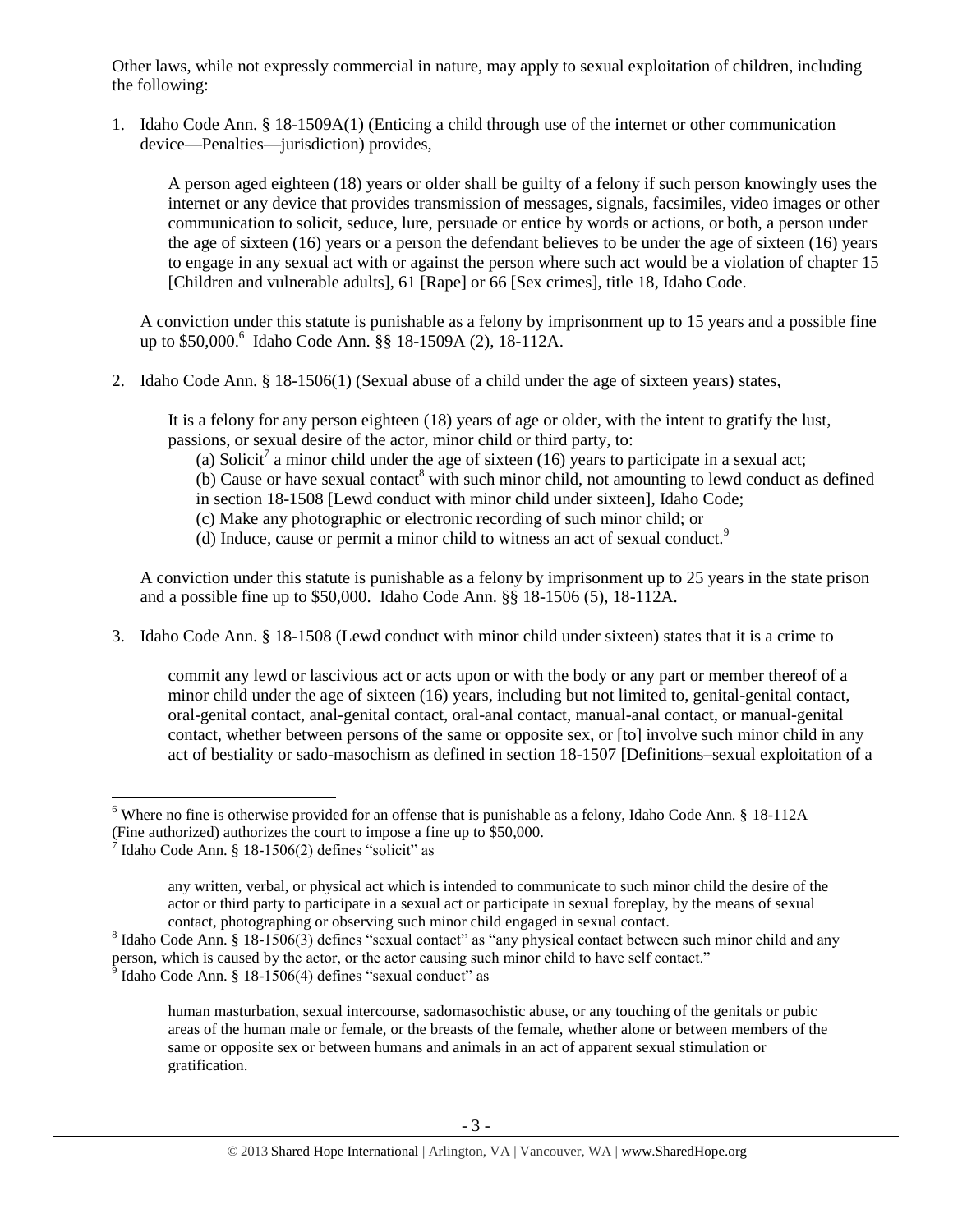child–penalties], Idaho Code, when any of such acts are done with the intent of arousing, appealing to, or gratifying the lust or passions or sexual desires of such person, such minor child, or third party . . . .

A conviction under this statute is punishable as a felony by up to life imprisonment in state prison and a possible fine not to exceed \$50,000. Idaho Code Ann. §§ 18-1508, 18-112A.

4. Idaho Code Ann. § 18-1508A(1) (Sexual battery of a minor child sixteen or seventeen years of age— Penalty) provides,

It is a felony for any person at least five (5) years of age older than a minor child who is sixteen (16) or seventeen (17) years of age, who, with the intent of arousing, appealing to or gratifying the lust, passion, or sexual desires of such person, minor child, or third party, to:

(a) Commit any lewd or lascivious act or acts upon or with the body or any part or any member thereof of such minor child including, but not limited to, genital-genital contact, oral-genital contact, anal-genital contact, oral-anal contact, manual-anal contact or manual-genital contact, whether between persons of the same or opposite sex, or who shall involve such minor child in any act of explicit sexual conduct as defined in section 18-1507 [Definitions–sexual exploitation of a child–penalties], $^{10}$  Idaho Code; or

- (b) Solicit<sup>11</sup> such minor child to participate in a sexual act; or
- (c) Cause or have sexual contact<sup>12</sup> with such minor child, not amounting to lewd conduct as defined in paragraph (a) of this subsection; or

. . . .

A conviction under subsection (1)(a) of this statute is punishable as a felony by up to life imprisonment in the state prison and a possible fine up to \$50,000, and a conviction under Idaho Code Ann. § 18- 1508A(1)(b)–(d) is punishable as a felony by imprisonment up to 25 years in state prison and a possible fine up to \$50,000. Idaho Code Ann. §§ 18-1508A(4), (5), 18-112A.

- 5. Idaho Code Ann. § 18-1511 (Sale or barter of child for adoption or other purpose penalized —Allowed expenses) states that "[a]ny person or persons who shall sell or barter any child for adoption or for any other purpose, shall be guilty of a felony." A conviction under this statute is punishable by up imprisonment up to 14 years in the state penitentiary, a fine up to \$5,000, or both. Idaho Code Ann. § 18-1511.
- *1.3 Prostitution statutes refer to the sex trafficking statute to identify the commercially sexually exploited minor as a trafficking victim.*

Neither Idaho Code Ann. § 18-5610 (Utilizing a person under eighteen years of age for prostitution) nor Idaho Code Ann. § 18-5613 (Prostitution) refer to Idaho Code Ann. § 18-8602(1) (Human trafficking defined) when a minor is involved in prostitution.

 $\overline{\phantom{a}}$ 

<sup>10</sup> *See supra* note [9](#page-2-0) for the definition of "explicit sexual conduct."

<sup>&</sup>lt;sup>11</sup> Idaho Code Ann. § 18-1508A(2) defines "solicit" as

any written, verbal or physical act which is intended to communicate to such minor child the desire of the actor or third party to participate in a sexual act or participate in sexual foreplay, by the means of sexual contact, photographing or observing such minor child engaged in sexual contact.

<sup>&</sup>lt;sup>12</sup> Idaho Code Ann. § 18-1508A(3) defines "sexual contact" as "any physical contact between such minor child and any person or between such minor children which is caused by the actor, or the actor causing such minor child to have self contact."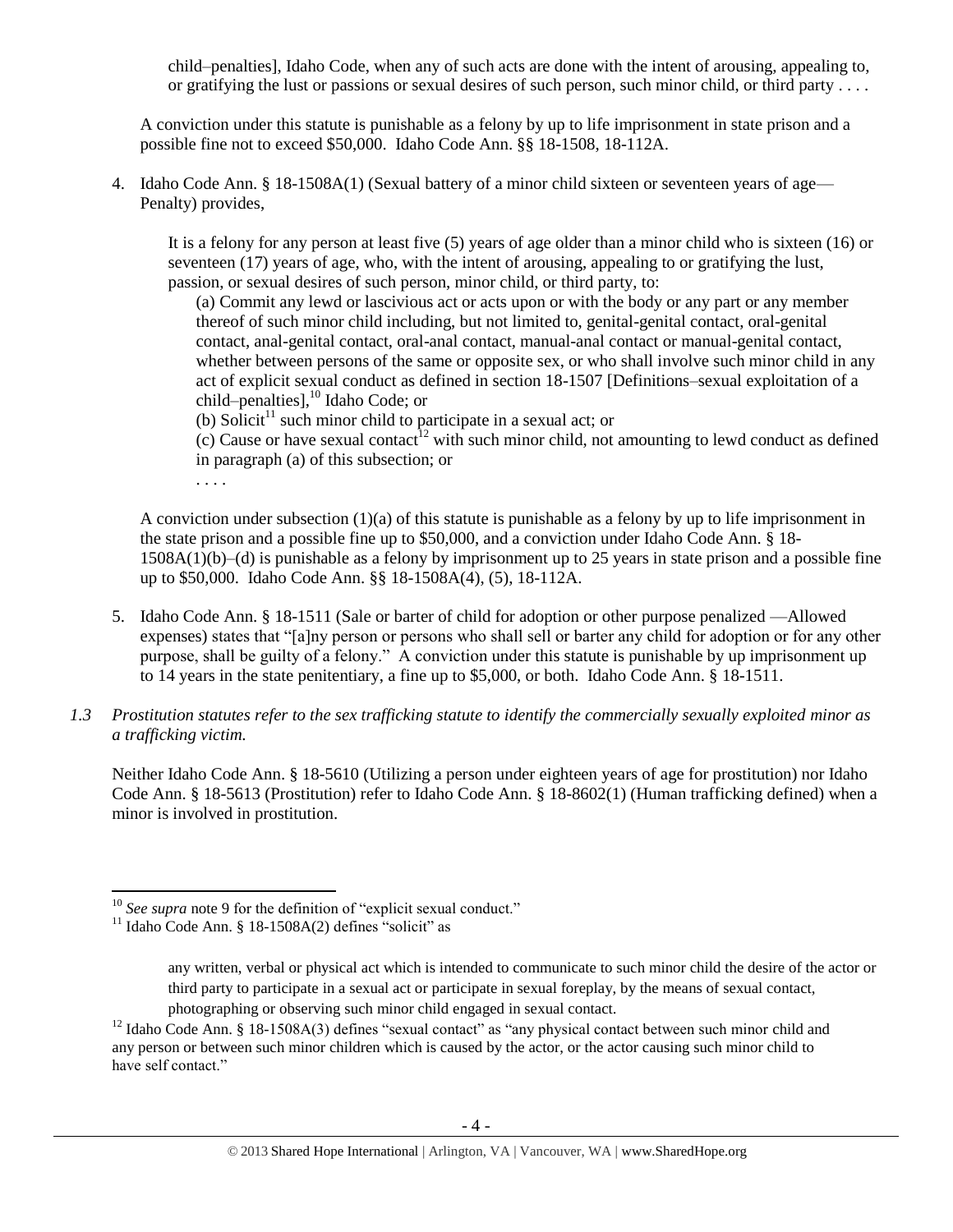- 1.3.1 Recommendation: Amend Idaho Code Ann. § 18-5613 (Prostitution) and § 18-5610 (Utilizing a person under eighteen years of age for prostitution) when a minor is involved in prostitution to refer to Idaho Code Ann. § 18-8602(1) (Human trafficking defined) in order to identify CSEC victims as victims of sex trafficking.
- *1.4 The state racketeering or gang crimes statute includes sex trafficking and commercial sexual exploitation of children (CSEC) offenses as predicate acts allowing the statute to be used to prosecute trafficking crimes.*

Several CSEC crimes and human trafficking are predicate acts for racketeering violations under Idaho Code Ann. title 18, chapter 78 (Racketeering act). Idaho Code Ann. § 18-7804(a)–(d) (Prohibited activities penalties) provides,

(a) It is unlawful for any person who has received any proceeds derived directly or indirectly from a pattern of racketeering activity in which the person has participated, to use or invest, directly or indirectly, any part of the proceeds or the proceeds derived from the investment or use thereof in the acquisition of any interest in, or the establishment or operation of, any enterprise<sup>13</sup> or real property.... (b) It is unlawful for any person to engage in a pattern of racketeering activity in order to acquire or maintain, directly or indirectly, any interest in or control of any enterprise or real property. . . (c) It is unlawful for any person employed by or associated with any enterprise to conduct or participate, directly or indirectly, in the conduct of the affairs of such enterprise by engaging in a pattern of racketeering activity. . . .

(d) It is unlawful for any person to conspire to violate any of the provisions of subsections (a) through  $(c)$  of this section.  $\ldots$ 

Idaho Code Ann. § 18-7803(a) (Definitions) defines "racketeering activity" as "any act which is chargeable or indictable under," among others, Idaho Code Ann. § 18-5601 (Interstate trafficking in prostitution), § 18-5602 (Procurement), § 18-5603 (Receiving pay for procurement), § 18-5604 (Paying for procurement), § 18-5605 (Detention for prostitution), § 18-5606(1) (Accepting earnings of prostitute), § 18-5608 (Harboring prostitutes), and § 18-5609 (Inducing person under eighteen years of age into prostitution), as well as indecency and obscenity statutes (sections 18-1515, 18-1518, 18-4103, 18-4103A, 18-4104, 18-4105, 18-4105A and 18-4107, Idaho Code.

A conviction under Idaho Code Ann. § 18-7804(a)–(d) is punishable as a felony by imprisonment up to 14 years in the Idaho penitentiary, a fine up to \$25,000, or both. Idaho Code Ann. § 18-7804(a)–(e). Additionally, a conviction under this statute provides for mandatory asset forfeiture. Idaho Code Ann. § 18-7804 (Prohibited activities), subsection (g) provides,

In addition to any other penalties prescribed by law, whoever violates any provisions of this act shall forfeit to the state of Idaho:

(1) Any interest acquired or maintained in violation of the racketeering act; and

(2) Any interest in, security of, claim against or property or contractual right of any kind affording a source of influence over any enterprise which he has established, operated, controlled, conducted or participated in the conduct of in violation of the provisions of the racketeering act.

Additional penalties are available, where the enterprise is a criminal gang.<sup>14</sup> Idaho Code Ann. title 18, chapter 85 (Idaho Criminal Gang Enforcement Act). Idaho Code Ann. § 18-8503(1), (2) (Punishment) states,

l <sup>13</sup> Idaho Code Ann. § 18-7803(c) defines an "enterprise" as "any sole proprietorship, partnership, corporation, business, labor union, association or other legal entity or any group of individuals associated in fact although not a legal entity, and includes illicit as well as licit entities."

<sup>&</sup>lt;sup>14</sup> Idaho Code Ann. § 18-8504(1) (Recruiting criminal gang members), also criminalizes, "(a) Knowingly soliciting, inviting, encouraging or otherwise causing a person to actively participate in a criminal gang; or (b) Knowingly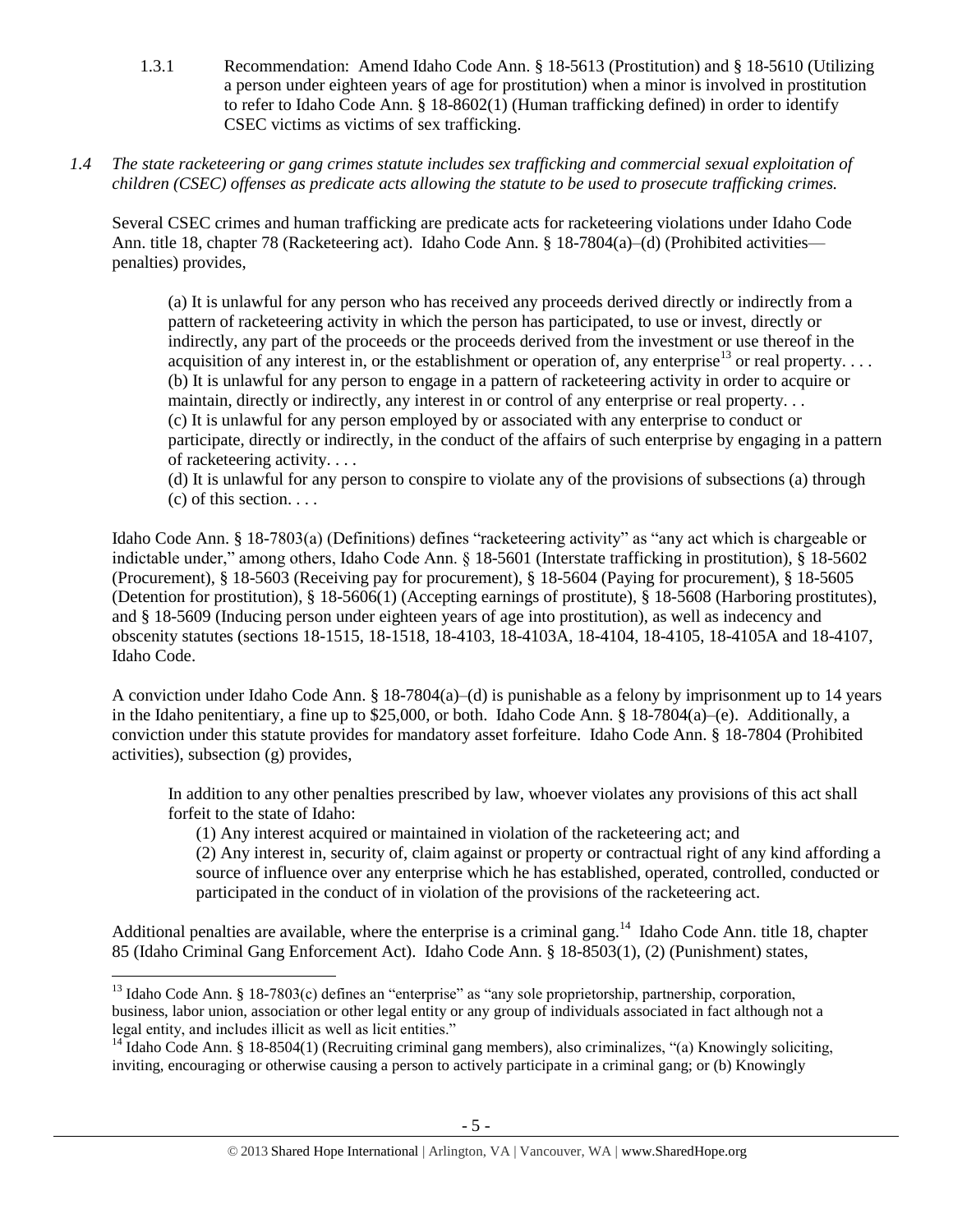(1) An adult . . . who is convicted of any felony or misdemeanor enumerated in section 18- 8502(3)[Definitions], Idaho Code, that is knowingly committed for the benefit or at the direction of, or in association with, any criminal gang<sup>15</sup> or criminal gang member,<sup>16</sup> in addition to the punishment provided for the commission of the underlying offense, shall be punished as follows:

(a) Any adult . . . who is convicted of a misdemeanor shall be punished by an additional term of imprisonment in the county jail for not more than one (1) year.

(b) Any adult . . . who is convicted of a felony shall be punished by an extended term of not less than two (2) years and not more than five (5) years in prison.

(c) If the underlying offense described in section 18-8502(3), Idaho Code, is a felony and committed on the grounds of, or within one thousand (1,000) feet of, a public or private elementary, secondary or vocational school during hours when the facility is open for classes or school-related programs or when minors are using the facility, the extended term shall be not less than two (2) years and not more than five (5) years in prison.

(2) This section does not create a separate offense but provides an additional penalty for the primary offense, the imposition of which is contingent upon the finding of the prescribed facts.

Included among the offenses listed in Idaho Code Ann. § 18-8502(3) (Definitions) are Idaho Code Ann. § 18- 8602 (Human trafficking defined), § 18-5601 (Interstate trafficking in prostitution), § 18-5602 (Procurement), § 18-5603 (Receiving pay for procurement), § 18-5604 (Paying for procurement), § 18-5605 (Detention for prostitution), § 18-5606(1) (Accepting earnings of prostitute), § 18-5608 (Harboring prostitutes), § 18-5609 (Inducing person under eighteen years of age into prostitution), § 18-5613 (Prostitution), § 18-5614 (Patronizing a prostitute), § 18-1507 (Definitions—sexual exploitation of a child—penalties), § 18-7804 (Prohibited activities), and § 18-8201 (Money laundering and illegal investment).

Gangs and criminal enterprises also face criminal liability under Idaho Code Ann. § 18-8504(1) (Recruiting criminal gang members), which criminalizes, "(a) Knowingly soliciting, inviting, encouraging or otherwise causing a person to actively participate in a criminal gang; or (b) Knowingly using force, threats, violence or intimidation directed at any person, or by the infliction of bodily injury upon any person, to actively participate in a criminal gang." A conviction under this statute is punishable by imprisonment up to 10 years. Idaho Code Ann. § 18-8504(2).

<sup>16</sup> Idaho Code Ann. § 18-8502(2) defines a "criminal gang member" as

any person who engages in a pattern of criminal gang activity and who meets two (2) or more of the following criteria:

(a) Admits to gang membership;

 $\overline{\phantom{a}}$ 

- (b) Is identified as a gang member;
- (c) Resides in or frequents a particular gang's area and adopts its style of dress, its use of hand signs, or its tattoos, and associates with known gang members;
- (d) Has been arrested more than once in the company of identified gang members for offenses that are consistent with usual gang activity;

(e) Is identified as a gang member by physical evidence such as photographs or other documentation; or

(f) Has been stopped in the company of known gang members four (4) or more times.

using force, threats, violence or intimidation directed at any person, or by the infliction of bodily injury upon any person, to actively participate in a criminal gang." A conviction under this statute is punishable by imprisonment up to 10 years. Idaho Code Ann. § 18-8504(2).

<sup>&</sup>lt;sup>15</sup> Idaho Code Ann. § 18-8502(1) (Definitions) defines "criminal gang" as "an ongoing organization, association, or group of three (3) or more persons, whether formal or informal, that has a common name or common identifying sign or symbol, whose members individually or collectively engage in or have engaged in a pattern of criminal gang activity, having as one (1) of its primary activities the commission of one (1) or more of the criminal acts enumerated in subsection (3) of this section."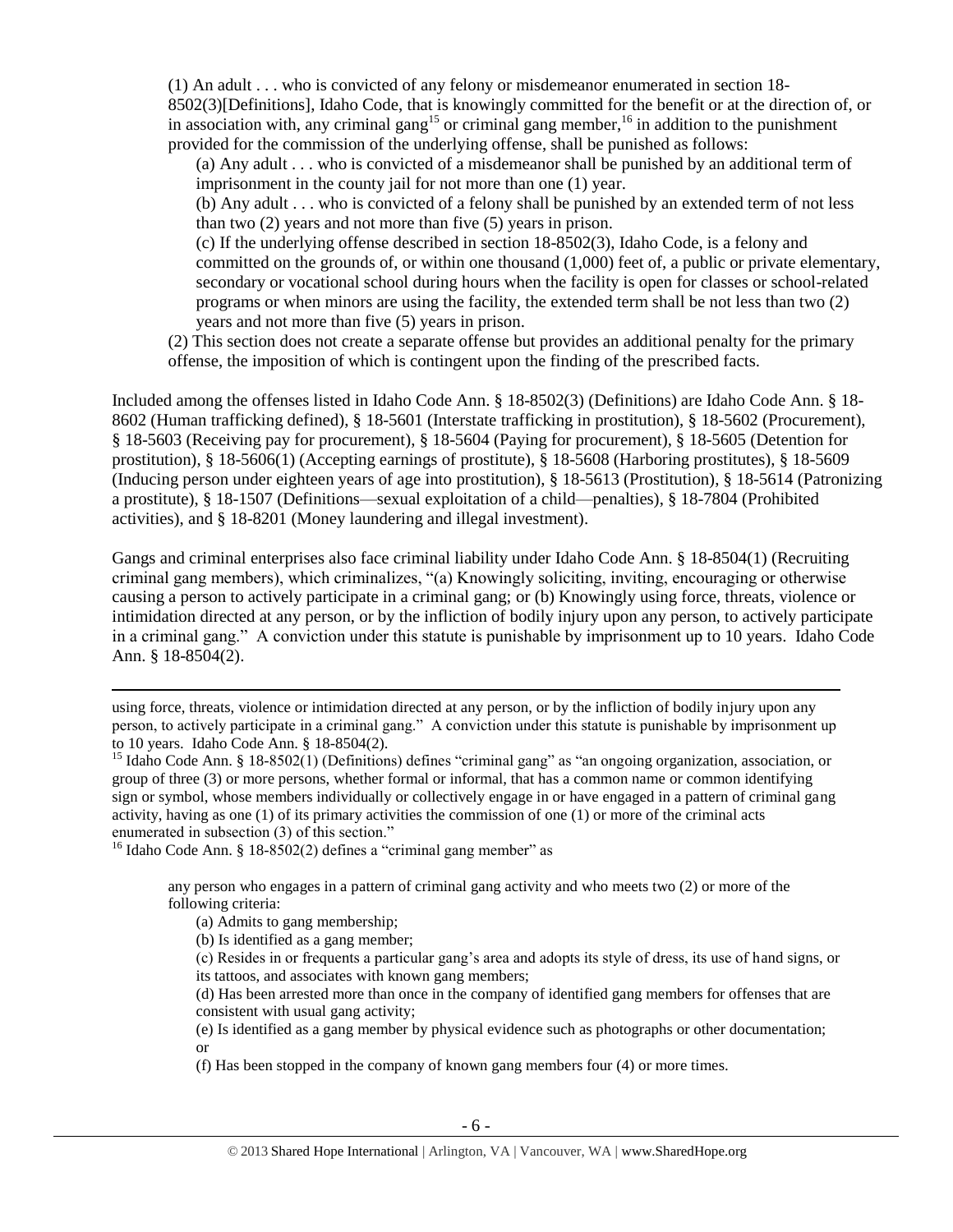In addition to these laws, Idaho Code Ann.  $\S 18-5610^{17}$  (Utilizing a person under eighteen years of age for prostitution-penalties) includes a provision addressing gang membership. The statute states that every person who exchanges or offers "anything of value" for the sexual conduct or contact with a minor will be guilty of a felony. The law specifically states that gang membership constitutes a thing of value, bringing gang-related activities under the scope of the law. Idaho Code Ann. § 18-5610.

 $\overline{\phantom{a}}$ <sup>17</sup> *See supra* note [2.](#page-1-0)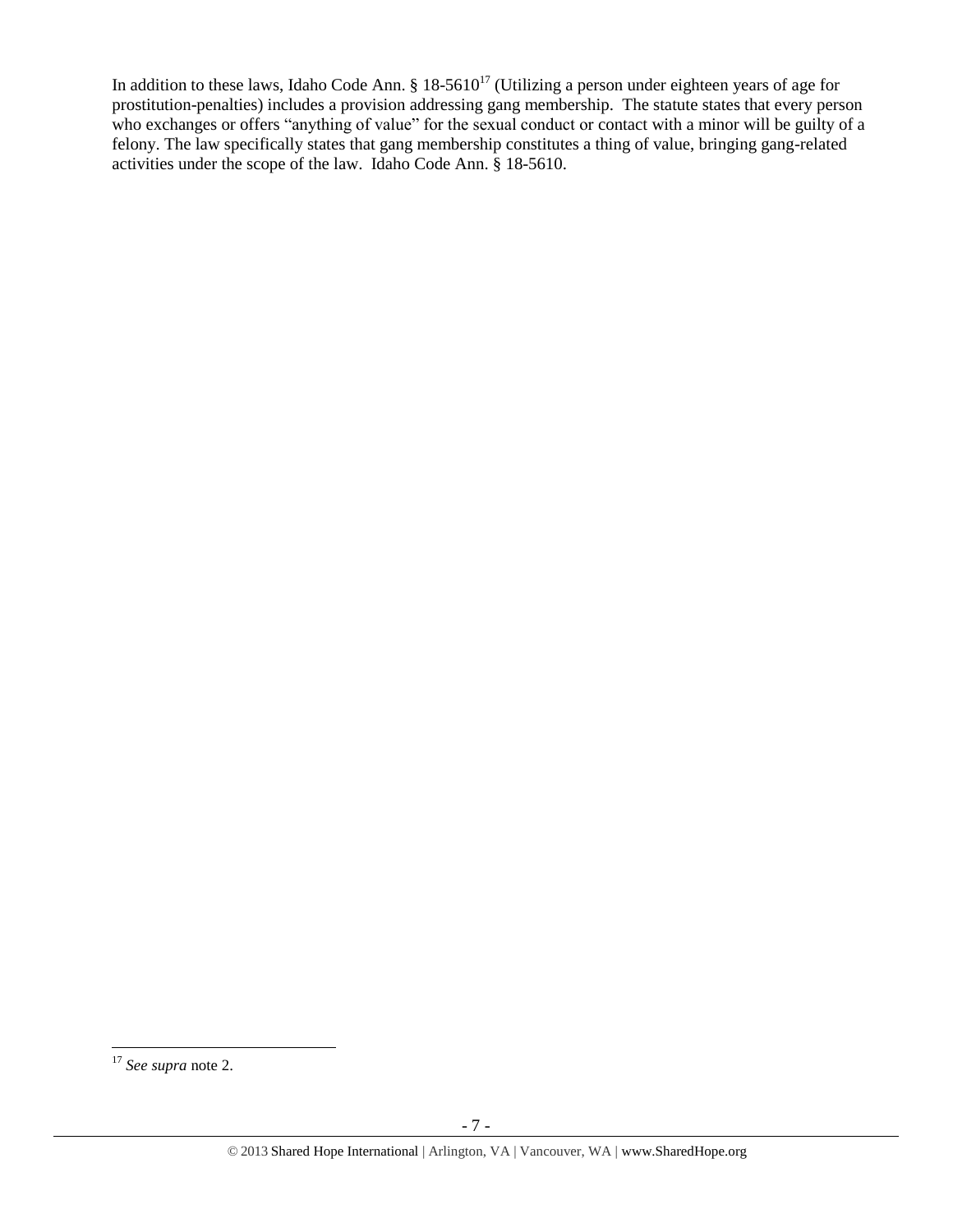#### FRAMEWORK ISSUE 2: CRIMINAL PROVISIONS FOR DEMAND

### *Legal Components:*

- *2.1 The state sex trafficking law can be applied to the buyers of commercial sex acts with a victim of domestic minor sex trafficking.*
- *2.2 Buyers of commercial sex acts with a minor can be prosecuted under commercial sexual exploitation of children (CSEC) laws.*
- *2.3 Solicitation laws differentiate buying sex acts with an adult and buying sex acts with a minor under 18.*
- *2.4 Penalties for buyers of commercial sex acts with minors are as high as federal penalties.*
- *2.5 Using the Internet to lure, entice, or purchase, or attempt to lure, entice, or purchase commercial sex acts with a minor is a separate crime or results in an enhanced penalty for buyers.*
- *2.6 No age mistake defense is permitted for a buyer of commercial sex acts with any minor under 18.*
- *2.7 Base penalties for buying sex acts with a minor under 18 are sufficiently high and not reduced for older minors.*
- *2.8 Financial penalties for buyers of commercial sex acts with minors are sufficiently high to make it difficult for buyers to hide the crime.*
- *2.9 Buying and possessing child pornography carries penalties as high as similar federal offenses.*
- *2.10 Convicted buyers of commercial sex acts with minors and child pornography are required to register as sex offenders.*

\_\_\_\_\_\_\_\_\_\_\_\_\_\_\_\_\_\_\_\_\_\_\_\_\_\_\_\_\_\_\_\_\_\_\_\_\_\_\_\_\_\_\_\_\_\_\_\_\_\_\_\_\_\_\_\_\_\_\_\_\_\_\_\_\_\_\_\_\_\_\_\_\_\_\_\_\_\_\_\_\_\_\_\_\_\_\_\_\_\_\_\_\_\_

# *Legal Analysis:*

*2.1 The state sex trafficking law can be applied to the buyers of commercial sex acts with a victim of domestic minor sex trafficking.*

Idaho Code Ann. § 18-8602(1) (Human trafficking defined) includes "[s]ex trafficking . . . in which the person induced to perform such act has not attained eighteen (18) years of age." Idaho Code Ann. § 18-8602(1). Pursuant to Idaho Code Ann. § 18-8603 (Penalties), predicate crimes for determining penalties include the following: Idaho Code Ann. § 18-905 (Aggravated assault), § 18-907 (Aggravated battery), § 18-909 (Assault with intent to commit a serious felony), § 18-911 (Battery with intent to commit a serious felony), § 18-1501(1) (Felony injury to child), § 18-1506 (Sexual abuse of a child under the age of sixteen years), § 18-1506A (Ritualized abuse of child), § 18-1507 (Definitions–sexual exploitation of child–penalties), § 18-1508A (Sexual battery of minor child sixteen or seventeen years of age), § 18-1509A (Enticing a child over the internet or other communication device—penalties—jurisdiction), § 18-1511 (Sale or barter of child), §§ 18-5601 to -5614 (Prostitution), or § 18-7804 (Racketeering). Inclusion of patronizing a prostitute under Idaho Code Ann. § 18- 5614(1), as well as several sex offenses, as offenses that constitute sex trafficking, bring offenses committed by purchasers of sex with minors within the definition of sex trafficking.

*2.2 Buyers of commercial sex acts with a minor can be prosecuted under commercial sexual exploitation of children (CSEC) laws.*

Buyers of commercial sex acts with minors can be prosecuted under Idaho Code Ann.  $\S$  18-5610<sup>18</sup> (Utilizing a person under eighteen years of age for prostitution—penalties), which states, "every person who exchanges or offers to exchange anything of value for sexual conduct or sexual contact with a person under the age of eighteen shall be guilty of a felony."

Several sexual offense statutes could be used to prosecute certain buyers of commercial sex acts with a minor, but they do not specifically criminalize the commercial sexual exploitation of a child and do not

 $\overline{\phantom{a}}$ <sup>18</sup> *See supra* note [2.](#page-1-0)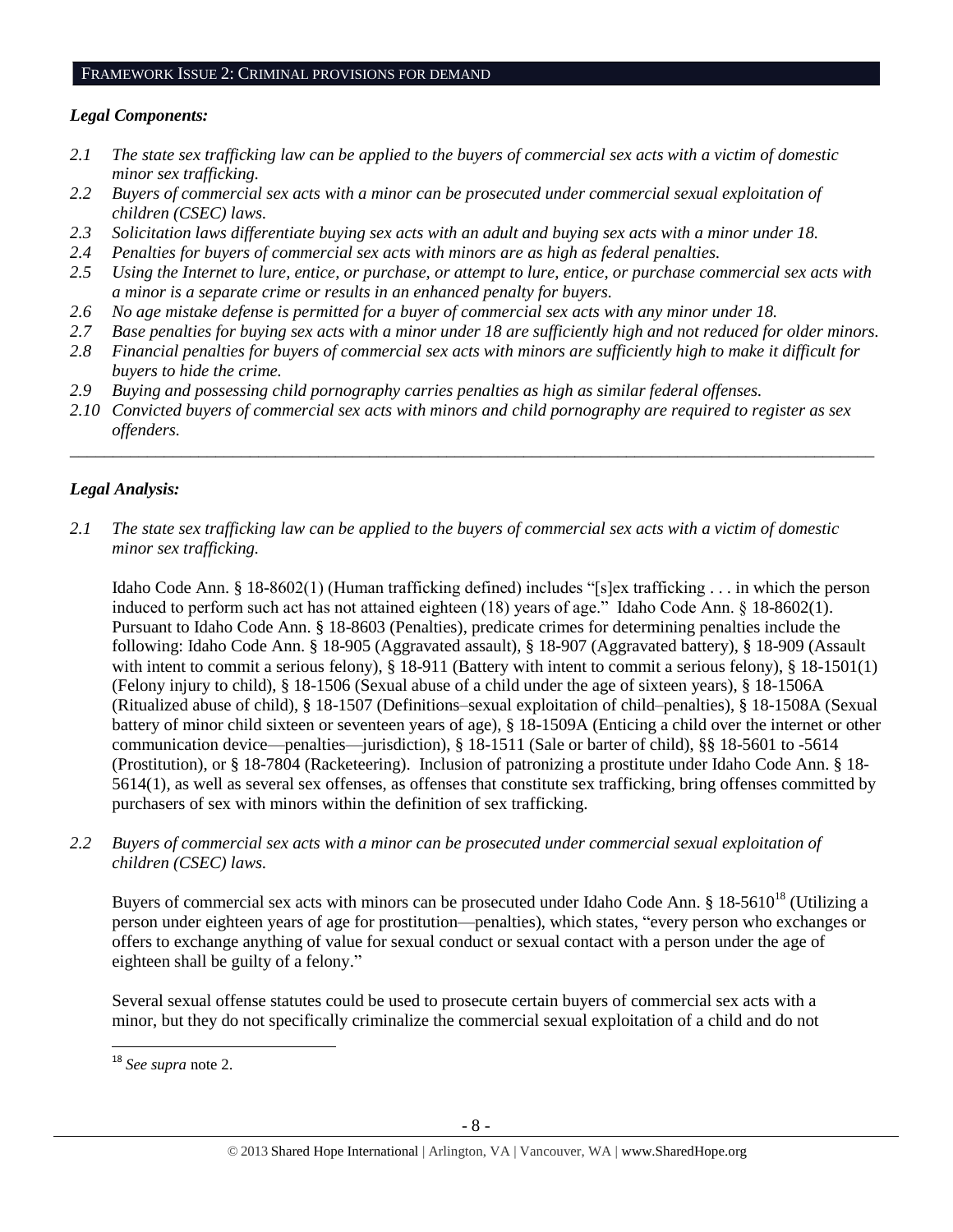refer to the human trafficking statute to bring these criminal offenses within the ambit of human trafficking under Idaho Code Ann. § 18-8602(1) (Human trafficking defined).<sup>19</sup>

# *2.3 Solicitation laws differentiate buying sex acts with an adult and buying sex acts with a minor under 18.*

The offense of buying sex with a minor versus an adult is separately criminalized under Idaho Code Ann. § 18-  $5610(1)^{20}$  (Utilizing a person under eighteen years of age for prostitution-penalties), which states, "[E]very person who exchanges or offers to exchange anything of value for sexual conduct or sexual contact with a person under the age of eighteen shall be guilty of a felony."

Otherwise, Idaho's general solicitation law does not differentiate between buying sex with an adult and buying sex with a minor. Instead, Idaho Code Ann. § 18-5614(1) (Patronizing a prostitute) is age-neutral, stating that "[a] person is guilty of patronizing a prostitute when he or she . . . [p]ays or offers or agrees to pay another person a fee for the purpose of engaging in an act of sexual conduct or sexual contact."<sup>21</sup> A first or second conviction under this statute is punishable as a misdemeanor by imprisonment up to 6 months in county jail, a fine up to \$1,000, or both. Idaho Code Ann. §§ 18-5614(2), 18-113(1). A subsequent conviction under this statute is punishable as a felony by imprisonment up to 5 years in state prison, a fine up to \$50,000, or both. Idaho Code Ann. §§ 18-5614(2), 18-112.

2.3.1 Recommendation: Amend Idaho Code Ann. § 18-5614(1) (Patronizing a prostitute) to differentiate between buying sex with an adult and buying sex with a minor.

# *2.4 Penalties for buyers of commercial sex acts with minors are as high as federal penalties.*

Idaho Code Ann. § 18-8602(1) (Human trafficking defined) is punishable by imprisonment up to 25 years "unless a more severe penalty is otherwise prescribed by law." Idaho Code Ann. § 18-8603. Idaho Code Ann.  $§$  18-5610<sup>22</sup> (Utilizing a person under eighteen years of age for prostitution) is a felony punishable by 2 years to life imprisonment, a fine up to 50,000, or both. Idaho Code Ann. § 18-5610(1).

Several sexual offenses that do not criminalize commercial sexual exploitation specifically may be applicable to the criminal actions of a buyer of commercial sex acts with a minor. These carry high sentences and fines.<sup>23</sup>

<span id="page-8-0"></span>In comparison, if the victim is under the age of 14, a conviction under the federal Trafficking Victims Protection  $Act^{24}$  for child sex trafficking is punishable by 15 years to life imprisonment and a fine not to exceed \$250,000. 18 U.S.C. §§ 1591(b)(1), 3559(a)(1), 3571(b)(3). If the victim is between the ages of 14–17, a conviction is punishable by 10 years to life imprisonment and a fine not to exceed \$250,000. 18 U.S.C. §§ 1591(b)(2), 3559(a)(1), 3571(b)(3). A conviction is punishable by mandatory life imprisonment, however, if the buyer has a prior conviction for a federal sex offense<sup>25</sup> against a minor. 18 U.S.C. § 3559(e)(1). To the

<span id="page-8-1"></span> $\overline{\phantom{a}}$ <sup>19</sup> See supra Section 1.2 for a full description of the sexual offense laws that may be used to prosecute certain buyers.

<sup>20</sup> *See supra* note [2](#page-1-0)

<sup>&</sup>lt;sup>21</sup> *See supra* Section 2.2 for the provisions of Idaho Code Ann. § 18-5614.

<sup>22</sup> *See supra* note [2](#page-1-0)

<sup>&</sup>lt;sup>23</sup> *See supra* section 1.2 for a list of relevant sexual offenses.

<sup>&</sup>lt;sup>24</sup> Trafficking Victims Protection Act (TVPA) of 2000, Pub. L. No. 106-386, 114 Stat. 1464, 1466 (codified in scattered sections of 18 and 22 U.S.C.).

<sup>&</sup>lt;sup>25</sup> Pursuant to 18 U.S.C. § 3559(e)(2), "federal sex offense" is defined as

an offense under section 1591 [18 USCS § 1591] (relating to sex trafficking of children), 2241 [18 USCS § 2241] (relating to aggravated sexual abuse), 2242 [18 USCS § 2242] (relating to sexual abuse),  $2244(a)(1)$  [18 USCS § 2244(a)(1)] (relating to abusive sexual contact), 2245 [18 USCS § 2245] (relating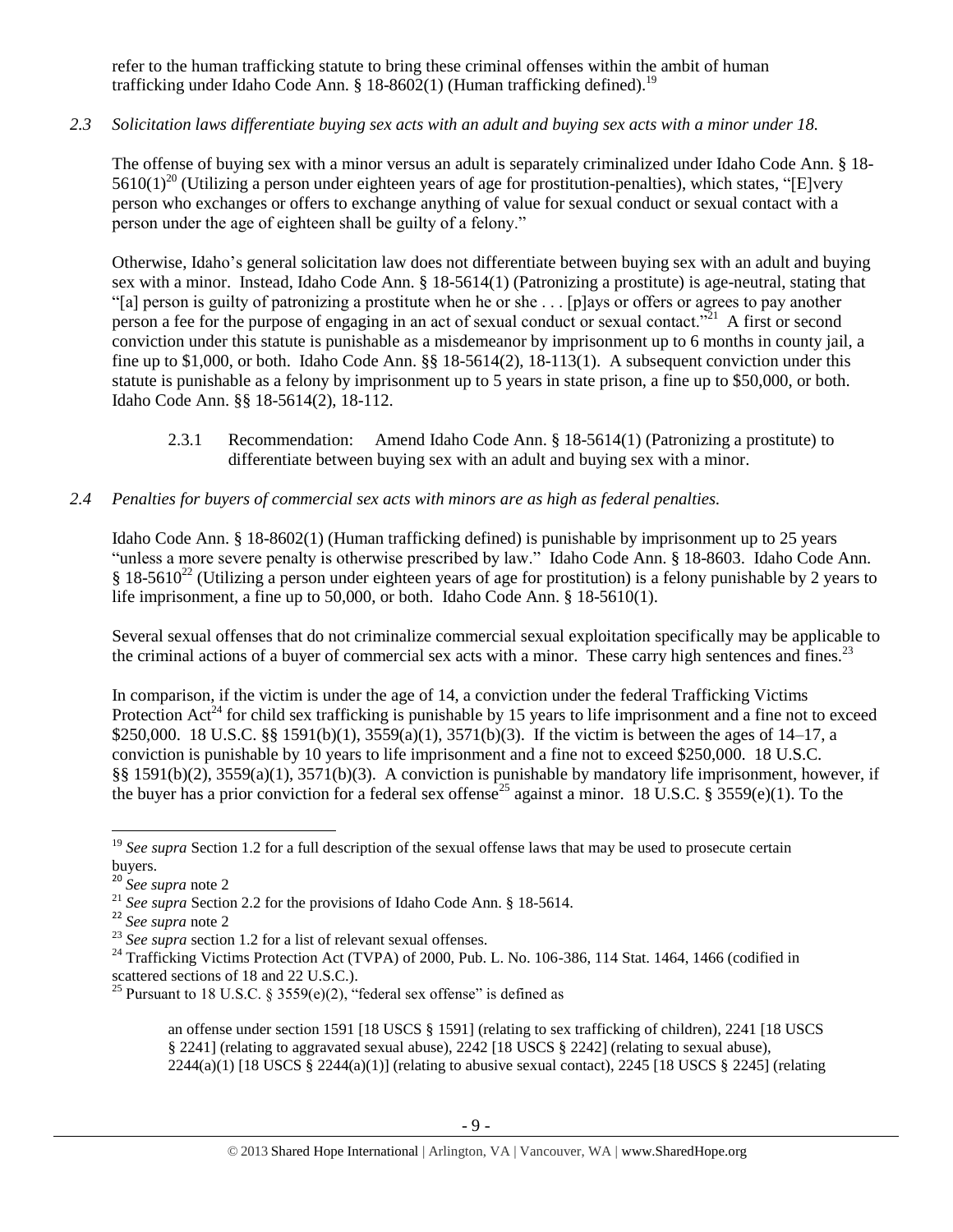extent buyers can be prosecuted under other federal CSEC laws,  $^{26}$  a conviction is punishable by penalties ranging from a fine not to exceed  $$250,000$  to life imprisonment and a fine not to exceed  $$250,000.<sup>27</sup>$ 

*2.5 Using the Internet to lure, entice, or purchase, or attempt to lure, entice, or purchase commercial sex acts with a minor is a separate crime or results in an enhanced penalty for buyers.*

Although it is not expressly commercial, Idaho Code Ann. § 18-1509A(1) (Enticing a child through the use of the internet or other communication device—penalties—jurisdiction) may be used to convict buyers who use the Internet to lure, entice, recruit, or purchase commercial sex acts with a person under the age of 16. Idaho Code Ann. § 18-1509A(1) states,

A person aged eighteen (18) years or older shall be guilty of a felony if such person knowingly uses the internet or any device that provides transmission of messages, signals, facsimiles, video images or other communication to solicit, seduce, lure, persuade or entice by words or actions, or both, a person under the age of sixteen (16) years or a person the defendant believes to be under the age of sixteen (16) years to engage in any sexual act with or against the person where such act would be a violation of chapter 15 [Children and vulnerable adults], 61 [Rape] or 66 [Sex crimes], [title 18,](http://www.legislature.idaho.gov/idstat/Title18/T18.htm) Idaho Code.<sup>28</sup>

A conviction under this statute is punishable as a felony by imprisonment up to 15 years and a possible fine up to \$50,000. Idaho Code Ann. §§ 18-1509A(2), 18-112A.

<span id="page-9-0"></span>In addition, Idaho has established a special Internet Crimes Against Children (ICAC) Unit in the office of the Attorney General. The unit "shall have the authority and responsibility to conduct a statewide program for the investigation and prosecution of violations of all applicable Idaho laws that involve or are directly related to child pornography and solicitation of minors for pornography, prostitution or sex-related offenses." Idaho Code Ann.  $\hat{\S}$  67-1410(1, 2).<sup>29</sup>

### *2.6 No age mistake defense is permitted for a buyer of commercial sex acts with any minor under 18.*

 $\overline{a}$ 

Idaho Code Ann. § 18-8602(1) (Human trafficking defined) and Idaho Code Ann. § 18-5610 (Utilizing a person under eighteen years of age for prostitution-penalties are silent on the availability of a defense based on age mistake. Moreover, the defense of age mistake is irrelevant to a violation of Idaho Code Ann. § 18-5614(1)

to sexual abuse resulting in death), 2251 [18 USCS § 2251] (relating to sexual exploitation of children), 2251A [18 USCS § 2251A] (relating to selling or buying of children), 2422(b) [18 USCS § 2422(b)] (relating to coercion and enticement of a minor into prostitution), or 2423(a) [18 USCS § 2423(a)] (relating to transportation of minors).

<sup>26</sup> 18 U.S.C. §§ 2251A(b) (Selling or buying of children), 2251(a) (Sexual exploitation of children), 2423(a) (Transportation of a minor with intent for minor to engage in criminal sexual activity), 2422(a) (Coercion and enticement), 2252(a)(2), (a)(4) (Certain activities relating to material involving the sexual exploitation of minors).

<sup>27</sup> 18 U.S.C. §§ 2251A(b) (conviction punishable by imprisonment for 30 years to life and a fine), 2251(e) (conviction punishable by imprisonment for 15–30 years and a fine), 2423(a) (conviction punishable by imprisonment for 10 years to life and a fine),  $2422(a)$  (conviction punishable by a fine, imprisonment up to 20 years, or both),  $2252(a)(2)$ , (4) (stating that a conviction under subsection (a)(2) is punishable by imprisonment for 5–20 years and a fine, while a conviction under subsection (a)(4) is punishable by imprisonment up to 10 years, a fine, or both.); *see also* 18 U.S.C. §§ 3559(a)(1) (classifying all of the above listed offenses as felonies), 3571(b)(3) (providing a fine up to \$250,000 for any felony conviction).

28 Idaho Code Ann. § 18-1509A(4) states, however, that "[i]in a prosecution under this section, it is not necessary for the prosecution to show that an act described in chapter 15 [Children and vulnerable adults], 61 [Rape] or 66 [Sex crimes], title 18, Idaho Code, actually occurred."

<sup>29</sup> Idaho Code Ann. § 67-1410 included here and elsewhere in this report includes amendments made by the passage of Senate Bill 1079 during the 1<sup>st</sup> regular sessions of the  $62<sup>nd</sup>$  Legislature. 2013 Ida. Ch. 245. (ID 2013) (effective July 1, 2013).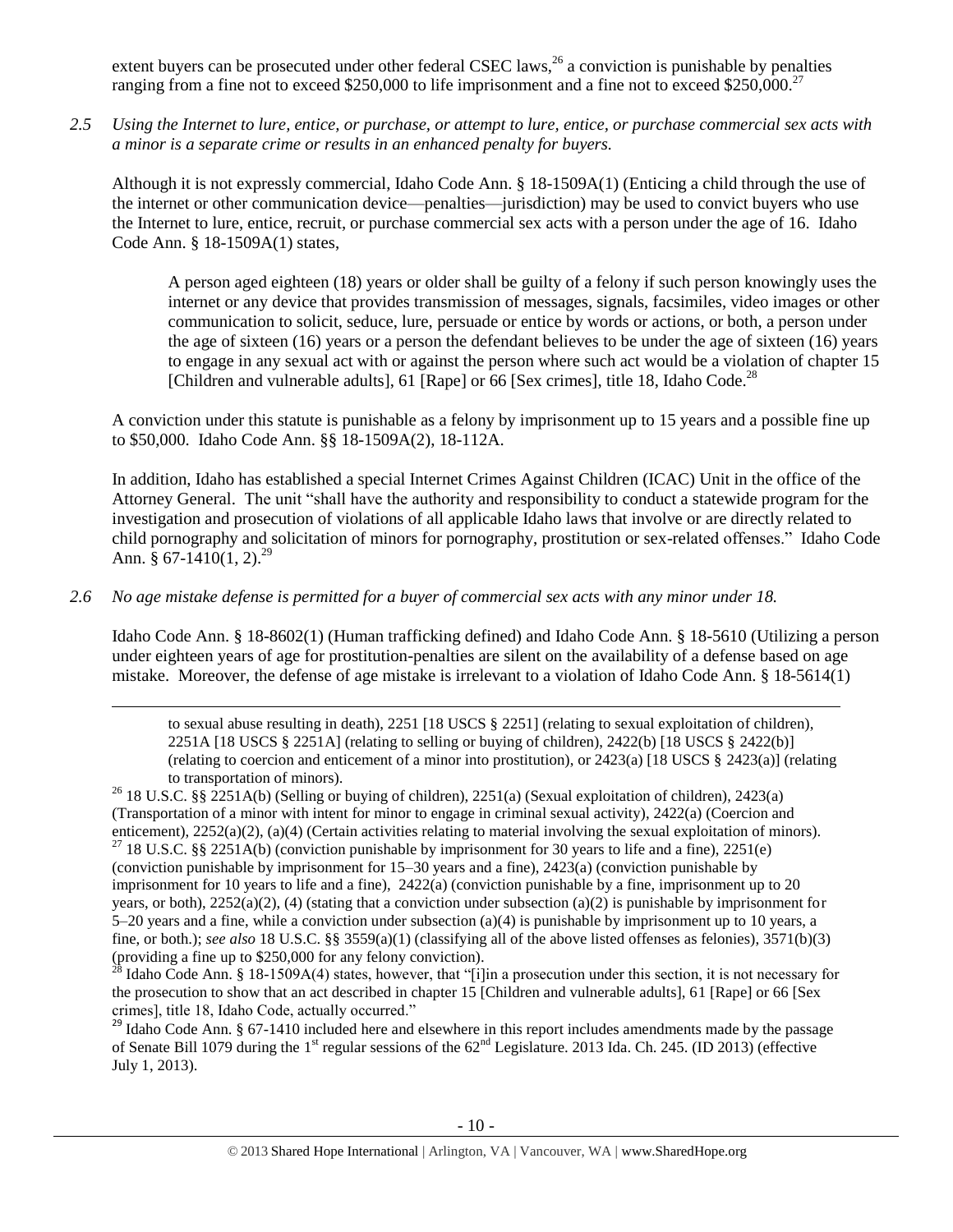(Patronizing a prostitute) because the illegality of the conduct criminalized under that statute does not depend on the age of the prostituted victim.

2.6.1 Recommendation: Amend Idaho Code Ann. § 18-8602(1) (Human trafficking defined) and Idaho Code Ann. § 18-5610 (Utilizing a person under eighteen years of age for prostitutionpenalties to expressly prohibit the defense of age mistake.

## *2.7 Base penalties for buying sex acts with a minor under 18 are sufficiently high and not reduced for older minors.*

Idaho Code Ann. § 18-8602(1) (Human trafficking definition) does not apply different penalties if the trafficking victim is a child instead of an adult.<sup>30</sup> A conviction is punishable as a felony by "imprisonment in the state prison for not more than twenty-five (25) years unless a more severe penalty is otherwise prescribed by law," and a possible fine of \$50,000 regardless of whether the person trafficked is a child or an adult. Idaho Code Ann. §§ 18-8603, 18-112A.

Under Idaho Code Ann. § 18-5610<sup>31</sup> (Utilizing a person under eighteen years of age for prostitution-Penalties), penalties do not differ based on the minors' age, making convicted offenders subject to 2 years to life imprisonment. Idaho Code Ann. § 18-5610(1).

### *2.8 Financial penalties for buyers of commercial sex acts with minors are sufficiently high to make it difficult for buyers to hide the crime.*

Buyers may have to pay fines and restitution. Idaho Code Ann. § 18-8603 (Penalties) provides the penalties for human trafficking offenses and includes a possible fine of \$50,000. Idaho Code Ann. §§ 18-8603, 18-112A. If convicted under Idaho Code Ann. § 18-5610(1)<sup>32</sup> (Utilizing a person under eighteen years of age for prostitution), buyers face a fine up to 50,000, and a buyer convicted under Idaho Code Ann. § 18-1509A(1) (Enticing a child through the use of the internet or other communication device—penalties jurisdiction)also faces a possible fine of up to \$50,000. Idaho Code Ann. §§ 18-5610(1), 18-1509A(2), 18- 112A. Additionally, Idaho Code Ann. § 72-1025(1) (Fines—reimbursements—priority—disposition) provides that persons convicted of any crime also have to pay an additional fine or reimbursement<sup>33</sup> of at least \$75.00 per felony count, \$37.00 per misdemeanor count, and at least \$300.00 per sex offense count.<sup>34</sup> Idaho Code Ann. §  $72-1025(1)(a)$ –(c).

Asset forfeiture is generally not an available remedy in Idaho against buyers. Instead, Idaho Code Ann. § 18- 314 (Property of convict not forfeited) provides,

<span id="page-10-0"></span>No conviction of any person for crime works any forfeiture of any property, except in cases in which a forfeiture is expressly imposed by law; and all forfeitures to the people of this state, in the nature of a deodand, or where any person shall flee from justice, are abolished.

 $\overline{\phantom{a}}$ 

<sup>30</sup> *See supra* Section 1.1 for the provisions of Idaho Code Ann. § 18-8602 and § 18-8603.

<sup>31</sup> *See supra* note [2](#page-1-0)

<sup>32</sup> *See supra* note [2](#page-1-0)

 $33$  Idaho Code Ann. § 72-1025(1) states that the court shall impose these fines unless "the defendant is indigent and at the time of sentencing shows good cause for inability to pay and written findings to that effect are entered by the court."

 $34$  Pursuant to Idaho Code Ann. § 72-1025(1)(c), the \$300 fine applies to "any sex offense, including, but not limited to, offenses pursuant to sections 18-1506 [Sexual abuse of a child under the age of sixteen years], 18-1507 [Definitions—sexual exploitation of a child—penalties], 18-1508 [Lewd conduct with minor child under sixteen], 18-1508A [Sexual battery of a minor child sixteen or seventeen years of age], 18-6101 [Rape defined], 18-6108 [Male rape], 18-6605 [Crime against nature—Punishment] and 18-6608 [Forcible sexual penetration by use of foreign object], Idaho Code."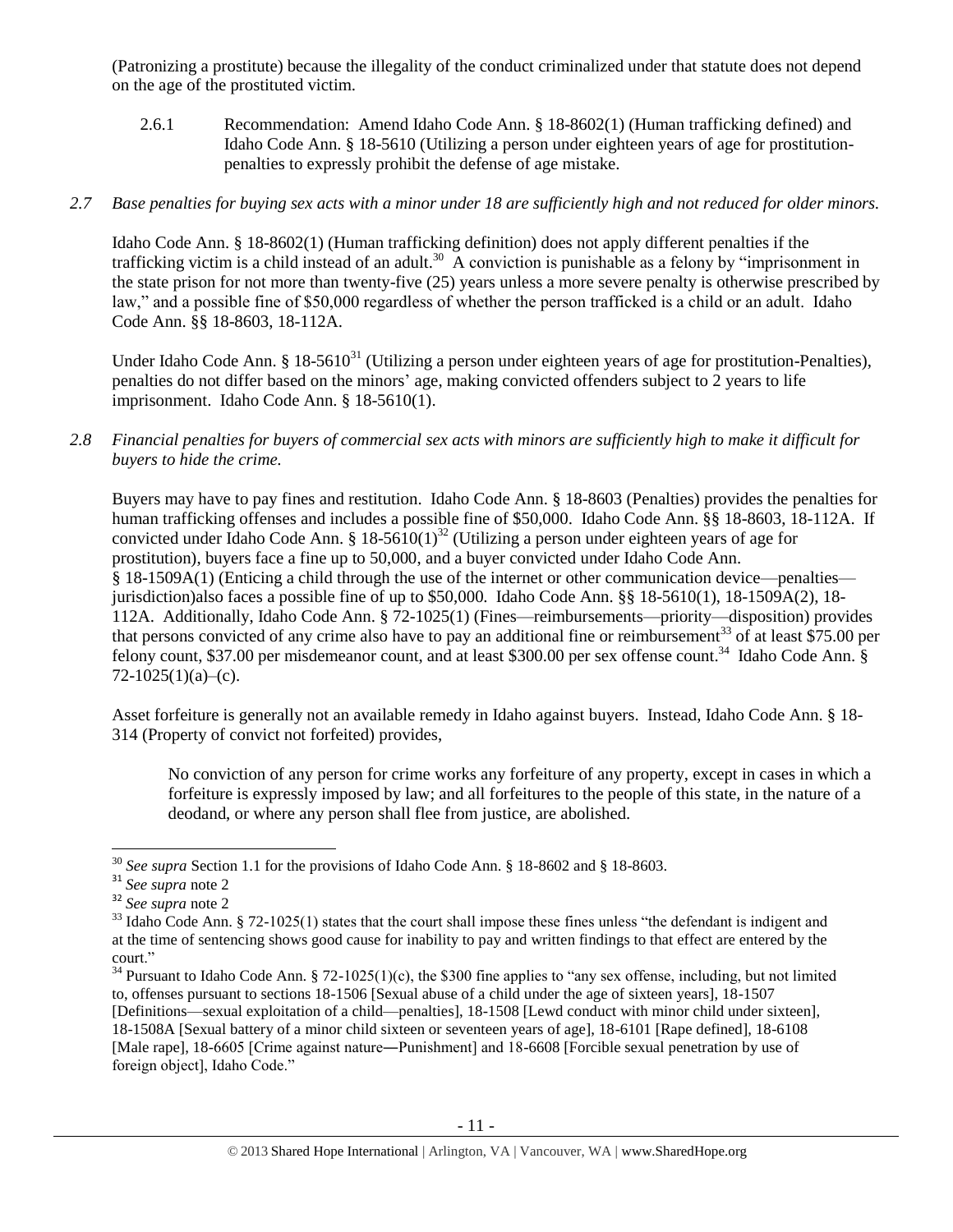Idaho Code Ann. § 18-8603 (Penalties [for human trafficking offenses]), Idaho Code Ann. § 18-5610(1)<sup>35</sup> (Utilizing a person under eighteen years of age for prostitution) and § 18-1509A(1) (Enticing a child through the use of the internet or other communication device—penalties—jurisdiction) do not expressly authorize forfeiture of a defendant's property.

The court has the discretion to order a convicted buyer to make restitution to the victim. Idaho Code Ann. § 19- 5304(2) (Restitution for crime victims) states,

<span id="page-11-2"></span><span id="page-11-1"></span><span id="page-11-0"></span>Unless the court determines that an order of restitution would be inappropriate or undesirable, it shall order a defendant found guilty of any crime<sup>36</sup> which results in an economic loss<sup>37</sup> to the victim<sup>38</sup> to make restitution to the victim. An order of restitution shall be a separate written order in addition to any other sentence the court may impose, including incarceration, and may be complete, partial, or nominal. The court may also include restitution as a term and condition of judgment of conviction; however, if a court orders restitution in the judgment of conviction and in a separate written order, a defendant shall not be required to make restitution in an amount beyond that authorized by this chapter. Restitution shall be ordered for any economic loss which the victim actually suffers. The existence of a policy of insurance covering the victim's loss shall not absolve the defendant of the obligation to pay restitution.

If a buyer is convicted of certain sex offenses or possessing or accessing child pornography, the court also has discretion to order restitution under Idaho Code Ann. § 19-5506(f) which states, "Unless the court determines that an order of restitution would be inappropriate or undesirable, it shall order any person subject to the provisions of this section to pay restitution to help offset costs incurred by law enforcement agencies for the expense of DNA analysis." Pursuant to Idaho Code Ann. § 19-5506(g), "The court may order such person to pay restitution for DNA analysis in an amount not to exceed five hundred dollars (\$500) per DNA sample analysis, or in the aggregate not more than two thousand dollars (\$2,000). . . ." Subsections (a) and (b) include the following offenses: Idaho Code Ann. § 18-1506 (Sexual abuse of a child under the age of sixteen years), § 18-1507 (Definitions—Sexual exploitation of a child—penalties), § 18-1508 (Lewd conduct with minor child under sixteen), 18-1508A (Sexual battery of a minor child sixteen or seventeen years of age), 18-1509 (Enticing a child), 18-1509A (Enticing a child through use of the internet or other communication device).

2.8.1 Recommendation: Amend Idaho Code Ann. § 18-8603 (Penalties) for sex trafficking offenses, § 18-5610(1)<sup>39</sup> (Utilizing a person under eighteen years of age for prostitution) and § 18-1509A(1) (Enticing a child through the use of the internet or other communication device penalties—jurisdiction) to expressly require buyers to forfeit property used in or acquired by committing the crime.

 $\overline{a}$ 

<sup>35</sup> *See supra* note [2](#page-1-0)

<sup>&</sup>lt;sup>36</sup> Idaho Code Ann. § 19-5304(1)(b) defines "found guilty of any crime" as "a finding by a court that a defendant has committed a criminal act and shall include an entry of a plea of guilty, an order withholding judgment, suspending sentence, or entry of judgment of conviction for a misdemeanor or felony."

 $37$  Idaho Code Ann. § 19-5304(1)(a) states,

<sup>&</sup>quot;Economic loss" includes, but is not limited to, the value of property taken, destroyed, broken, or otherwise harmed, lost wages, and direct out-of-pocket losses or expenses, such as medical expenses resulting from the criminal conduct, but does not include less tangible damage such as pain and suffering, wrongful death or emotional distress.

<sup>&</sup>lt;sup>38</sup> Idaho Code Ann. § 19-5304(1)(e)(i) defines a "victim" in part as "[t]he directly injured victim which means a person or entity, who suffers economic loss or injury as the result of the defendant's criminal conduct and shall also include the immediate family of a minor and the immediate family of the actual victim in homicide cases." <sup>39</sup> *See supra* note [2](#page-1-0)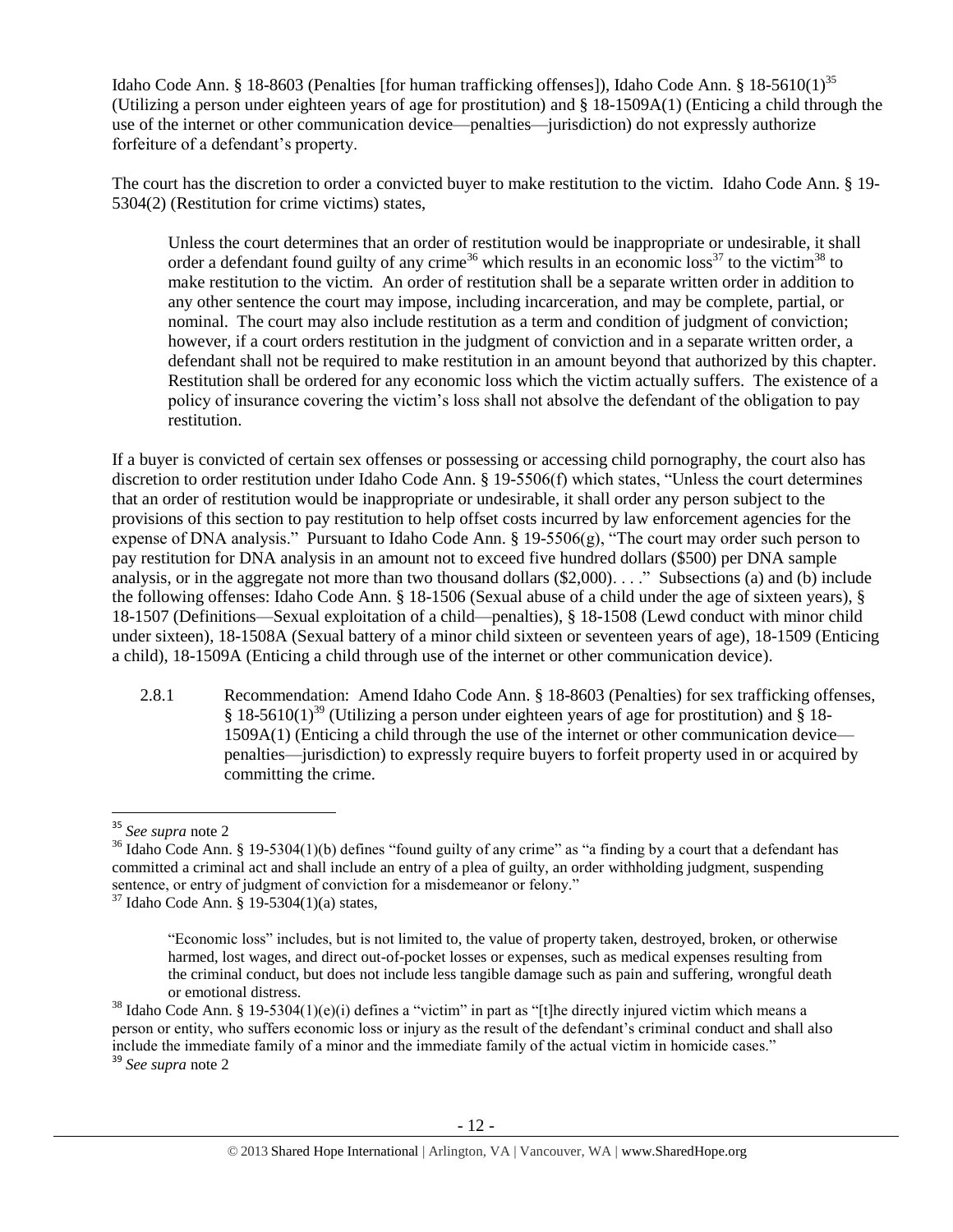# *2.9 Buying and possessing child pornography carries penalties as high as similar federal offenses.*

Idaho prohibits the possession of child pornography. Pursuant to Idaho Code Ann. § 18-1507 (Definitions sexual exploitation of a child—penalties),

(2) A person commits sexual exploitation of a child<sup>40</sup> if he knowingly and willfully: (a) Possesses or accesses through any means including, but not limited to, the internet, any sexually exploitative material; or

(3) The sexual exploitation of a child pursuant to subsection (2)(a) of this section is a felony and shall be punishable by imprisonment in the state prison for a period not to exceed ten (10) years or by a fine not to exceed ten thousand dollars (\$10,000), or by both such imprisonment and fine.

. . . .

. . . .

In comparison, a federal conviction for possession of child pornography<sup>41</sup> is generally punishable by imprisonment for 5–20 years and a fine not to exceed \$250,000.<sup>42</sup> Subsequent convictions, however, are punishable by imprisonment up to 40 years and a fine not to exceed  $$250,000.<sup>43</sup>$ 

*2.10 Convicted buyers of commercial sex acts with minors and child pornography are required to register as sex offenders*.

Idaho Code Ann. § 18-8306(2), (3) (Notice of duty to register and initial registration) provides,

(2) A person convicted of an offense identified in section 18-8304, Idaho Code, and released on probation without a sentence of incarceration in a county jail or correctional facility, including release pursuant to a withheld judgment or release from any mental institution, shall be notified by the sentencing court of the duty to register pursuant to the provisions of this chapter and the offender shall register in accordance with this chapter no later than two (2) working days after sentence is imposed or judgment is withheld. . . .

(3) With respect to an offender convicted of a sexual offense identified in section 18-8304, Idaho Code, and sentenced to a period of immediate incarceration in a jail or correctional facility and subsequently released, placed on probation, or paroled, the department of correction or jail shall provide, prior to

 $\overline{\phantom{a}}$ <sup>40</sup> Idaho Code Ann. § 18-1507(1)(b) defines a "child" as "a person who is less than eighteen (18) years of age." <sup>41</sup> 18 U.S.C. §§ 2252(a)(2), (a)(4) (Certain activities relating to material involving the sexual exploitation of minors),  $2252A(a)(2)$ –(3) (Certain activities relating to material constituting or containing child pornography), 1466A(a), (b) (Obscene visual representations of the sexual abuse of children).

 $42$  18 U.S.C. §§ 2252(b) (stating that a conviction under subsection (a)(2) is punishable by imprisonment for 5–20 years and a fine, while a conviction under subsection (a)(4) is punishable by imprisonment up to 10 years, a fine, or both),  $2252A(b)(1)$  (a conviction is punishable by imprisonment for 5–20 years and a fine),  $1466A(a)$ , (b) (stating that a conviction under subsection (a) is "subject to the penalties provided in section  $2252A(b)(1)$ ," imprisonment for 5–20 years and a fine, while a conviction under subsection (b) is "subject to the penalties provided in section 2252A(b)(2)," imprisonment up to 10 years, a fine, or both); *see also* 18 U.S.C. §§ 3559(a)(1) (classifying all of the above listed offenses as felonies), 3571(b)(3) (providing a fine up to \$250,000 for any felony conviction).

 $43$  18 U.S.C. §§ 2252(b) (stating if a person has a prior conviction under subsection (a)(2), or a list of other statutes, a conviction is punishable by a fine and imprisonment for 15–40 years, but if a person has a prior conviction under subsection (a)(4), or a list of other statutes, a conviction is punishable by a fine and imprisonment for  $10-20$  years),  $2252A(b)(1)$  (stating if a person has a prior conviction under subsection (a)(2), (a)(3), or a list of other statutes, a conviction is punishable by a fine and imprisonment for  $15-40$  years),  $1466A(a)$ , (b) (stating that the penalty scheme for section 2252A(b) applies); *see also* 18 U.S.C. §§ 3559(a)(1) (classifying all of the above listed offenses as felonies), 3571(b)(3) (providing a fine up to \$250,000 for any felony conviction).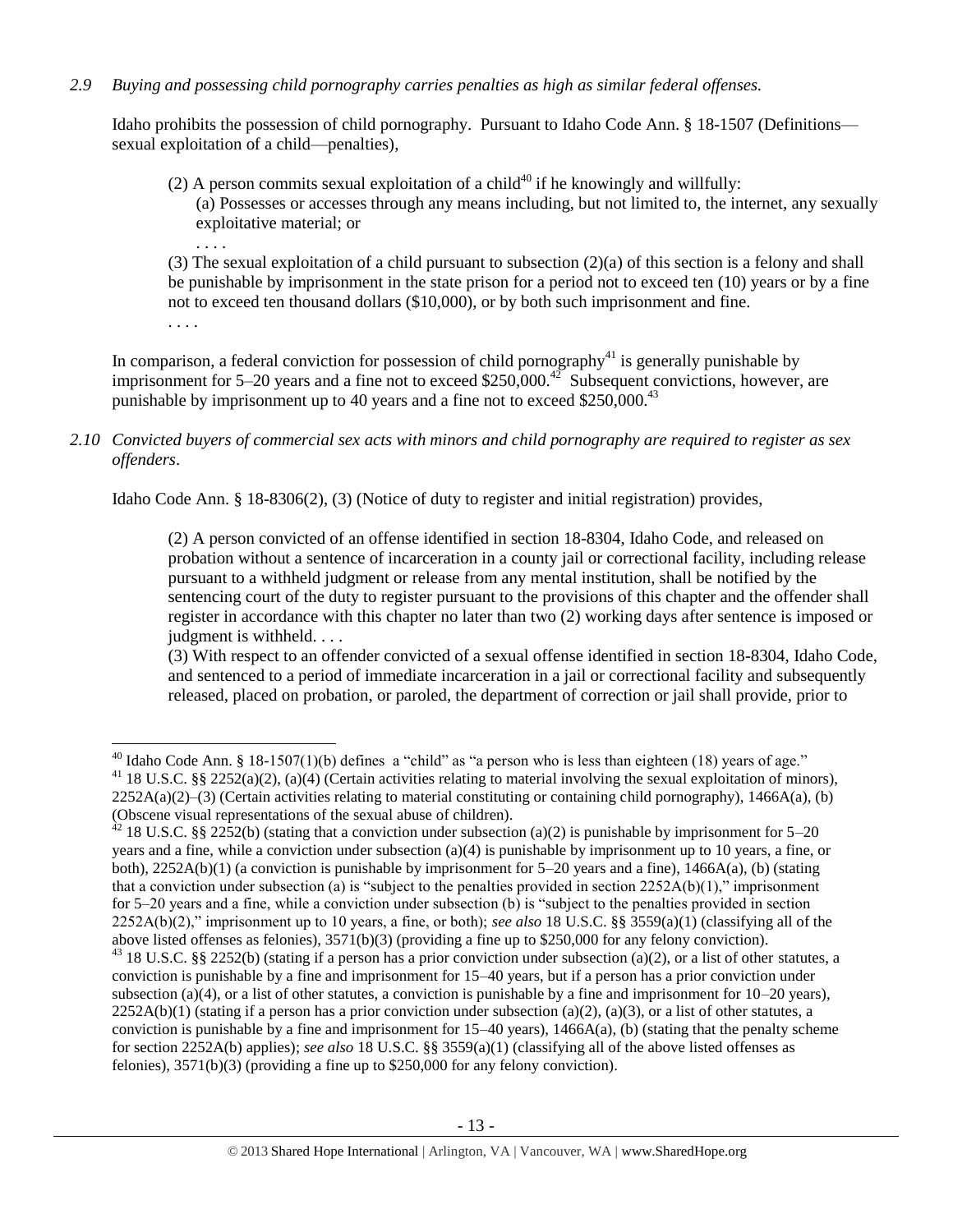release from confinement, written notification of the duty to register and the offender shall register prior to his or her release. . . .

Idaho Code Ann. § 18-8304(1)(a)<sup>44</sup> (Application of chapter—rulemaking authority) states,

The provisions of this chapter shall apply to any person who:

<span id="page-13-0"></span>(a) On or after July 1, 1993, is convicted of the crime, or an attempt, a solicitation, or a conspiracy to commit a crime provided for in section . . . 18-1506 (Sexual abuse of a child under sixteen years of age), . . .18-1507 [Definitions—sexual exploitation of a child—penalties], 18-1508 (Lewd conduct with a minor child), 18-1508A (Sexual battery of a minor child sixteen or seventeen years of age), 18-1509A [ Enticing a child through the use of the internet or other communication device—penalties—jurisdiction], . . . 18-5610 (Utilizing a person under eighteen years of age for prostitution), … or 18-8602(1), Idaho Code, (Sex trafficking).

Buyers convicted under Idaho Code Ann. § 18-5614(1) (Patronizing a prostitute) are not required to register as sex offenders, even when the person with whom sex is purchased is a minor.

l

<sup>&</sup>lt;sup>44</sup> The text of Idaho Code Ann. § 18-8304 included here and elsewhere in this report includes amendments made by the passage of Senate Bill 1060 during the 1<sup>st</sup> regular sessions of the  $62<sup>nd</sup>$  Legislature. 2013 Ida. Ch. 240. (ID 2013) (effective July 1, 2013).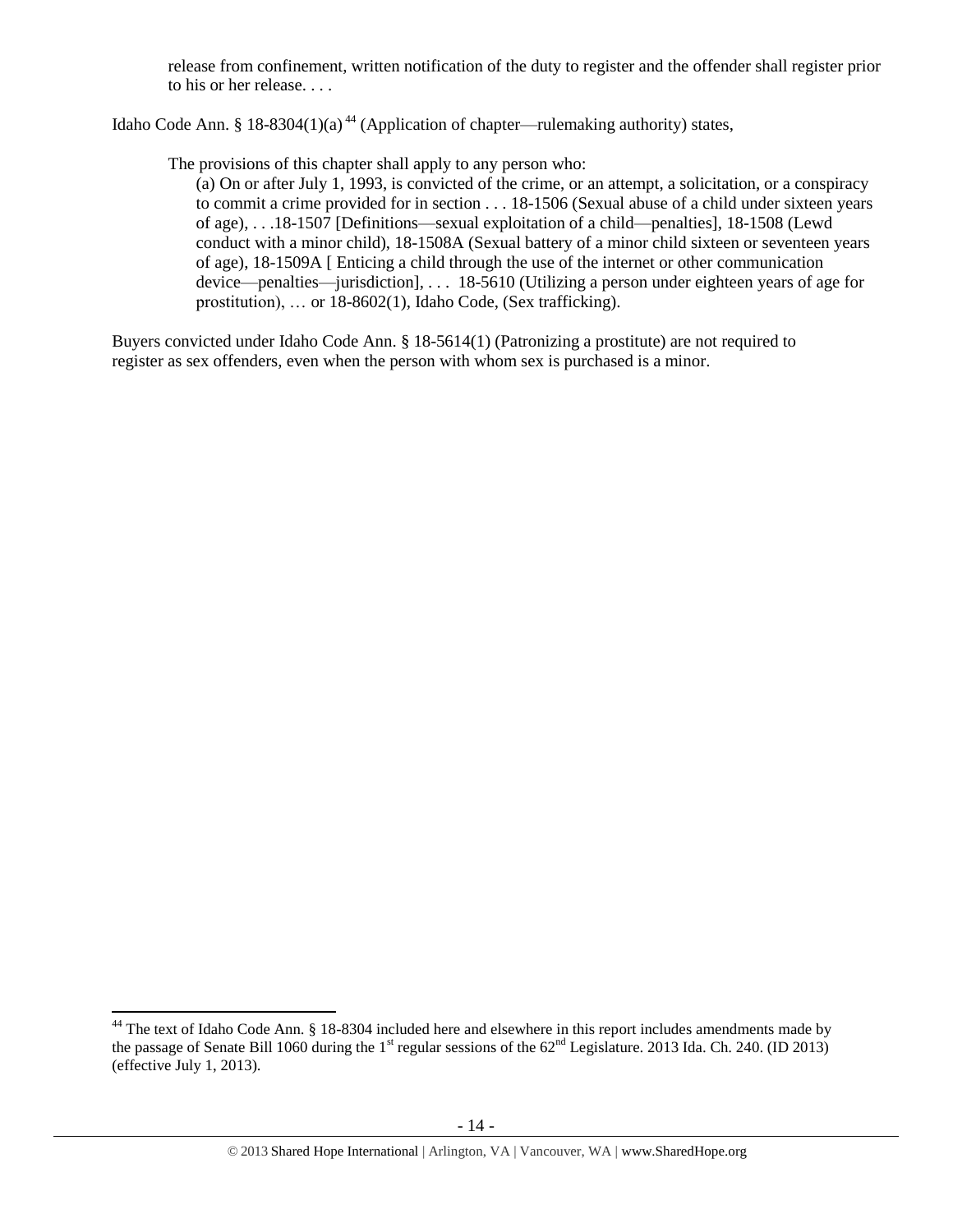#### FRAMEWORK ISSUE 3: CRIMINAL PROVISIONS FOR TRAFFICKERS

#### *Legal Components:*

- *3.1 Penalties for trafficking a child for sexual exploitation are as high as federal penalties.*
- *3.2 Creating and distributing child pornography carries penalties as high as similar federal offenses.*
- *3.3 Using the Internet to lure, entice, recruit or sell commercial sex acts with a minor is a separate crime or results in an enhanced penalty for traffickers.*
- *3.4 Financial penalties for traffickers, including asset forfeiture, are sufficiently high.*
- *3.5 Convicted traffickers are required to register as sex offenders.*
- *3.6 Laws relating to termination of parental rights for certain offenses include sex trafficking or commercial sexual exploitation of children (CSEC) offenses in order to remove the children of traffickers from their control and potential exploitation.*

*\_\_\_\_\_\_\_\_\_\_\_\_\_\_\_\_\_\_\_\_\_\_\_\_\_\_\_\_\_\_\_\_\_\_\_\_\_\_\_\_\_\_\_\_\_\_\_\_\_\_\_\_\_\_\_\_\_\_\_\_\_\_\_\_\_\_\_\_\_\_\_\_\_\_\_\_\_\_\_\_\_\_\_\_\_\_\_\_\_\_\_\_\_\_*

# *Legal Analysis:*

*3.1 Penalties for trafficking a child for sexual exploitation are as high as federal penalties.* 

A trafficker who commits human trafficking<sup>45</sup> while violating Idaho Code Ann. § 18-1507 (Definitions—sexual exploitation of a child—penalties), § 18-1509A (Enticing a child through the use of the internet or other communication device—penalties—jurisdiction), § 18-1511 (Sale or barter of child for adoption or other purpose penalized), § 18-7804 (Prohibited activities), or any of the crimes in Idaho Code Ann. chapter 56 (Prostitution) of title 18 "shall be punished by imprisonment in the state prison for not more than twenty-five (25) years unless a more severe penalty is otherwise prescribed by law." Idaho Code Ann. § 18-8603.

A trafficker also may be punished under Idaho's CSEC laws. A conviction under Idaho Code Ann. § 18-5609 (Inducing person under eighteen years of age into prostitution) is a felony conviction punishable by 2 years to life imprisonment, a fine up to \$50,000, or both a conviction under Idaho Code Ann. § 18-1507(2)(a) (Definitions—sexual exploitation of a child—penalties) is punishable as a felony by imprisonment up to 10 years in state prison, a fine up to \$10,000, or both; a conviction under Idaho Code Ann. § 18-1507(2)(b), (c) (Definitions—sexual exploitation of a child—penalties) is punishable as a felony by imprisonment up to 30 years in state prison, a fine up to \$50,000, or both; and a conviction under Idaho Code Ann. § 18-1509A(1) (Enticing a child through the use of the internet or other communication device—penalties—jurisdiction) is punishable as a felony by imprisonment up to 15 years and a possible fine up to \$50,000. Idaho Code Ann. §§ 18-5609, 18-1509A(1), (2), 18-112A.

Traffickers who "sell or barter any child for adoption or for any other purpose" may be convicted under Idaho Code Ann. § 18-1511 (Sale or barter of child for adoption or other purpose penalized). A conviction under this statute is punishable as a felony by imprisonment up to 14 years in the state penitentiary, a fine up to \$5,000, or both. Idaho Code Ann. § 18-1511.

Additionally, Idaho Code Ann. § 18-8201 (Money laundering and illegal investment—Penalty—Restitution) makes it illegal for a person to engage in a financial transaction that furthers racketeering, stating,

(1) It is unlawful for any person to knowingly or intentionally give, sell, transfer, trade, invest, conceal, transport, or make available anything of value that the person knows is intended to be used to commit or further a pattern of racketeering activity . . . .

 $\overline{\phantom{a}}$ <sup>45</sup> *See supra* Section 1.1 for the definition of "human trafficking" in Idaho Code Ann. § 18-8602.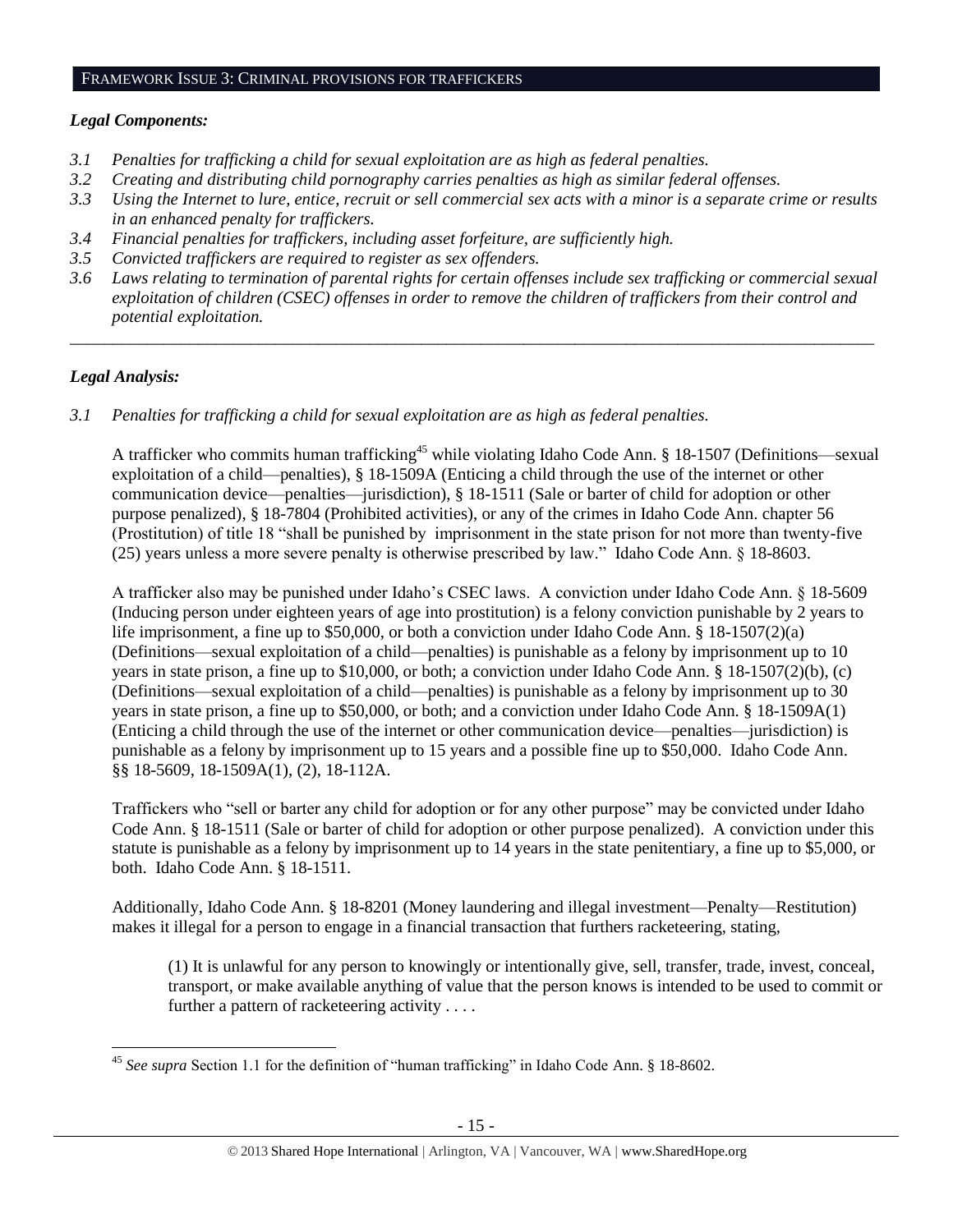(2) It is unlawful for any person to knowingly or intentionally direct, plan, organize, initiate, finance, manage, supervise, or facilitate the transportation or transfer of proceeds known by that person to be derived from a pattern of racketeering activity . . . .

(3) It is unlawful for any person to knowingly or intentionally conduct a financial transaction involving proceeds known by that person to be derived from a pattern of racketeering activity . . . if the transaction is designed in whole or in part to conceal or disguise the nature, location, source, ownership, or control of the proceeds, or to avoid a transaction reporting requirement under state or federal law.

A conviction under this statute is punishable as a felony by imprisonment up to 10 years, a fine up to of the greater of \$250,000 or "twice the value of the property involved in the transaction," or both imprisonment and fine. Idaho Code Ann. § 18-8201(4).

Traffickers also face enhanced penalties under Idaho Code Ann. title 18, chapter 85 (Idaho Criminal Gang Enforcement Act<sup>46</sup>, which provides for an additional penalty for felonies or misdemeanors enumerated in section 18-8502(3). Included among the offenses listed in Idaho Code Ann. § 18-8502(3) (Definitions) are Idaho Code Ann. § 18-8602 (Human trafficking defined), § 18-5601 (Interstate trafficking in prostitution), § 18- 5602 (Procurement), § 18-5603 (Receiving pay for procurement), § 18-5604 (Paying for procurement), § 18- 5605 (Detention for prostitution), § 18-5606(1) (Accepting earnings of prostitute), § 18-5608 (Harboring prostitutes), § 18-5609 (Inducing person under eighteen years of age into prostitution), § 18-5613 (Prostitution), § 18-5614 (Patronizing a prostitute), § 18-1507 (Definitions—sexual exploitation of a child—penalties), § 18- 7804 (Prohibited activities), and § 18-8201 (Money laundering and illegal investment).

Idaho Code Ann. §18-8503(1), creates the following additional penalties, to be added to sentences for the above offenses:

> (a) Any adult . . . who is convicted of a misdemeanor shall be punished by an additional term of imprisonment in the county jail for not more than one (1) year.

> (b) Any adult . . . who is convicted of a felony shall be punished by an extended term of not less than two (2) years and not more than five (5) years in prison.

(c) If the underlying offense described in section 18-8502(3), Idaho Code, is a felony and committed on the grounds of, or within one thousand (1,000) feet of, a public or private elementary, secondary or vocational school during hours when the facility is open for classes or school-related programs or when minors are using the facility, the extended term shall be not less than two (2) years and not more than five (5) years in prison.

In comparison, if the victim is under the age of 14, a conviction under the Trafficking Victims Protection Act  $(TVPA)<sup>47</sup>$  for child sex trafficking is punishable by 15 years to life imprisonment and a fine not to exceed \$250,000. 18 U.S.C. §§ 1591(b)(1), 3559(a)(1), 3571(b)(3). If the victim is between the ages of 14–17, a conviction is punishable by 10 years to life imprisonment and a fine not to exceed \$250,000. 18 U.S.C. §§ 1591(b)(2), 3559(a)(1), 3571(b)(3). A conviction is punishable by mandatory life imprisonment, however, if the trafficker has a prior conviction for a federal sex offense<sup>48</sup> against a minor.

*3.2 Creating and distributing child pornography carries penalties as high as similar federal offenses*.

Creating and distributing child pornography is illegal under Idaho Code Ann. § 18-1507 which states,

(2) A person commits sexual exploitation of a child<sup>49</sup> if he knowingly and willfully:

. . . .

 $\overline{a}$ <sup>46</sup> *See supra* Section 1.4 for discussion of the applicable provisions of Idaho Code Ann. title 18, chapter 85.

<sup>47</sup> *See supra* note [24.](#page-8-0) 

<sup>48</sup> *See supra* note [25.](#page-8-1)

<sup>49</sup> See supra note [5.](#page-1-1)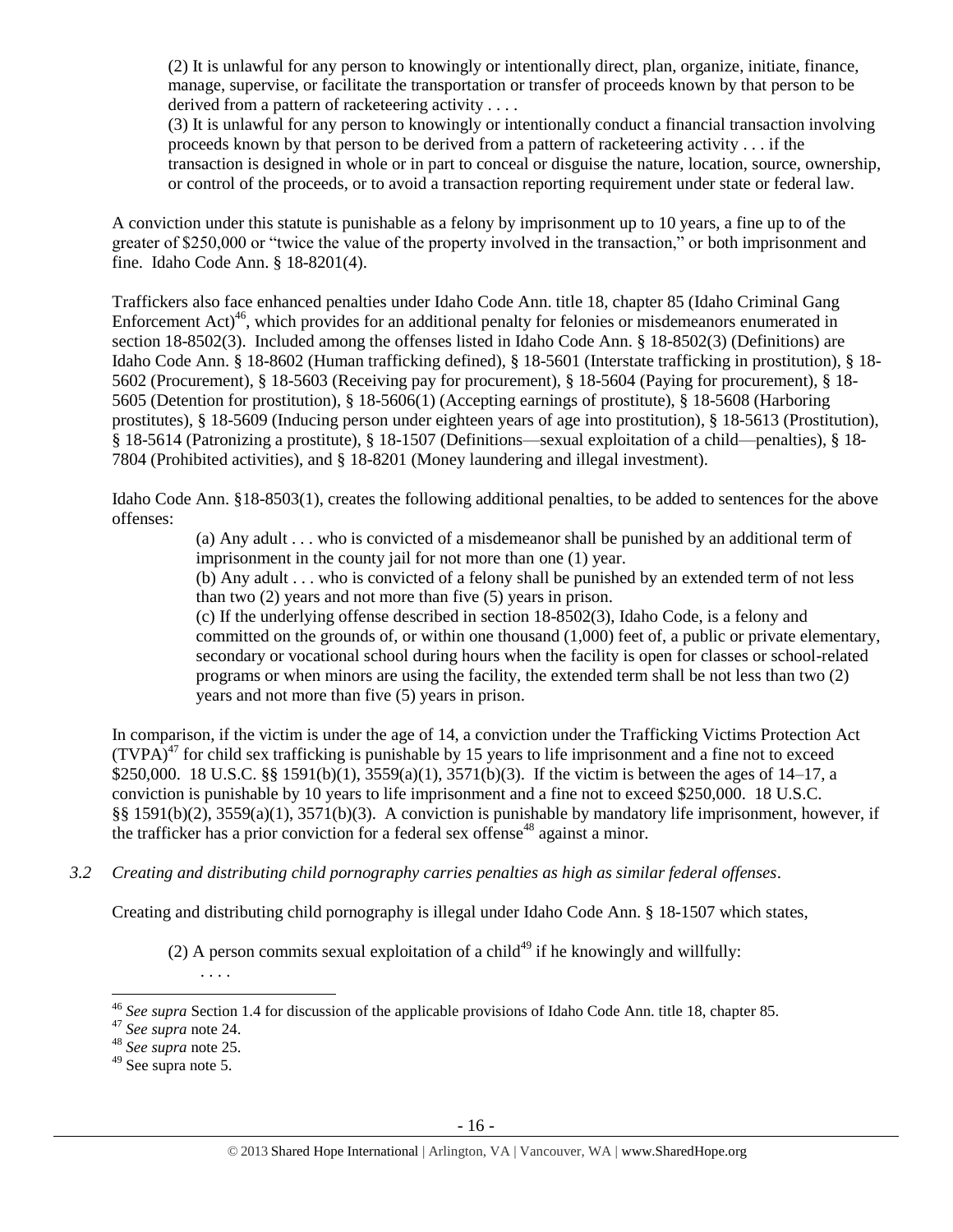(c) Promotes, prepares, publishes, produces, makes, finances, offers, exhibits, or advertises any sexually exploitative material; or

(d) Distributes through any means including, but not limited to, mail, physical delivery or exchange, use of a computer or any other electronic or digital method, any sexually exploitative material. Distribution of sexually exploitative material does not require a pecuniary transaction or exchange of interests in order to complete the offense.

. . . .

(4) The sexual exploitation of a child pursuant to subsections  $(2)(b)$ , (c) and (d) of this section is a felony and shall be punishable by imprisonment in the state prison for a term not to exceed thirty (30) years or by a fine not to exceed fifty thousand dollars (\$50,000) or by both such fine and imprisonment. . . . .

In comparison, if the victim is under the age of 14, a conviction under the TVPA for child sex trafficking is punishable by 15 years to life imprisonment and a fine not to exceed \$250,000. 18 U.S.C. §§ 1591(b)(1),  $3559(a)(1)$ ,  $3571(b)(3)$ . If the victim is between the ages of  $14-17$ , a conviction is punishable by 10 years to life imprisonment and a fine not to exceed \$250,000. 18 U.S.C. §§ 1591(b)(2), 3559(a)(1), 3571(b)(3). A conviction is punishable by mandatory life imprisonment, however, if the trafficker has a prior conviction for a federal sex offense<sup>50</sup> against a minor. Additionally, a federal conviction for distribution of child pornography<sup>51</sup> is generally punishable by imprisonment for  $5-20$  years and a fine not to exceed \$250,000.<sup>52</sup> Subsequent convictions, however, are punishable by imprisonment up to 40 years and a fine not to exceed \$250,000.<sup>53</sup>

*3.3 Using the Internet to lure, entice, recruit or sell commercial sex acts with a minor is a separate crime or results in an enhanced penalty for traffickers.*

Idaho Code Ann. § 18-1509A(1) (Enticing a child through the use of the internet or other communication device—penalties—jurisdiction) makes it a crime to use the Internet to lure or entice a person under the age of 16 to engage in a sexual act; however, the statute has limited applicability to traffickers, as it only applies to offenders who attempt to have the person "engage in any sexual act with or against the person where such act is a violation of chapter 15 [Children and vulnerable adults], 61 [Rape] or 66 [Sex crimes], [title 18,](http://www.legislature.idaho.gov/idstat/Title18/T18.htm) Idaho Code."<sup>54</sup> This statute likely applies to traffickers who use the Internet with the intent to commit a violation of Idaho Code Ann. § 18-1507 (Definitions—sexual exploitation of a child—penalties). A conviction under Idaho Code Ann.

 $\overline{a}$ 

<sup>50</sup> *See supra* note [25.](#page-8-1) 

<sup>&</sup>lt;sup>51</sup> 18 U.S.C. §§ 2252(a)(1), (a)(2), (a)(3) (Certain activities relating to material involving the sexual exploitation of minors),  $2252A(a)(2)$ , (a)(3) (Certain activities relating to material constituting or containing child pornography), 1466A(a) (Obscene visual representations of the sexual abuse of children).

<sup>&</sup>lt;sup>52</sup> 18 U.S.C. §§ 2252(b) (stating that a conviction under subsection (a)(1), (a)(2), or (a)(3) is punishable by imprisonment for 5–20 years and a fine), 2252A(b)(1) (a conviction is punishable by imprisonment for 5–20 years and a fine),  $1466A(a)$ , (b) (stating that a conviction under subsection (a) is "subject to the penalties provided in section 2252A(b)(1)," imprisonment for 5–20 years and a fine, while a conviction under subsection (b) is "subject to the penalties provided in section 2252A(b)(2)," imprisonment up to 10 years, a fine, or both); *see also* 18 U.S.C. §§  $3559(a)(1)$  (classifying all of the above listed offenses as felonies),  $3571(b)(3)$  (providing a fine up to \$250,000 for any felony conviction).

<sup>&</sup>lt;sup>53</sup> 18 U.S.C. §§ 2252(b) (stating if a person has a prior conviction under subsection (a)(1), (a)(2), or (a)(3) or a list of other statutes, a conviction is punishable by a fine and imprisonment for 15–40 years), 2252A(b)(1) (stating if a person has a prior conviction under subsection (a)(2), (a)(3), or a list of other statutes, a conviction is punishable by a fine and imprisonment for  $15-40$  years),  $1466A(a)$ , (b) (stating that the penalty scheme for section  $2252A(b)$ applies); *see also* 18 U.S.C. §§ 3559(a)(1) (classifying all of the above listed offenses as felonies), 3571(b)(3) (providing a fine up to \$250,000 for any felony conviction).

 $54$  Idaho Code Ann. § 18-1509A(4) states that "[i]n a prosecution under this section, it is not necessary for the prosecution to show that an act described in chapter 15, 61 or 66, title 18, Idaho Code, actually occurred. 2012 Ida. Laws 270. (ID 2012) (effective July 1, 2012).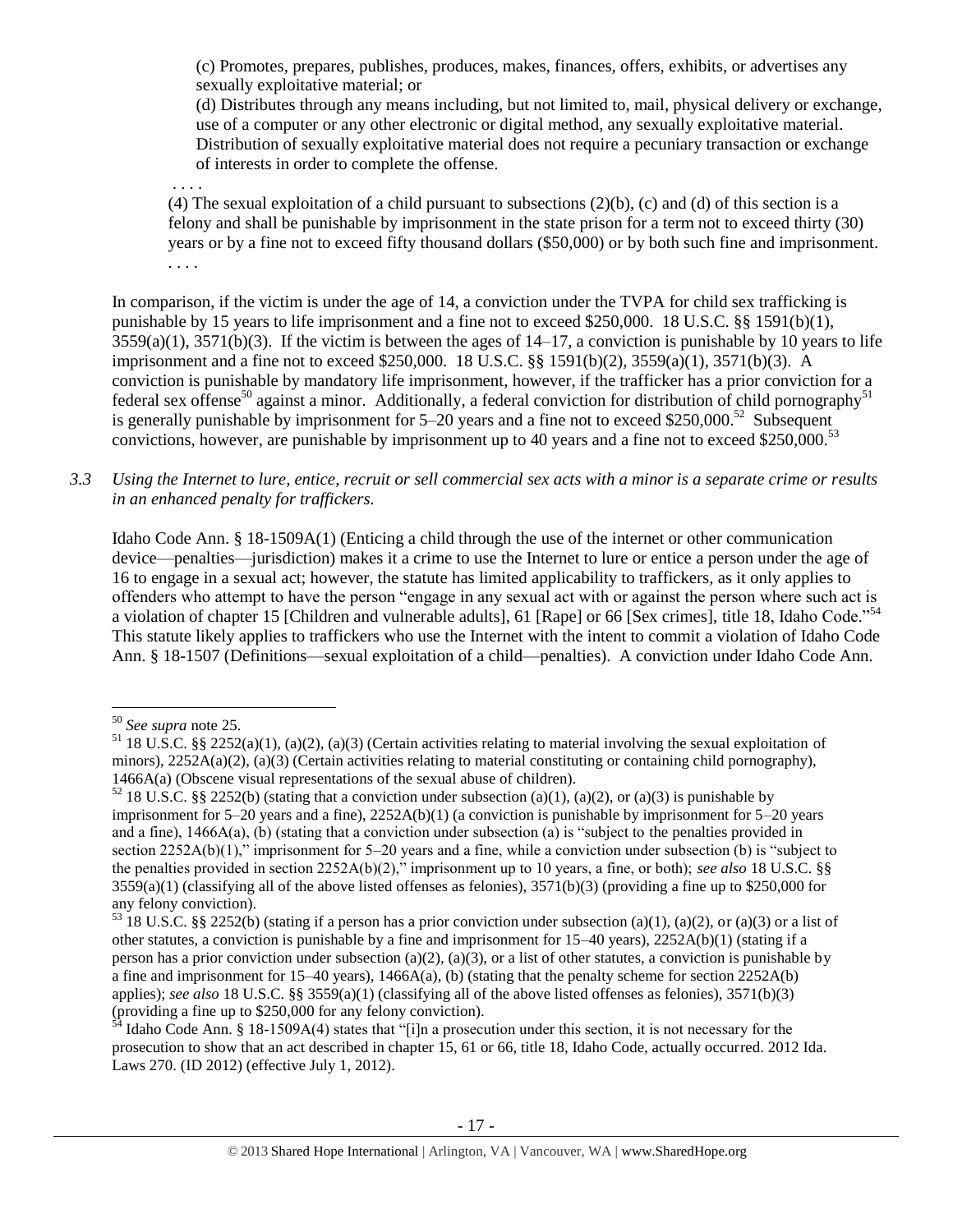§ 18-1509A(1) is punishable as a felony by imprisonment up to 15 years and a possible fine up to \$50,000. Idaho Code Ann. §§ 18-1509A(1), (2), 18-112A.

In addition, Idaho has established a special Internet Crimes Against Children Unit under the Attorney General. The unit "shall have the authority and responsibility to conduct a statewide program for the investigation and prosecution of violations of all applicable Idaho laws that involve or are directly related to child pornography and solicitation of minors for pornography, prostitution or sex-related offenses." Idaho Code Ann. § 67-1410(1- 2). 55

### *3.4 Financial penalties for traffickers, including asset forfeiture, are sufficiently high*.

Traffickers may be subject to fines, restitution, and forfeiture. A trafficker convicted under Idaho Code Ann. § 18-8602 (Human trafficking defined) or § 18-1509A(1) (Enticing a child through the use of the internet or other communication device—penalties—jurisdiction) may be subject to a fine up to \$50,000. Idaho Code Ann. §§ 18-8603, 18-1509A(2), 18-112A. A trafficker convicted under Idaho Code Ann. § 18-5609 (Inducing person under eighteen years of age into prostitution) or § 18-1507(23) (Definitions—sexual exploitation of a child penalties) may be required to pay a fine up to \$50,000. Idaho Code Ann. §§ 18-5609, 18-1507(4). A trafficker convicted under Idaho Code Ann. § 18-5601 (Interstate trafficking in prostitution), § 18-5602 (Procurement), § 18-5603 (Receiving pay for procurement), § 18-5604 (Paying for procurement), § 18-5605 (Detention for prostitution), § 18-5606(1) (Accepting earnings of prostitute), or § 18-5608 (Harboring prostitutes) may be required to pay a fine of \$1,000–\$50,000. Idaho Code Ann. §§ 18-5601, to -5606, 18-5608. A trafficker convicted under Idaho Code Ann. § 18-1511 (Sale or barter of child for adoption or other purpose penalized) may be required to pay a fine up to \$5,000. Idaho Code Ann. § 18-1511.

Idaho Code Ann. § 18-314 (Property of convict not forfeited)<sup>56</sup> limits the availability of asset forfeiture to where it is expressly authorized by law, however, Idaho Code Ann.  $\S 18-5612^{57}$  (Property subject to criminal forfeiture) subjects traffickers convicted under the age-neutral offense of Idaho Code Ann. § 18-5602 (Procurement definition and penalty)<sup>58</sup> or the CSEC offense under  $\S 18-5609$  (Inducing persons under 18 into prostitution—Penalties) to asset forfeiture. Pursuant to Idaho Code Ann. § 18-5612 (Property subject to criminal forfeiture),

(1) Any person who is found guilty of, who enters a plea of guilty or who is convicted of a violation of section 18-5602 [Procurement definition and penalty] or 18-5609 [Inducing persons under 18 into prostitution—Penalties], Idaho Code, no matter the form of the judgment or order withholding judgment, shall forfeit to the state of Idaho:

(a) Any property constituting, or derived from, any proceeds the person obtained directly or indirectly as the result of such violation; and

(b) Any of the person's property used, or intended to be used, in any manner or part to commit or to facilitate the commission of such violation.

(2) The court, in imposing sentence on such person as described in subsection (1) of this section, shall order, in addition to any other sentence imposed, that the person forfeit to the state of Idaho all property described in this section. The provisions of this chapter shall not be construed in any manner to prevent

Any person who induces, compels, entices, or procures another person to engage in acts as a prostitute shall be guilty of a felony punishable by imprisonment for a period of not less than two (2) years nor more than twenty (20) years, or by a fine of not less than one thousand dollars (\$1,000) nor more than fifty thousand dollars (\$50,000), or by both such fine and imprisonment.

 $\overline{\phantom{a}}$ <sup>55</sup> *See supra* note [29.](#page-9-0)

<sup>&</sup>lt;sup>56</sup> See supra section 2.8 for the provisions of Idaho Code Ann. § 18-314 (Property of convict not forfeited).

<sup>57</sup> *See supra* note [2.](#page-1-0)

<sup>58</sup> Pursuant to Idaho Code Ann. § 18-5602 (Procurement -- definition and penalty),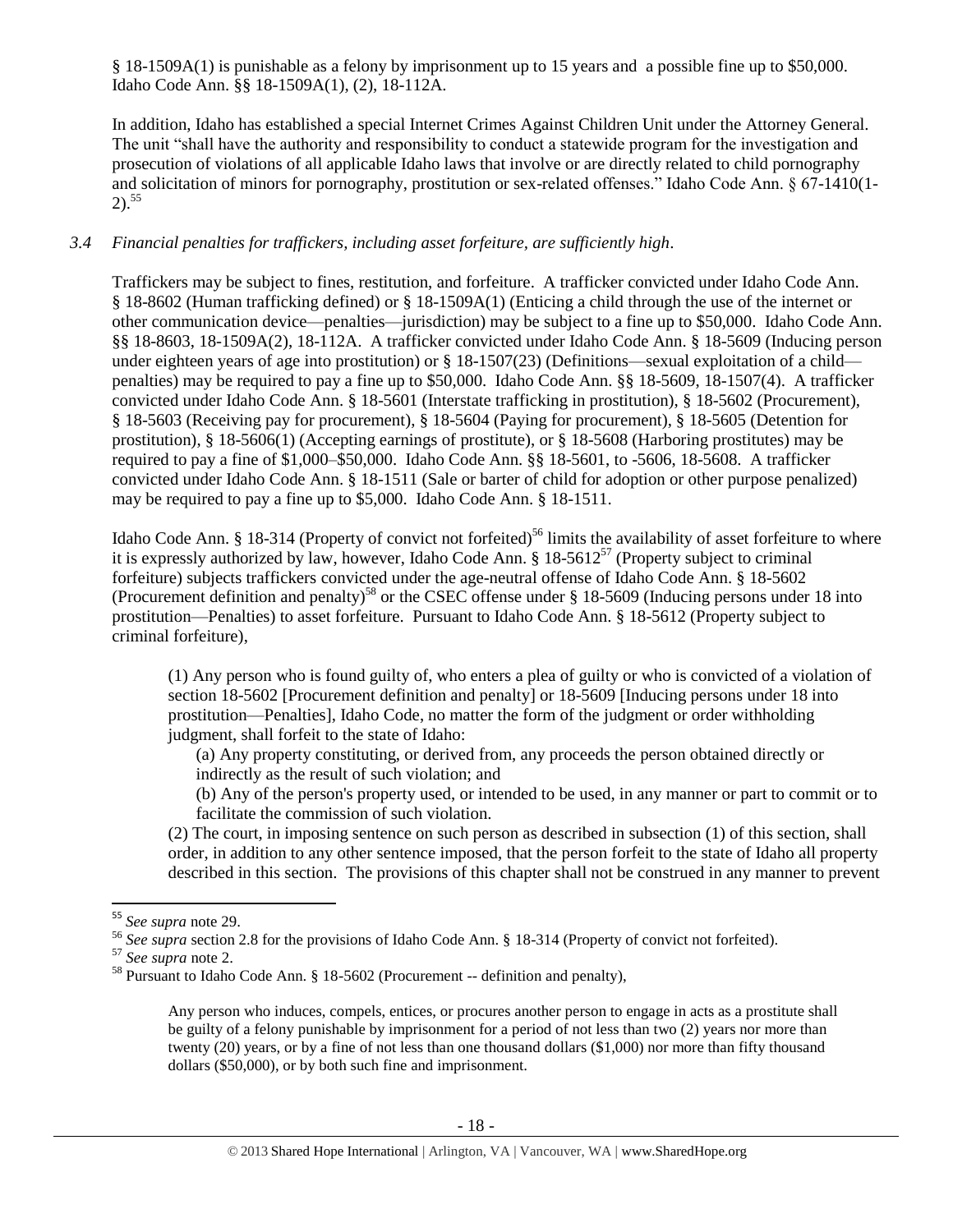the state of Idaho, the attorney general or the appropriate prosecuting attorney from requesting restitution pursuant to section 19-5304, Idaho Code. The issue of criminal forfeiture shall be for the court alone, without submission to a jury, as a part of the sentencing procedure within the criminal action.

Pursuant to Idaho Code Ann.  $\S 18-5618^{59}$  (Property subject to forfeiture),

Property subject to criminal forfeiture under this chapter includes:

(1) "Real property" including things growing on, affixed to or found on the land; and (2) "Tangible and intangible personal property" including rights, privileges, interests, claims and securities.

Idaho Code Ann. § 18-5620 (Forfeiture request—rebuttable presumption) provides in part,

There is a rebuttable presumption that any property of a person subject to the provisions of section 18- 5612, Idaho Code, is subject to forfeiture under this chapter if the state of Idaho establishes by a preponderance of the evidence that:

(1) The property was acquired by a person during the period of the violation of either section 18- 5609 (inducing a person under eighteen years of age into prostitution) or section 18-5602 (procurement), Idaho Code, or within a reasonable time after such violation; and (2) There was no likely source for such property other than the violation of either section 18-5609 (inducing a person under eighteen years of age into prostitution) or section 18-5602 (procurement), Idaho Code.

Traffickers' assets may also be forfeited if deemed a moral nuisance; real property deemed a moral nuisance may be forfeited temporarily while personal property and monies deemed a moral nuisance may be forfeited permanently. Idaho Code Ann. § 52-406 (Right to possession of real property and personal property after hearing on the temporary injunction—Conditions for avoidance of temporary forfeiture) authorizes the court to "declare a temporary forfeiture of the use of the real property upon which [a] public nuisance is located and the personal property located therein" where allegations complaining of a moral nuisance are supported by clear and convincing evidence. Idaho Code Ann. § 52-104(F) (Moral nuisances—types) expressly declares that "[e]very place which, as a regular course of business, is used for the purposes of lewdness, assignation, or prostitution, and every such place in or upon which acts of lewdness, assignation, or prostitution, are held or occur," is a moral nuisance. $\frac{60}{1}$  Additionally, Idaho Code Ann. § 52-415 (Civil penalty—Forfeiture— Accounting—Lien as to expenses of abatement) states,

(E) Any and every lewd publication possessed at a place which is a moral nuisance under this section; and

<span id="page-18-0"></span> $\overline{\phantom{a}}$  $59$  Idaho Code Ann. § 18-5618(1) defines property as including "things growing on, affixed to or found on the land." Idaho Code Ann. § 18-5618(2) defines "tangible and intangible personal property" as including "rights, privileges, interests, claims and securities."

 $^{60}$  Idaho Code Ann. § 52-103(E) (Moral nuisance—definitions) defines a "moral nuisance" as "a nuisance which is injurious to public morals." Pursuant to Idaho Code Ann. § 52-104 (Moral nuisances – types)

The following are declared to be moral nuisances:

<sup>(</sup>A) Any and every place in the state where lewd films are publicly exhibited as a regular course of business, or possessed for the purpose of such exhibition;

<sup>(</sup>B) Any and every place in the state where a lewd film is publicly and repeatedly exhibited, or possessed for the purpose of such exhibition;

<sup>(</sup>C) Any and every lewd film which is publicly exhibited, or possessed for such purpose at a place which is a moral nuisance under this section;

<sup>(</sup>D) Any and every place of business in the state in which lewd publications constitute a principal part of the stock in trade;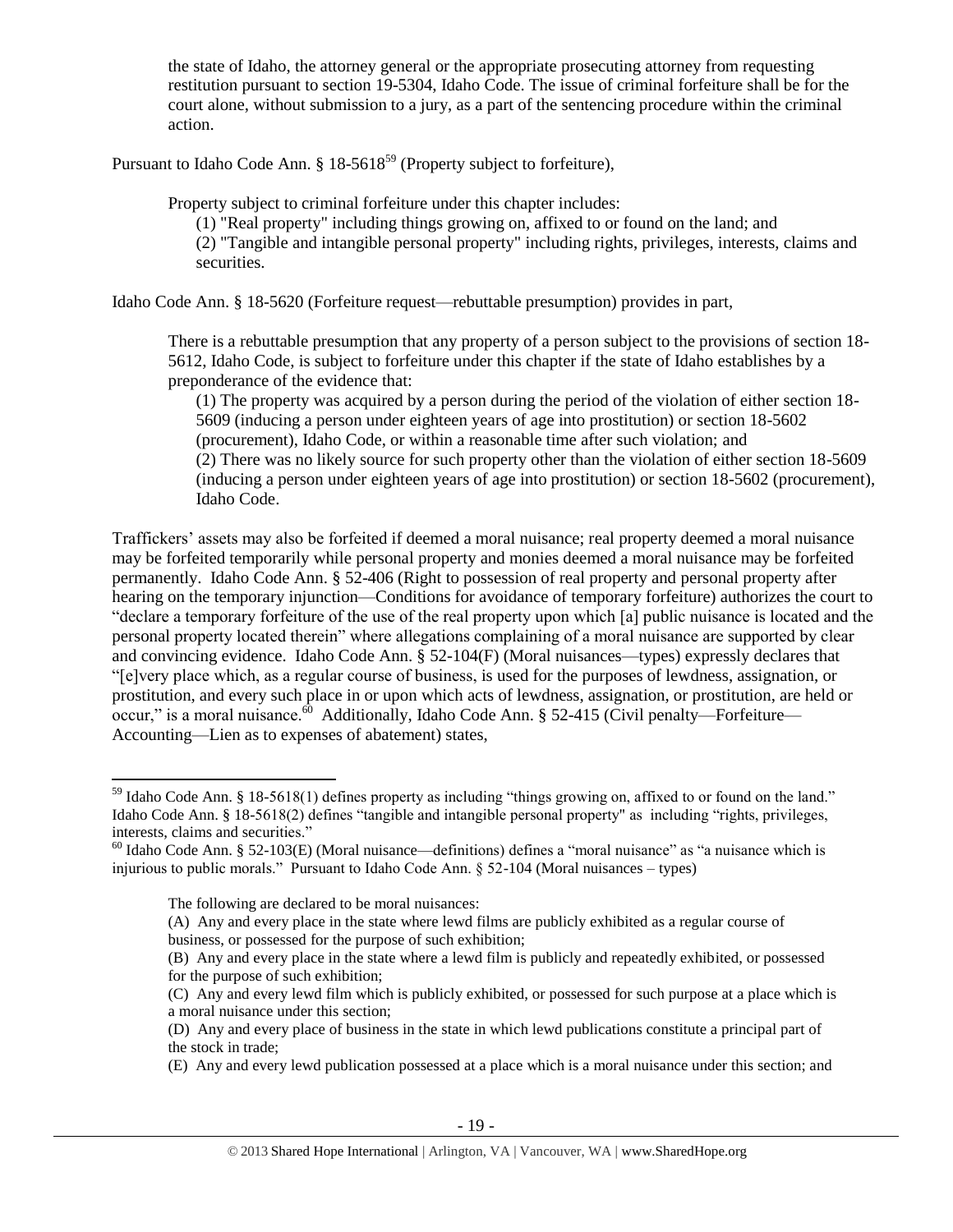All personal property declared to be a moral nuisance . . . and all monies and other considerations declared to be a moral nuisance . . . are the subject of forfeiture to the local government and are recoverable as damages in the county wherein such matter is sold, exhibited or otherwise used. Such monies may be traced to and shall be recoverable from persons who, under section 52-405 [Notice of hearing on temporary injunction—Consolidation], Idaho Code, have knowledge of the nuisance at the time such monies are received by them.

A trafficker convicted under Idaho Code Ann. § 18-8201 (Money laundering and illegal investment) may be ordered to pay a fine up to the greater of \$250,000 or "twice the value of the property involved in the transaction." Idaho Code Ann. §§ 18-7804(e), 18-8201(4). Additionally, Idaho Code Ann. § 72-1025(1) (Fines) provides that a trafficker convicted of any crime also may have to pay an additional fine or reimbursement of \$37.00 per misdemeanor count, at least \$75.00 per felony count, and at least \$300.00 per sex offense count.<sup>61</sup>

A court is required to order that traffickers to pay restitution to the victims of human trafficking. Idaho Code Ann. § 18-8604(1), (2) (Restitution—rehabilitation) provides,

(1) In addition to any other amount of loss resulting from a human trafficking violation, the court shall order restitution, as applicable, including the greater of:

(a) The gross income or value to the defendant of the victim's labor or services; or

(b) The value of the victim's labor as guaranteed under the minimum wage and overtime provisions of the federal fair labor standards act.

(2) In addition to any order for restitution as provided in this section, the court shall order the defendant to pay an amount determined by the court to be necessary for the mental and physical rehabilitation of the victim or victims.

A trafficker convicted of any other crime also may be required to make restitution to the victims at the court's discretion. Idaho Code Ann. § 19-5304(2) (Restitution for crime victims) requires the court to order a defendant to make restitution where the crime resulted in an economic  $loss^{62}$  to the victim, unless restitution is determined to be "inappropriate or undesirable."<sup>63</sup> Idaho Code Ann. § 18-8201(5) (Money laundering and illegal investment) further authorizes the court to "order restitution for all costs and expenses of prosecution and investigation," where a trafficker is convicted under Idaho Code Ann. § 18-8201(1)–(3).

Traffickers convicted of certain offenses will also be subject to discretionary restitution under Idaho Code Ann. § 19-5506(f) which states, "Unless the court determines that an order of restitution would be inappropriate or undesirable, it shall order any person subject to the provisions of this section to pay restitution to help offset costs incurred by law enforcement agencies for the expense of DNA analysis." Pursuant to Idaho Code Ann. § 19-5506(g), "The court may order such person to pay restitution for DNA analysis in an amount not to exceed five hundred dollars (\$500) per DNA sample analysis, or in the aggregate not more than two thousand dollars (\$2,000). . . ." Subsections (a) and (b) include the following offenses: Idaho Code Ann. § 18-1507 (Definitions—Sexual exploitation of a child—penalties), § 18-1509 (Enticing a child), § 18-1509A (Enticing a child through use of the internet or other communication device), § 18-5601 (Interstate trafficking in prostitution), and § 18-5609 (Inducing a minor into prostitution).

 $\overline{\phantom{a}}$ 

<sup>(</sup>F) Every place which, as a regular course of business, is used for the purposes of lewdness, assignation, or prostitution, and every such place in or upon which acts of lewdness, assignation, or prostitution, are held or occur.

<sup>&</sup>lt;sup>61</sup> See supra note [34](#page-10-0) for the applicable sex offenses.

<sup>&</sup>lt;sup>62</sup> See supra note [37](#page-11-0) for the definition of "economic loss."

<sup>&</sup>lt;sup>63</sup> See supra section 2.8 for the provisions of Idaho Code Ann. § 19-5304(2) (Restitution for crime victims).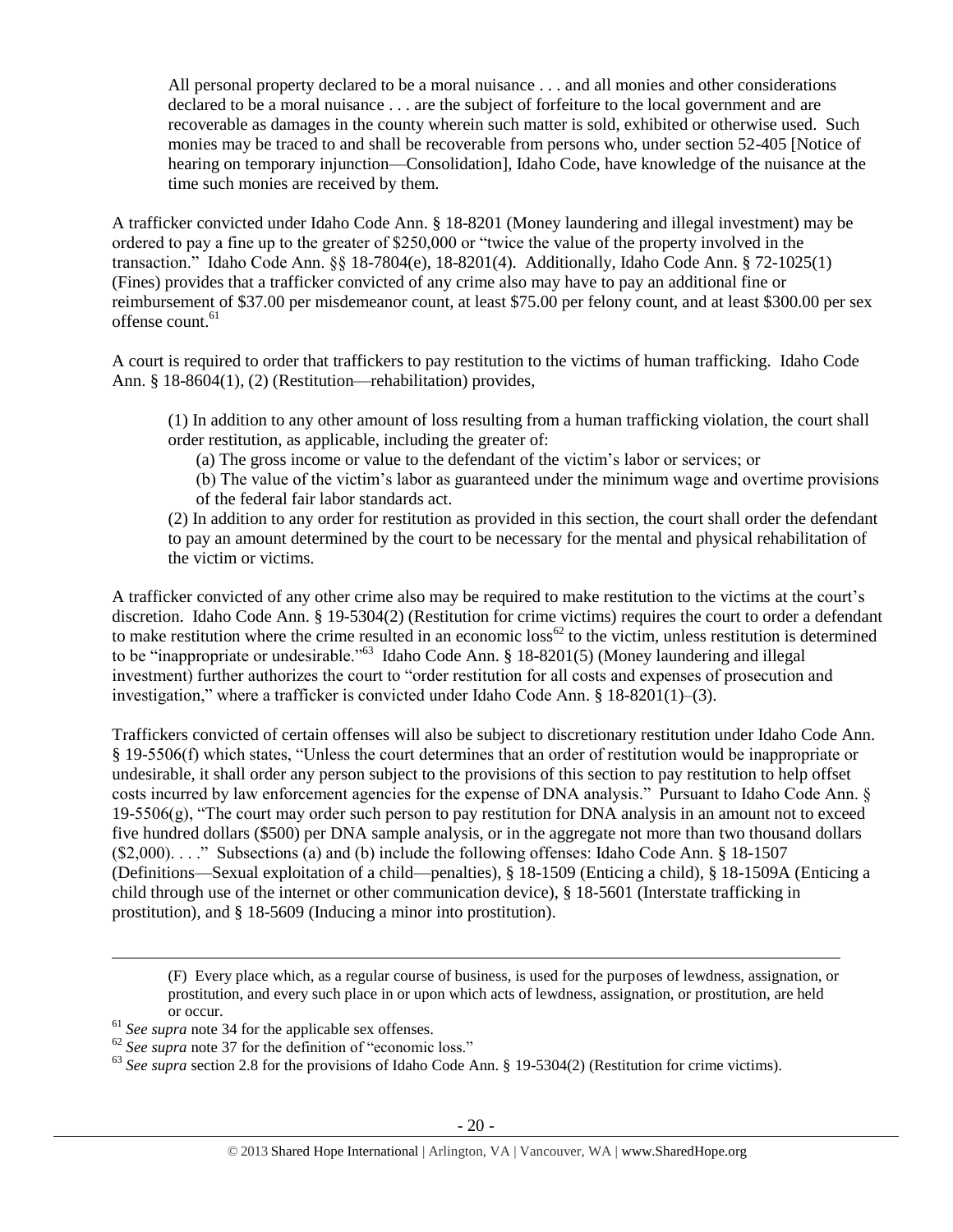## *3.5 Convicted traffickers are required to register as sex offenders.*

Idaho Code Ann. § 18-8306(2), (3) (Notice of duty to register and initial registration) requires those convicted of offenses listed in Idaho Code Ann. § 18-8304 (Applicability of chapter) to register as sex offenders.<sup>64</sup> Included among the offenses listed in Idaho Code Ann. § 18-8304(1)( $a$ )<sup>65</sup> are Idaho Code Ann. § 18-8602(1) (Human trafficking defined), § 18-5609 (Inducing person under eighteen years of age into prostitution), § 18- 1507 (Definitions—sexual exploitation of a child—penalties), § 18-1509A(1) (Enticing a child through use of the internet or other communication device), § 18-5605 (Detention for prostitution).

*3.6 Laws relating to termination of parental rights for certain offenses include sex trafficking or commercial sexual exploitation of children (CSEC) offenses in order to remove the children of traffickers from their control and potential exploitation.* 

Convictions under Idaho Code Ann. § 18-8602(1) (Human trafficking defined) or Idaho's CSEC laws are not listed as grounds for terminating parental rights in Idaho. The only relevant provisions in Idaho Code Ann. § 16-2005(1)–(3) (Conditions under which termination may be granted) that may be used to terminate the relationship between a trafficker and a child include when it is in the child's best interest and "[t]he parent has neglected or abused the child" or "has been incarcerated and is likely to remain incarcerated for a substantial period of time during the child's minority." Idaho Code Ann. § 16-2005(1)(b), (e). The court may presume it is in the best interests of the child to terminate the relationship if the parent has abandoned, caused chronic abuse or neglect in an extreme or repetitious manner, which would place the child in an unacceptable risk. Sexual abuse, torture, or battery against the child, are also factors that can enable termination of a parental rights. Idaho Code Ann. § 16-2005(2)(b).<sup>66</sup> Idaho Code Ann. § 16-2005(2)(b). Finally, pursuant to Idaho Code Ann. § 16-2005(3), "[t]he court may grant an order terminating the relationship if termination is found to be in the best interest of the parent and child."

 $\overline{\phantom{a}}$ 

<sup>64</sup> *See supra* Section 2.10 for the provisions of Idaho Code Ann. § 18-8306.

<sup>65</sup> *See supra* note [44.](#page-13-0)

<sup>&</sup>lt;sup>66</sup> The text of Idaho Code Ann. § 16-2005 included here and elsewhere in this report includes amendments made by the passage of House Bill 256 of the 1<sup>st</sup> regular session of the  $62<sup>nd</sup>$  Idaho Legislature. 2013 Ida. Ch. 228. (ID 2013) (effective July 1, 2013).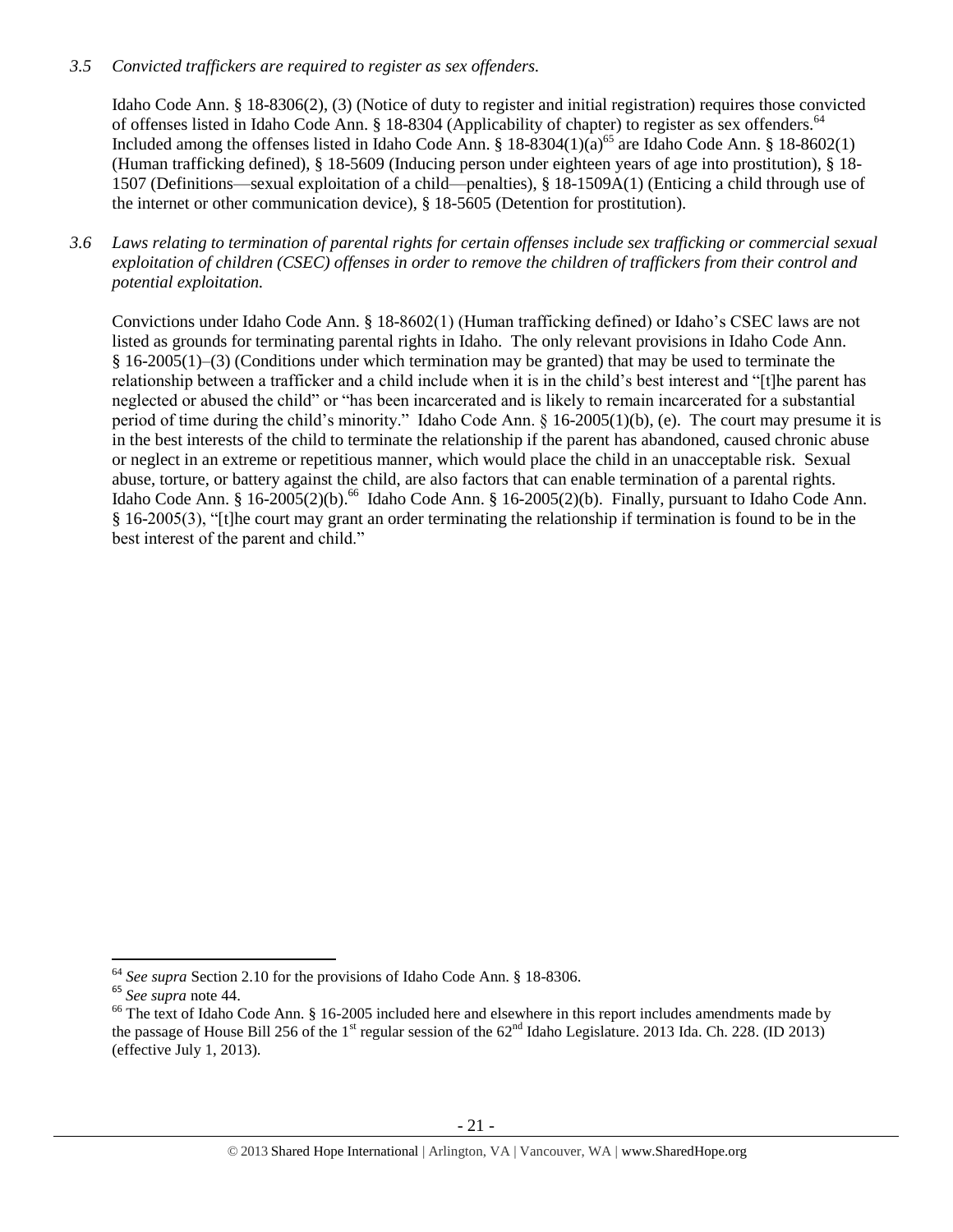#### *Legal Components:*

- *4.1 The acts of assisting, enabling, or financially benefitting from child sex trafficking are included as criminal offenses in the state sex trafficking statute.*
- *4.2 Financial penalties, including asset forfeiture laws, are in place for those who benefit financially from or aid and assist in committing domestic minor sex trafficking.*

*\_\_\_\_\_\_\_\_\_\_\_\_\_\_\_\_\_\_\_\_\_\_\_\_\_\_\_\_\_\_\_\_\_\_\_\_\_\_\_\_\_\_\_\_\_\_\_\_\_\_\_\_\_\_\_\_\_\_\_\_\_\_\_\_\_\_\_\_\_\_\_\_\_\_\_\_\_\_\_\_\_\_\_\_\_\_\_\_\_\_\_\_\_\_*

- *4.3 Promoting and selling child sex tourism is illegal.*
- *4.4 Promoting and selling child pornography is illegal.*

#### *Legal Analysis:*

 $\overline{a}$ 

*4.1 The acts of assisting, enabling, or financially benefitting from child sex trafficking are included as criminal offenses in the state sex trafficking statute*.

Idaho Code Ann. § 18-8602(1) (Human trafficking defined) does not expressly criminalize assisting, enabling, or financially benefitting from domestic minor sex trafficking, stating instead that "'human trafficking' means: (1) Sex trafficking . . . in which the person induced to perform such act has not attained eighteen (18) years of age." Additionally, no CSEC laws include the acts of facilitators. However, other laws related to prostitution may be used to prosecute facilitators.

A facilitator may be convicted under several Idaho prostitution laws, all of which are punishable as felonies by imprisonment for 2–20 years, a \$1,000–\$50,000 fine, or both. Idaho Code Ann. §§ 18-5603, 18-5604, 18-5606, 18-5608. Idaho Code Ann. § 18-5603 (Receiving pay for procurement) applies to a facilitator "who knowingly receives money or any object of value to procure a prostitute." Idaho Code Ann. § 18-5604 (Paying for procurement) applies to a facilitator "who pays another money or any object of value to procure a third person to engage in prostitution." Idaho Code Ann. § 18-5606(1) (Accepting earnings of prostitute) applies to a facilitator "who shall knowingly accept or appropriate any money or item of value from the proceeds or earnings of any person engaged in prostitution as part of a joint venture<sup>67</sup> with such person." Lastly, Idaho Code Ann. § 18-5608 (Harboring prostitutes) applies to a facilitator "maintaining, controlling or supporting a house of prostitution."

Additionally, Idaho Code Ann. § 18-8201 (Money laundering and illegal investment) separately makes it illegal for a facilitator to knowingly engage in certain financial transactions that further racketeering.<sup>68</sup> A conviction under this statute is punishable as a felony by imprisonment up to 10 years, a fine of the greater of up to \$250,000 or "twice the value of the property involved in the transaction," or both fine and imprisonment. Idaho Code Ann. § 18-8201(4).

4.1.1 Recommendation: Amend Idaho Code Ann. § 18-8602(1) (Human trafficking defined) to include anyone who knowingly assists, enables, or financially benefits from human trafficking.

 $^{67}$  Idaho Code Ann. § 18-5606(2) defines "joint venture" as "an undertaking by two (2) or more persons jointly to carry out a single business enterprise involving one or more transactions for profit. Such joint venture can be created by oral agreement or may be inferred from acts or conduct."

<sup>68</sup> *See supra* Section 3.1 for the provisions of Idaho Code Ann. § 18-8201.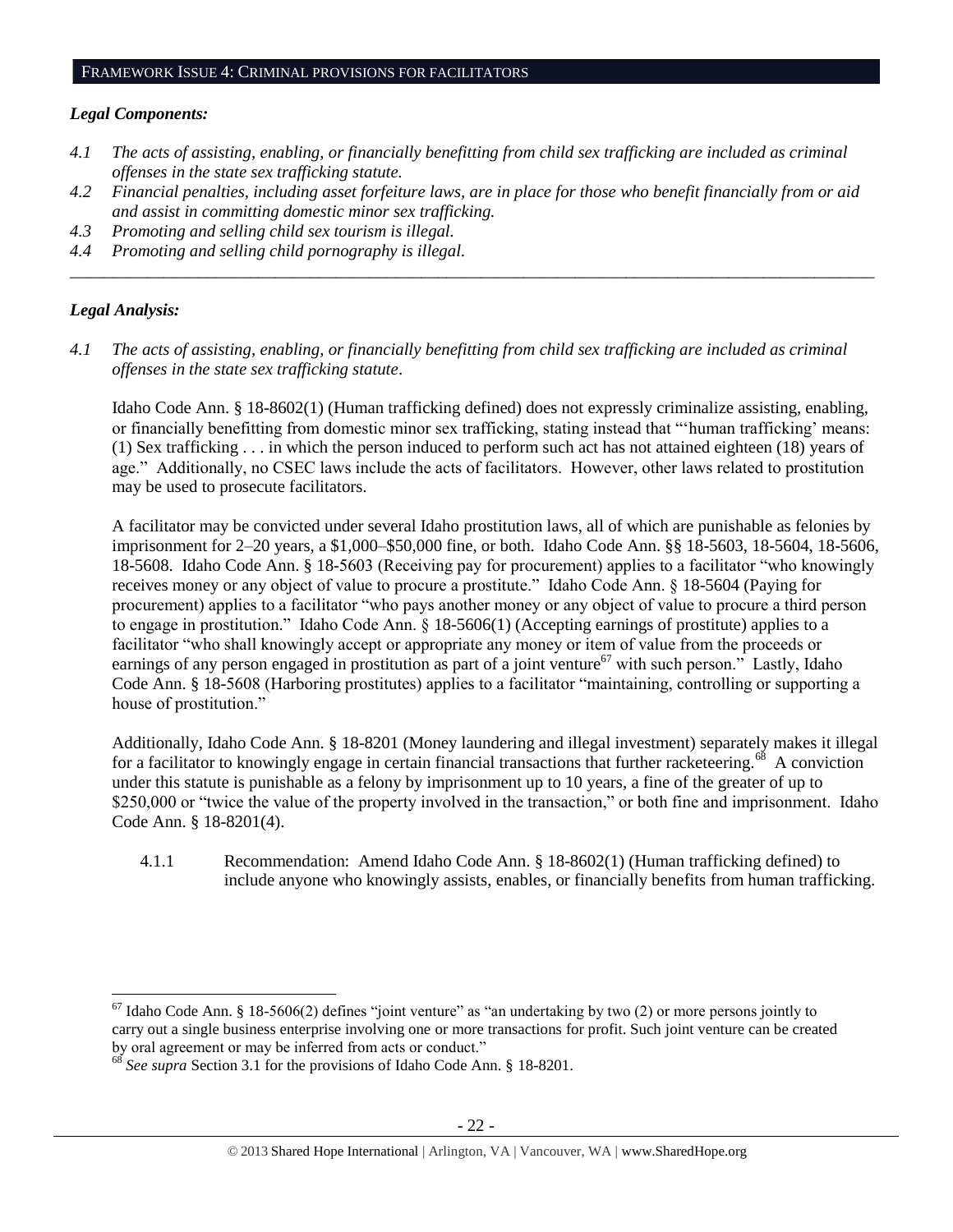*4.2 Financial penalties, including asset forfeiture laws, are in place for those who benefit financially from or aid and assist in committing domestic minor sex trafficking.*

Facilitators may be subject to fines, restitution, forfeiture, and civil damages. A facilitator convicted under Idaho Code Ann. § 18-5603 (Receiving pay for procurement), §18-5604 (Paying for procurement), § 18- 5606(1) (Accepting earnings of prostitute), or § 18-5608 (Harboring prostitutes) may be required to pay a fine of \$1,000–\$50,000. Idaho Code Ann. §§ 18-5604, 18-5603, 18-5606, 18-5608.

A facilitator convicted under Idaho Code Ann. § 18-8201(4) (Money laundering and illegal investment) may be ordered to pay a fine of the greater of up to \$250,000 or "twice the value of the property involved in the transaction." Idaho Code Ann. §§ 18-7804(e), 18-8201(4). Additionally, Idaho Code Ann. § 72-1025(1) (Fines) provides that a facilitator convicted of any crime also may have to pay an additional fine or reimbursement of \$37.00 per misdemeanor count, at least \$75.00 per felony count, and at least \$300.00 per sex offense account.<sup>69</sup>

Facilitators convicted of any crime may be required to make restitution to their victims, at the discretion of the court. Idaho Code Ann. § 19-5304(2) (Restitution for crime victims) requires the court to order a defendant to make restitution when the crime resulted in an economic  $loss^{70}$  to the victim, unless the court determines that restitution is "inappropriate or undesirable."<sup>71</sup> Idaho Code Ann. § 18-8201(5) (Money laundering and illegal investment) further authorizes the court to "order restitution for all costs and expenses of prosecution and investigation," if a facilitator is convicted under Idaho Code Ann. § 18-8201(1)–(3).

Restitution may also be ordered under Idaho Code Ann. § 19-5506(f) which states, "Unless the court determines that an order of restitution would be inappropriate or undesirable, it shall order any person subject to the provisions of this section to pay restitution to help offset costs incurred by law enforcement agencies for the expense of DNA analysis." Pursuant to Idaho Code Ann. § 19-5506(g), "The court may order such person to pay restitution for DNA analysis in an amount not to exceed five hundred dollars (\$500) per DNA sample analysis, or in the aggregate not more than two thousand dollars (\$2,000). . . ." Subsections (a) and (b) include the following offenses: Idaho Code Ann. § 18-1507 (Definitions—Sexual exploitation of a child—penalties), § 18-1509 (Enticing a child), § 18-1509A (Enticing a child through use of the internet or other communication device), § 18-5601 (Interstate trafficking in prostitution), and § 18-5609 (Inducing a minor into prostitution).

Idaho Code Ann. § 18-314 (Property of convict not forfeited)<sup>72</sup> limits the availability of asset forfeiture to when it is expressly authorized by law. Most of the laws under which facilitators may be prosecuted do not expressly authorize asset forfeiture. However facilitators may face forfeiture of assets deemed a moral nuisance under Idaho Code Ann. § 52-406 (Right to possession of real property and personal property after hearing on the temporary injunction) which authorizes the court to "declare a temporary forfeiture of the use of the real property upon which [a] public nuisance is located and the personal property located therein" if allegations complaining of a moral nuisance<sup>73</sup> are supported by "clear and convincing evidence." Idaho Code Ann.  $\S$  52-104(F) (Moral nuisances—types) expressly declares that "[e]very place which, as a regular course of business, is used for the purposes of lewdness, assignation, or prostitution, and every such place in or upon which acts of lewdness, assignation, or prostitution, are held or occur" is a moral nuisance. Additionally, Idaho Code Ann. § 52-415 (Civil penalty) states in part,

 $\overline{\phantom{a}}$ 

<sup>69</sup> *See supra* note [34](#page-10-0) for the applicable sex offenses.

<sup>&</sup>lt;sup>70</sup> See supra note [37](#page-11-0) for the definition of "economic loss."

<sup>71</sup> *See supra* Section 2.8 for the provisions of Idaho Code Ann. §19-5304(2) (Restitution for crime victims).

<sup>&</sup>lt;sup>72</sup> See supra Section 2.8 for the provisions of Idaho Code Ann. § 18-314 (Property of convict not forfeited).

<sup>&</sup>lt;sup>73</sup> See supra note [60](#page-18-0) for the definition of "moral nuisance."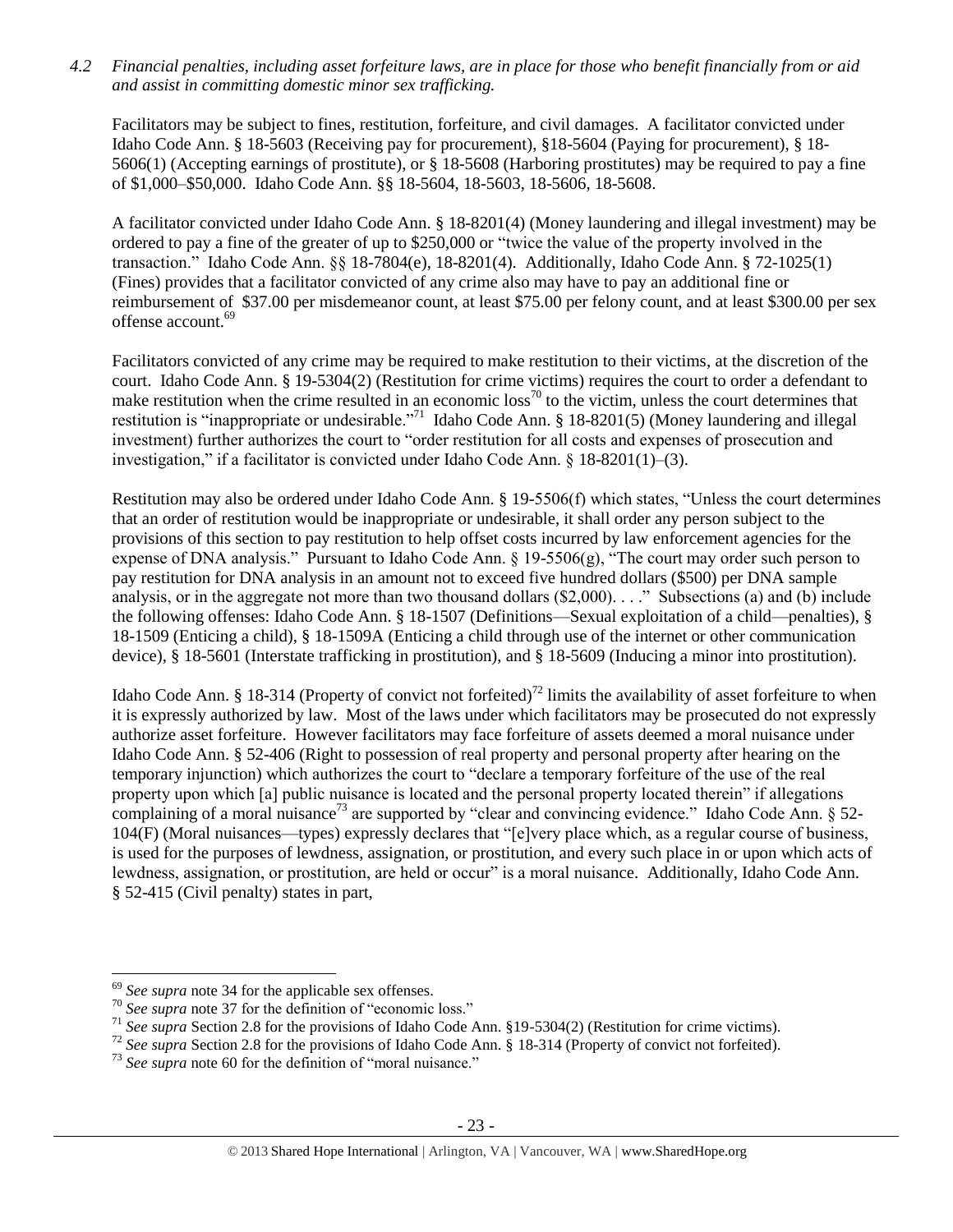All personal property declared to be a moral nuisance . . . and all monies and other considerations declared to be a moral nuisance . . . are the subject of forfeiture to the local government and are recoverable as damages in the county wherein such matter is sold, exhibited or otherwise used. Such monies may be traced to and shall be recoverable from persons who, under section 52-405 [Notice of hearing on temporary injunction—consolidation], Idaho Code, have knowledge of the nuisance at the time such monies are received by them.

### *4.3 Promoting and selling child sex tourism is illegal*.

Idaho does not specifically prohibit sex tourism.

4.3.1 Recommendation: Enact a law that specifically prohibits selling or offering to sell travel services that include or facilitate travel for the purpose of engaging in commercial sexual exploitation of a minor or prostitution of a minor, if the offering, selling, or travel occurs in Idaho.

# *4.4 Promoting and selling child pornography is illegal*.

Promoting and selling child pornography is illegal under Idaho Code Ann. § 18-1507(2)(c) and (d) (Definitions—sexual exploitation of a child—penalties), which states,

(2) A person commits sexual exploitation of a child<sup>74</sup> if he knowingly and willfully:

(c) Promotes, prepares, publishes, produces, makes, finances, offers, exhibits, or advertises any sexually exploitative material; or

(d) Distributes through any means including, but not limited to, mail, physical delivery or exchange, use of a computer or any other electronic or digital method, any sexually exploitative material. Distribution of sexually exploitative material does not require a pecuniary transaction or exchange of interests in order to complete the offense.

. . . .

. . . .

(4) The sexual exploitation of a child pursuant to subsections  $(2)(b)$ ,  $(c)$  and  $(d)$  of this section is a felony and shall be punishable by imprisonment in the state prison for a term not to exceed thirty (30) years or by a fine not to exceed fifty thousand dollars (\$50,000) or by both such fine and imprisonment. . . . .

 $\overline{\phantom{a}}$  $74$  See supra note [5.](#page-1-1)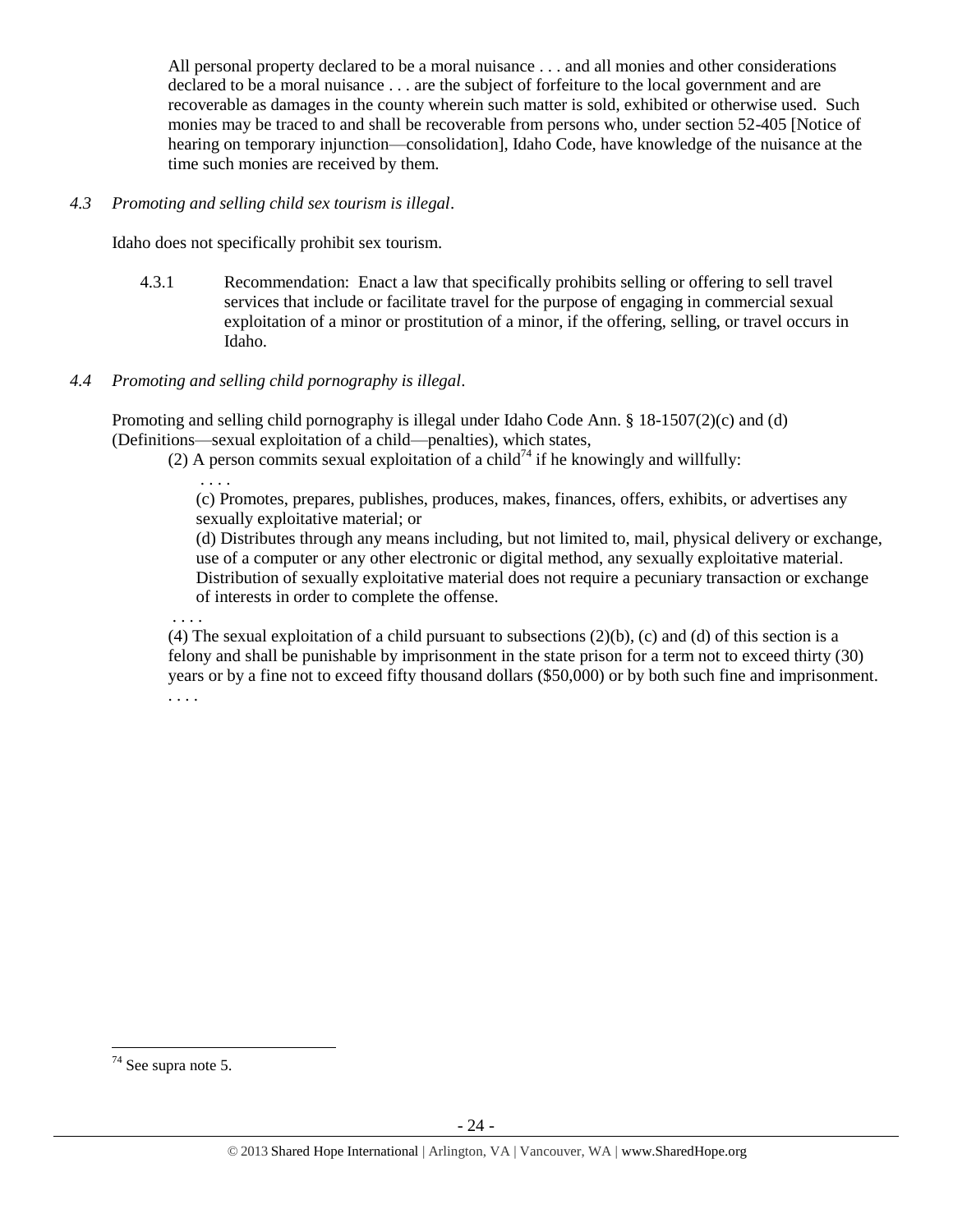## FRAMEWORK ISSUE 5: PROTECTIVE PROVISIONS FOR THE CHILD VICTIMS

## *Legal Components:*

- *5.1 Statutorily-mandated victim services define "victim" to specifically include victims of domestic minor sex trafficking or commercial sexual exploitation of children (CSEC) to ensure prompt identification and access to victims' rights and services.*
- *5.2 The state sex trafficking statute expressly prohibits a defendant from raising consent of the minor to the commercial sex acts as a defense.*
- *5.3 Prostitution laws apply only to adults, making minors under 18 specifically immune from this offense.*
- *5.4 Child victims of sex trafficking or commercial sexual exploitation are provided with a child protection response, including specialized shelter and services, and are not detained in juvenile detention facilities.*
- *5.5 Commercial sexual exploitation is identified as a type of abuse and neglect within child protection statutes.*
- *5.6 The definition of "caregiver" (or similar term) in the child welfare statutes is broad enough to include a trafficker who has custody or control of a child in order to bring a trafficked child into protection of child protective services.*
- *5.7 Crime victims' compensation is specifically available to a child victim of sex trafficking or commercial sexual exploitation of children (CSEC) without regard to ineligibility factors.*
- *5.8 Victim-friendly procedures and protections are provided in the trial process for minors under 18.*
- *5.9 Expungement or sealing of juvenile delinquency records resulting from arrests or adjudications for prostitution-related offenses committed as a result of, or in the course of, the commercial sexual exploitation of a minor is available within a reasonable time after turning 18.*
- *5.10 Victim restitution and civil remedies for victims of domestic minor sex trafficking or commercial sexual exploitation of children (CSEC) are authorized by law.*
- *5.11 Statutes of limitations for civil and criminal actions for child sex trafficking or commercial sexual exploitation of children (CSEC) offenses are eliminated or lengthened sufficiently to allow prosecutors and victims a realistic opportunity to pursue criminal action and legal remedies.*

*\_\_\_\_\_\_\_\_\_\_\_\_\_\_\_\_\_\_\_\_\_\_\_\_\_\_\_\_\_\_\_\_\_\_\_\_\_\_\_\_\_\_\_\_\_\_\_\_\_\_\_\_\_\_\_\_\_\_\_\_\_\_\_\_\_\_\_\_\_\_\_\_\_\_\_\_\_\_\_\_\_\_\_\_\_\_\_\_\_\_\_\_\_*

# *Legal Analysis:*

l

*5.1 Statutorily-mandated victim services define "victim" to specifically include victims of domestic minor sex trafficking or commercial sexual exploitation of children (CSEC) to ensure prompt identification and access to victims' rights and services.*

Commercially sexually exploited children are not specifically defined as victims in the Idaho Code. However, they may still satisfy other requirements that would qualify them as victims under the existing definitions in the Idaho Code. For example, in the context of crime victims compensation, Idaho Code Ann. § 72- 1003(8) (Definitions) defines a "victim" as "a person who suffers injury<sup>75</sup> or death as a result of: (a) Criminally injurious conduct; (b) His good faith effort to prevent criminally injurious conduct;<sup>76</sup> or (c) His good faith effort to apprehend a person reasonably suspected of engaging in criminally injurious conduct."

intentional, knowing, or reckless conduct that:

<sup>&</sup>lt;sup>75</sup> "Injury" is defined in Idaho Code Ann. § 72-1003(7) as

actual bodily harm or disfigurement and, with respect to a victim, includes pregnancy, venereal disease, mental or nervous shock, or extreme mental distress. For the purposes of this chapter, 'extreme mental distress' means a substantial personal disorder of emotional processes, thought or cognition which impairs judgment, behavior or ability to cope with the ordinary demands of life.

<sup>&</sup>lt;sup>76</sup> "Criminally injurious conduct" is defined in Idaho Code Ann. § 72-1003(4) as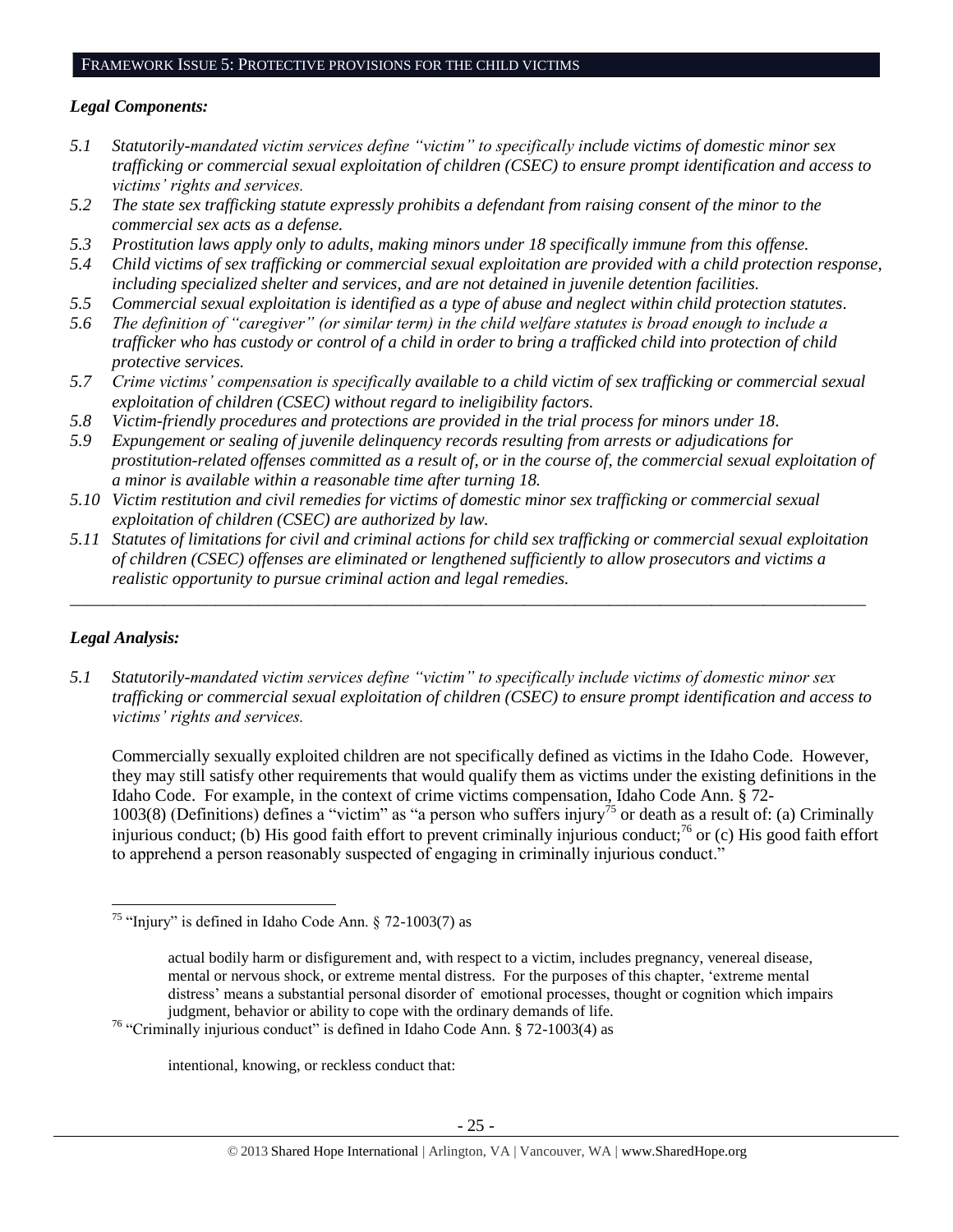Additionally, for the purposes of restitution under Idaho Code Ann.  $\S$  19-5304(e)(i) (Restitution for crime victims), a "victim" includes "[t]he directly injured victim which means a person or entity, who suffers economic loss<sup>77</sup> or injury as the result of the defendant's criminal conduct and shall also include the immediate family of a minor and the immediate family of the actual victim in homicide cases."

With respect to rights afforded to victims during the investigation and prosecution of a case, Idaho Code Ann. § 19-5306(5)(a) (Rights of victim during investigation, prosecution, and disposition of the crime) defines a "victim" as "an individual who suffers direct or threatened physical, financial or emotional harm as the result of the commission of a crime<sup>78</sup> or juvenile offense."

- 5.1.1 Recommendation: Amend the Idaho Code to expressly define commercially sexually exploited children as victims.
- *5.2 The state sex trafficking statute expressly prohibits a defendant from raising consent of the minor to the commercial sex acts as a defense.*

Idaho Code Ann. § 18-8602(1) (Human trafficking defined), § 18-5609 (Inducing person under eighteen years of age into prostitution), and § 18-1509A(1) (Enticing a child through the use of the internet or other communication device—penalties—jurisdiction) do not expressly prohibit a perpetrator from using the consent of a minor to a commercial sex act as a defense to the crime, although it appears from these statutes' language that a consent defense would be inconsistent with these statutes.<sup>79</sup>

5.2.1 Recommendation: Amend Idaho Code Ann. § 18-8602(1) (Human trafficking defined), § 18- 1507(1) (Definitions—Sexual exploitation of a child—penalties), § 18-5609 (Inducing person under eighteen years of age into prostitution), and § 18-1509A(1) (Enticing a child through the use of the internet or other communication device—penalties—jurisdiction) to expressly eliminate a consent defense.

 $\overline{\phantom{a}}$ 

<sup>77</sup> "Economic loss" is defined in Idaho Code Ann. § 19-5304(1)(a) as including, not exclusively, "the value of property taken, destroyed, broken, or otherwise harmed, lost wages, and direct out-of-pocket losses or expenses, such as medical expenses resulting from the criminal conduct, but does not include less tangible damage such as pain and suffering, wrongful death or emotional distress."

<sup>78</sup> "Criminal offense" is defined in Idaho Code Ann. § 19-5306(5)(b) as "any charged felony or a misdemeanor involving physical injury, or the threat of physical injury, or a sexual offense."

 $79$  Senate Bill 1337, passed during the second regular session of the sixty-first legislature of the State of Idaho, 2012 Ida. Ch. 269, deleted the legislative findings contained in Idaho Code Ann. § 18-1507(1), which stated: "[t]he legislature hereby finds and declares that the commercial sexual exploitation of children constitute a wrongful invasion of the child's right of privacy and results in social, developmental, and emotional injury to the child; that a child below the age of eighteen (18) years is incapable of giving informed consent to the use of his or her body for a commercial purpose; and that to protect children from commercial sexual exploitation it is necessary to prohibit the production for trade or commerce of material which involves or is derived from such exploitation and to exclude all such material from the channels of trade and commerce."

<sup>(</sup>a) Occurs or is attempted in this state or occurs outside the state of Idaho against a resident of the state of Idaho and which occurred in a state which does not have a crime victims compensation program for which the victim is eligible as eligibility is set forth in this statute;

<sup>(</sup>b) Constitutes an act of terrorism as defined by 18 U.S.C. 2331, committed outside the United States against a resident of this state;

<sup>(</sup>c) Results in injury or death; and

<sup>(</sup>d) Is punishable by fine, imprisonment, or death or would be so punishable but for the fact that the person engaging in the conduct lacked capacity to commit the crime under the laws of this state. . . .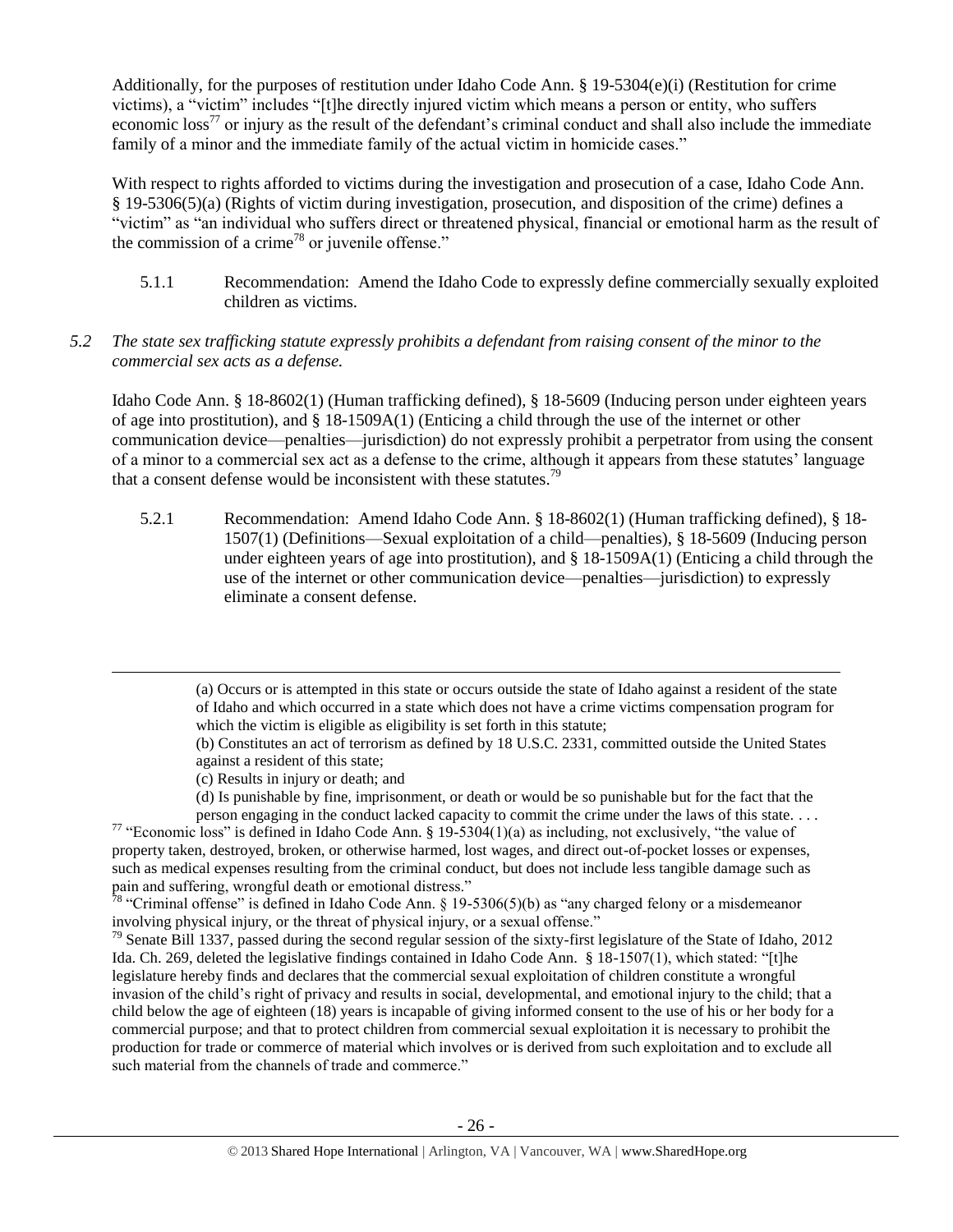# *5.3 Prostitution laws apply only to adults, making minors under 18 specifically immune from this offense.*

Idaho Code Ann. § 18-5613 (Prostitution) is not limited in applicability to adults and therefore does not make minors immune from prosecution. Idaho Code Ann. § 18-5613(1) states instead,

A person is guilty of prostitution when he or she: (a) engages in or offers or agrees to engage in sexual conduct, or sexual contact with another person in return for a fee; or (b) is an inmate of a house of prostitution; or (c) loiters in or within view of any public place for the purpose of being hired to engage in sexual conduct or sexual contact.

A first or second conviction under this statute is a misdemeanor punishable by imprisonment up to 6 months in county jail, a fine up to \$1,000, or both. Idaho Code Ann. §§ 18-5613(2), 18-113(1). A third or subsequent conviction is punishable as a felony by imprisonment up to 5 years in the state prison, a fine up to \$50,000, or both. Idaho Code Ann. §§ 18-5613(2), 18-112.

- 5.3.1 Recommendation: Amend Idaho Code Ann. § 18-5613 (Prostitution) to apply only to adults, making minors immune from prosecution. Refer any case of a minor involved in prostitution to Idaho Code Ann. § 18-8602(1) (Human trafficking defined).
- *5.4 Child victims of sex trafficking or commercial sexual exploitation are provided with a child protection response, including specialized shelter and services, and are not detained in juvenile detention facilities.*

# **Child Initially Identified as Abused/Neglected**

Pursuant to Idaho Code Ann. § 16-1602(1)(b) (Definitions),<sup>80</sup> a sexually exploited child is likely to be identified as abused or neglected. However, even if a child is identified as abused or neglected under Idaho Code Ann. § 16-1602(1)(b), the definition of caregiver or "custodian" under Idaho Code Ann. § 16-1602(13) (Definitions)<sup>81</sup> is not sufficiently broad to involve Child Protective Services in investigations where the child is in the custody or control of a non-family trafficker.

# *I. Initial Custody*

To the extent that a victim of child sex trafficking is identified as abused or neglected, the child may initially come to the attention of law enforcement or the Department of Health and Welfare through the filing of a mandatory report of abuse pursuant to Idaho Code Ann. § 16-1605 (Reporting of abuse, abandonment or neglect).

a. Authority for Initial Custody

Idaho Code Ann. § 16-1605 (Reporting of abuse, abandonment or neglect) requires medical professionals, school employees, social workers, and any other persons "having reason to believe that a child under the age of eighteen  $(18)$  years has been abused,<sup>82</sup> abandoned or neglected or who observes" such conduct to report the incident to law enforcement or the department of health and welfare.

 $\overline{\phantom{a}}$ <sup>80</sup> See *infra* section 5.5 for a full analysis of the definition of "abuse" as it related to identification of sexually exploited children.

<sup>&</sup>lt;sup>81</sup> See *infra* section 5.6 for a full analysis of the definition of "custodian."

 $82$  Idaho Code Ann.  $§$  16-1602(1)(b) (Definitions) defines "abused" to include situations where a child has been subjected to "[s]exual conduct, including rape, molestation, incest, prostitution, obscene or pornographic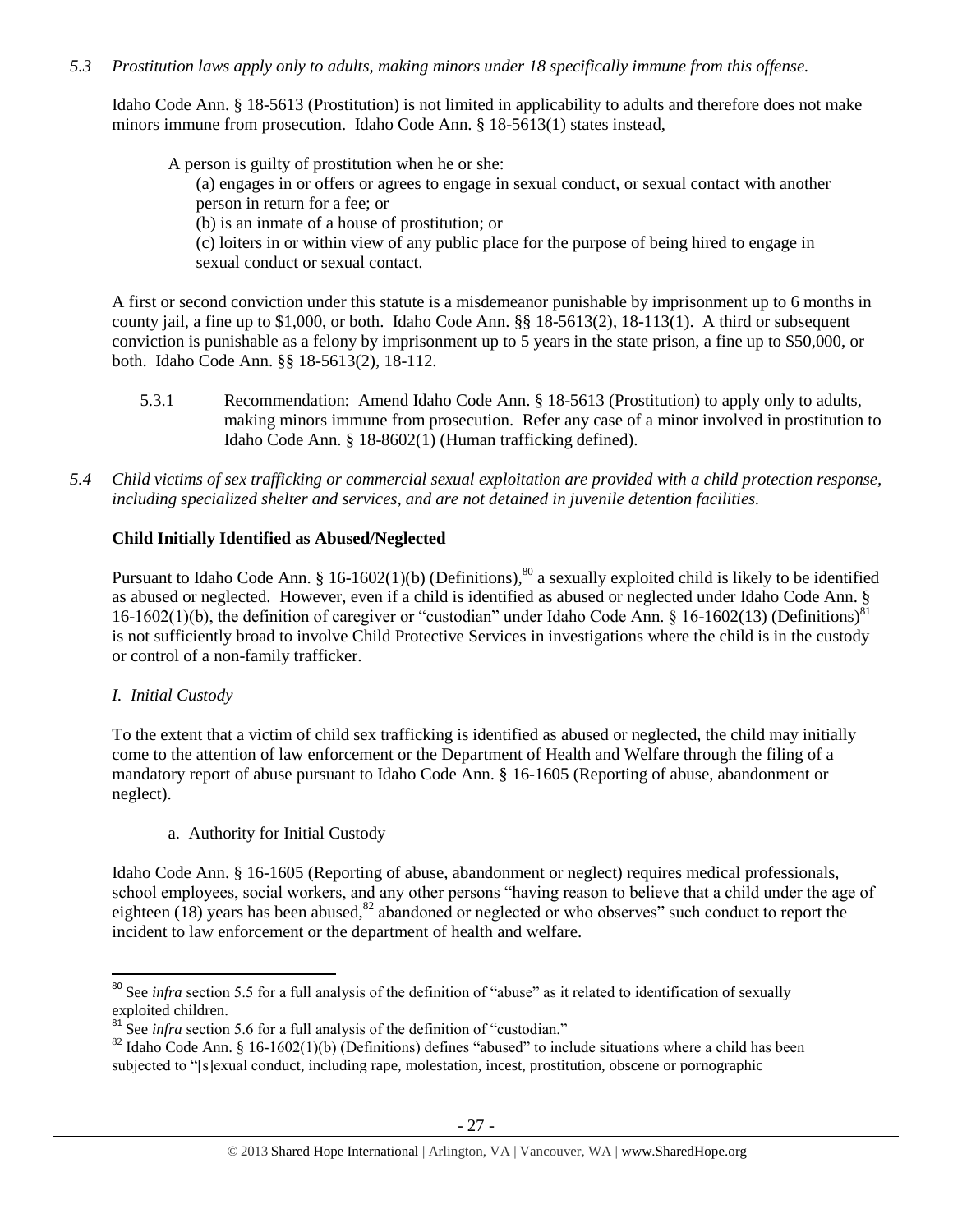Pursuant to Idaho Code Ann. § 32-11-201 (Initial child custody jurisdiction):

(a) Except as otherwise provided in section 32-11-204, Idaho Code, a court of this state has jurisdiction to make an initial child custody determination only if:

(1) This state is the home state of the child on the date of the commencement of the proceeding, or was the home state of the child within six (6) months before the commencement of the proceeding and the child is absent from this state but a parent or person acting as a parent continues to live in this state;

(2) A court of another state does not have jurisdiction under paragraph (1) of this subsection, or a court of the home state of the child has declined to exercise jurisdiction on the ground that this state is the more appropriate forum under section 32-11-207 or 32-11-208, Idaho Code, and:

(A) The child and the child's parents, or the child and at least one (1) parent or a person acting as a parent, have a significant connection with this state other than mere physical presence; and (B) Substantial evidence is available in this state concerning the child's care, protection, training and personal relationships;

(3) All courts having jurisdiction under paragraph (1) or (2) of this subsection have declined to exercise jurisdiction on the ground that a court of this state is the more appropriate forum to determine the custody of the child under section 32-11-207 or 32-11-208, Idaho Code; or

(4) No court of any other state would have jurisdiction under the criteria specified in paragraph (1), (2) or (3) of this subsection.

(b) Subsection (a) of this section is the exclusive jurisdictional basis for making a child custody determination by a court of this state.

(c) Physical presence of, or personal jurisdiction over, a party or a child is not necessary or sufficient to make a child custody determination.

b. Placement: Where are the victims placed upon initial custody (immediate placement)?

Idaho Code Ann. § 16-1609(1) requires the law enforcement officer taking custody of the child to place the child in a "place of shelter." According to Idaho Code Ann. § 16-1608(1)(a) (Emergency removal),

<span id="page-27-0"></span>A child may be taken into shelter care<sup>83</sup> by a peace officer without [a court] order . . . only where the child is endangered in his surroundings and prompt removal is necessary to prevent serious physical or mental injury<sup>84</sup> to the child or where the child is an abandoned child pursuant to the provisions of chapter 82 [Idaho safe haven act], title 39 [Health and safety], Idaho Code.

An officer must release a juvenile taken into custody "to his parent or other responsible adult upon written promise . . . to bring the juvenile to court at a stated time," unless the court orders otherwise or it appears to the officer that releasing the juvenile would not be in the juvenile's or society's best interests. Idaho Code Ann. § 20-516(2).

 $\overline{\phantom{a}}$ 

photographing, filming or depiction for commercial purposes, or other similar forms of sexual exploitation harming or threatening the child's health or welfare or mental injury to the child."

<sup>&</sup>lt;sup>83</sup> Idaho Code Ann. § 16-1602(33) defines "shelter care" as "places designated by the department for temporary care of children pending court disposition or placement."

<sup>&</sup>lt;sup>84</sup> Idaho Code Ann. § 16-1602(25) defines "mental injury" as "a substantial impairment in the intellectual or psychological ability of a child to function within a normal range of performance and/or behavior, for short or long terms<sup>"</sup>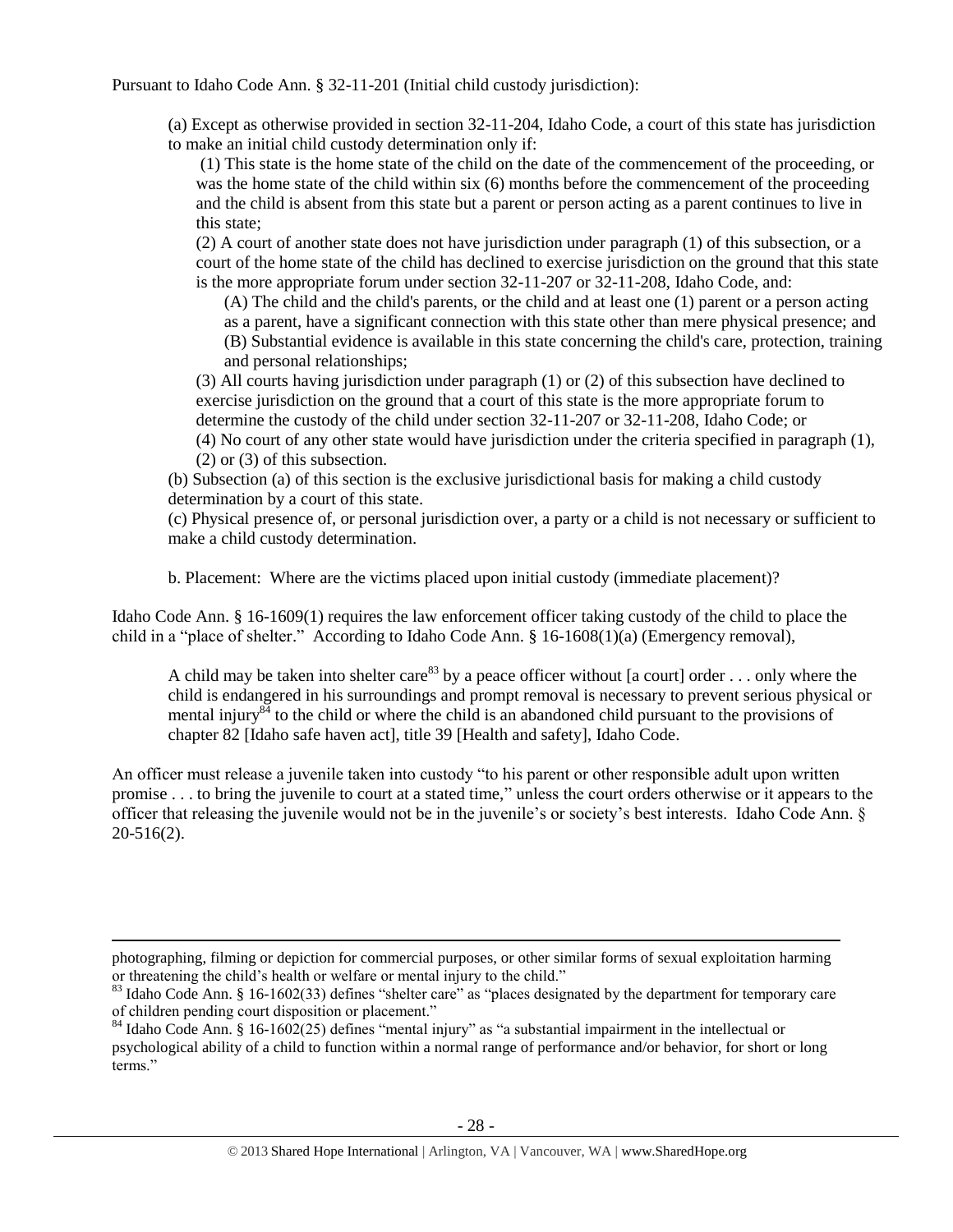## *II. Process following initial custody:*

a. Where is child referred after initial custody**?**

Pursuant to Idaho Code Ann. Idaho Code Ann. § 16-1602(33) "shelter care" are "places designated by the department for temporary care of children pending court disposition or placement."

b. When/how does court assume jurisdiction?

Idaho Code Ann. § 16-1609(1) requires the law enforcement officer taking custody of the child to notify the court and the child's parents and to place the child in a "place of shelter" for no more than 48 hours, during which a "shelter care hearing" must take place. The purpose and the goals of the shelter care hearing is

to decide whether a child should be placed in or remain in temporary shelter care pending the adjudicatory hearing under the Child Protective Act (CPA). The hearing is governed by Idaho Code §16-1615 and Idaho Juvenile Rule 39. The shelter care hearing is preliminary in nature and is not intended to resolve the substantive issues that will be addressed at the adjudicatory hearing. The court's decision is comprised of two principal questions. First, a court at the shelter care hearing must determine whether there is reasonable cause to believe that the child is within the jurisdiction of the courts pursuant to the CPA. Second, if there is reasonable cause to believe the child is within the jurisdiction of the court, the court must then determine whether it is in the child's best interests to remain in or be placed in a place of temporary shelter care pending the adjudicatory hearing. While there are other important areas of inquiry at a shelter care hearing, these two questions are the primary matters of focus.<sup>85</sup>

### *III. Placement process pending adjudication/investigation:*

At the shelter care hearing, the court will determine whether the child will continue to be held in custody. Idaho Code Ann. § 16-1615(1). Pursuant to Idaho Code Ann. § 16-1615(5),

If, upon the completion of the shelter care hearing, it is shown that:

- (a) A petition has been filed; and
- (b) There is reasonable cause to believe the child comes within the jurisdiction of the court under this chapter $86$  and either:
	- (i) The department made reasonable efforts to eliminate the need for shelter care but the efforts were unsuccessful; or

<span id="page-28-0"></span>(ii) The department made reasonable efforts to eliminate the need for shelter care but was not able to safely provide preventive services; and

(c) The child could not be placed in the temporary sole custody of a parent having joint legal or physical custody; and

(d) It is contrary to the welfare of the child to remain in the home; and

(e) It is in the best interests of the child to remain in temporary shelter care pending the conclusion of the adjudicatory hearing; or

(f) There is reasonable cause to believe that the child comes within the jurisdiction of the court under this chapter, but a reasonable effort to prevent placement of the child outside the home could

 $\overline{\phantom{a}}$ 

<sup>&</sup>lt;sup>85</sup> Idaho Child Protection Manual, Chapter 4, Shelter Care, "4.1 Purpose and Goals of the Shelter Care Hearing," page 35, Last Revised April 22, 2011. Available at:

HTTP://WWW.ISC.IDAHO.GOV/CHILDPROTECTION/MAIN.HTM

<sup>86</sup> Pursuant to Idaho Code Ann. § 16-1603(1) (Jurisdiction of the courts), a child comes within the court's jurisdiction if the child is "neglected, abused or abandoned," homeless, or if the child's "parents or other legal custodian fails to provide a stable home environment."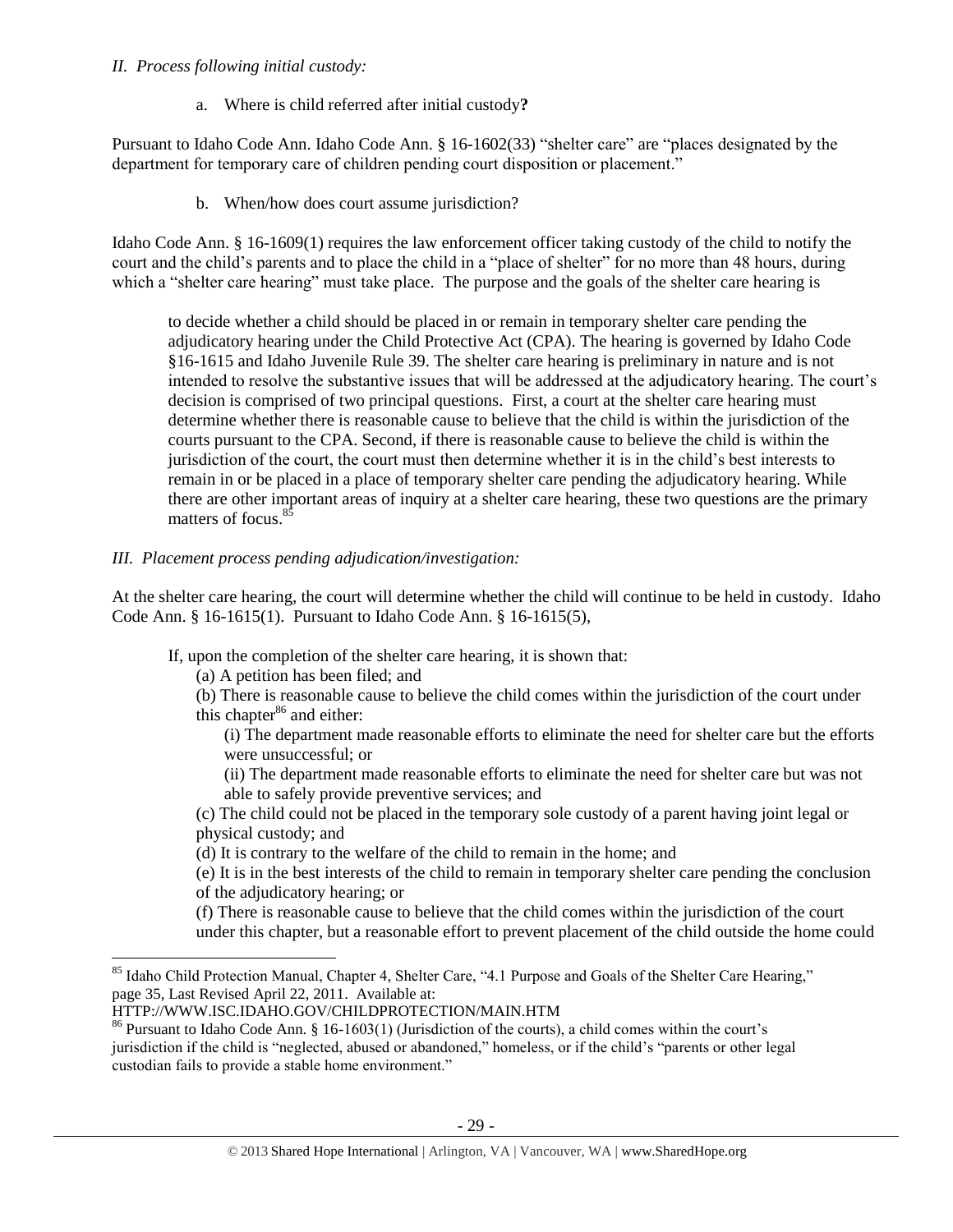be affected by a protective order safeguarding the child's welfare and maintaining the child in his present surroundings;

the court shall issue, within twenty-four (24) hours of such hearing, an order of temporary legal custody and/or a protective order. . . .

# *IV. Adjudication or referral to alternate process:*

If the court retains custody over the child, an adjudicatory hearing will be held within 30 days of the date the petition was filed. Idaho Code Ann. § 16-1615(6). As long as the child is adjudicated to come within the court's jurisdiction,<sup>87</sup> pursuant to Idaho Code Ann. § 16-1619(5) (Adjudicatory hearing), the court at the adjudicatory hearing may

(a) Place the child under protective supervision in of the department<sup>88</sup> for an indeterminate period not to exceed the child's eighteenth birthday; or

(b) Vest legal custody in the department or other authorized agency subject to residual parental rights and subject to full judicial review by the court of all matters relating to the custody of the child by the department or other authorized agency.

#### *V. Outcomes*

a. Disposition

If the court decides to grant custody to the department, pursuant to Idaho Code Ann. § 16-1619(6), it must

make detailed written findings based on facts in the record, that . . . continuation of residence in the home would be contrary to the welfare of the child and that vesting legal custody with the department or other authorized agency would be in the best interests of the child. . . . [and that] the department made reasonable efforts to prevent the placement of the child in foster care . . . .

If the court finds that reasonable efforts to reunify the child with one or both parents are not necessary because aggravating circumstances were present, the court must hold a permanency hearing within 30 days of the determination of aggravating circumstances. Idaho Code Ann. § 16-1619(6). The department must prepare a permanency plan and file the permanency plan with the court at least five (5) days prior to the permanency hearing. Idaho Code Ann. § 16-1620(1).

#### **Child Initially Identified as Delinquent**

Despite the protections above, domestic minor sex trafficking victims also may be dealt with under the provisions of Idaho Code Ann. title 20 (State prison and county jails), chapter 5 (Juvenile corrections act).

*I. Initial Custody:*

a. Authority for initial custody

Idaho Code Ann. § 20-516(1) (Apprehension and release of juveniles—Detention) authorizes a peace officer to take a juvenile into custody without a court order

 $\overline{a}$ <sup>87</sup> See supra note [86](#page-28-0) for cases in which the court has jurisdiction.

<sup>&</sup>lt;sup>88</sup> The text of Idaho Code Ann. § 16-1669 included here and elsewhere in this report includes amendments made by the passage of Senate Bill 256 of the 1<sup>st</sup> regular session of the  $62<sup>nd</sup>$  Idaho Legislature. 2013 Ida. Ch. 287. (ID 2013) (effective July 1, 2013).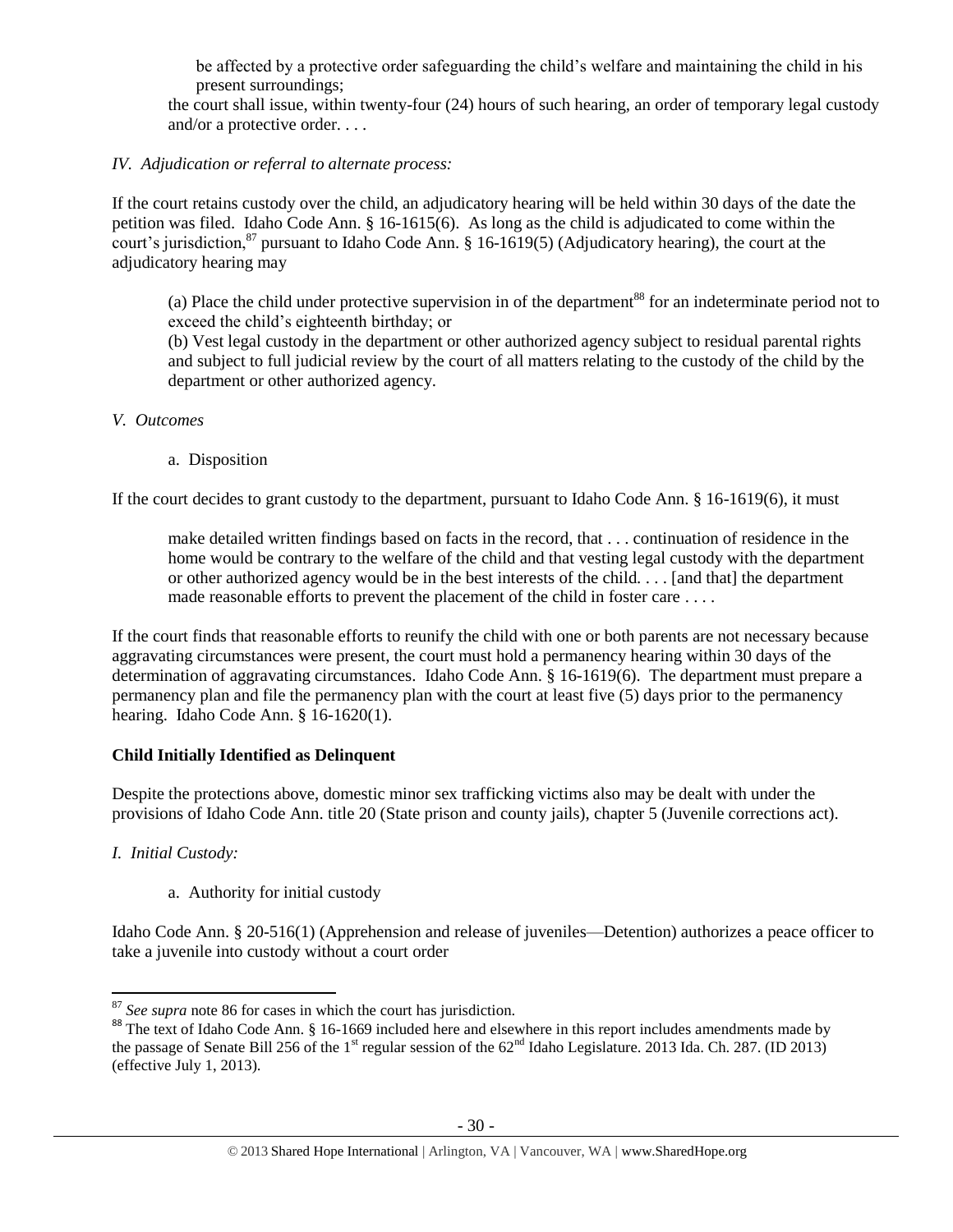(a) When he has reasonable cause to believe that the juvenile has committed an act which would be a misdemeanor or felony if committed by an adult; or

(b) When in the presence of a peace officer or private citizen the juvenile has violated any local, state or federal law or municipal ordinance; or

(c) When there are reasonable grounds to believe the juvenile has committed a status offense. Status offenses are truancy, running away from or being beyond the control of parents, guardian, or legal custodian and curfew violations.

Depending on whether the child has any prior convictions under Idaho Code Ann. § 18-5613 (Prostitution), a commercially sexually exploited child could be considered to have committed either a misdemeanor or felony prostitution offense and may be taken into custody under Idaho Code Ann. § 20-516(1).<sup>89</sup> Idaho Code Ann. § 20-516(2) also authorizes a peace officer to take a juvenile into custody pursuant to a court order or warrant.

b. Placement

Placement options include parents, relatives, a foster or group home, a juvenile detention center, or a "community-based diversion program." Idaho Code Ann. § 20-516(4)(a)–(f).

Pursuant to Idaho Code Ann. § 20-516(1) (Apprehension and release of juveniles—Detention) status offenders shall not be placed in any jail facility but instead may be placed in juvenile shelter care facilities,<sup>90</sup> except in the case of runaways, when there is a specific detention request from a foreign jurisdiction to hold the juvenile pending transportation arrangements.

- *II. Process following initial custody:*
	- a. Where is child referred after initial custody?

An officer must release a juvenile taken into custody "to his parent or other responsible adult upon written promise . . . to bring the juvenile to court at a stated time," unless the court orders otherwise or it appears to the officer that releasing the juvenile would not be in the juvenile's or society's best interests. Idaho Code Ann. § 20-516(2).

b. When/how does court assume jurisdiction?

If the child is not released, the court must hold a "detention hearing to determine where the juvenile will be placed until the next hearing" within 24 hours. Idaho Code Ann. § 20-516(4).

# *III. Placement process pending adjudication/investigation:*

# a. Placement hearing i.e. shelter or detention hearing

Idaho Code Ann. § 20-510 (Information—Investigation—Petition) provides that the prosecuting attorney or a peace officer may file a petition with the court alleging the facts that bring the juvenile within the court's jurisdiction. Before any petition is filed, however, the prosecuting attorney may refer the case directly "to the county probation officer or a community-based diversion program for informal probation and counseling" if the prosecutor decides court action is not required. Idaho Code Ann. § 20-511(1) (Diversion or informal disposition of the petition). If the diversion process is utilized, any statements made by a juvenile in a diversion

 $\overline{a}$ <sup>89</sup> *See supra* section 5.3 for the provisions of Idaho Code Ann. § 18-5613.

<sup>&</sup>lt;sup>90</sup> See supra note [83](#page-27-0) for the definition of "shelter care."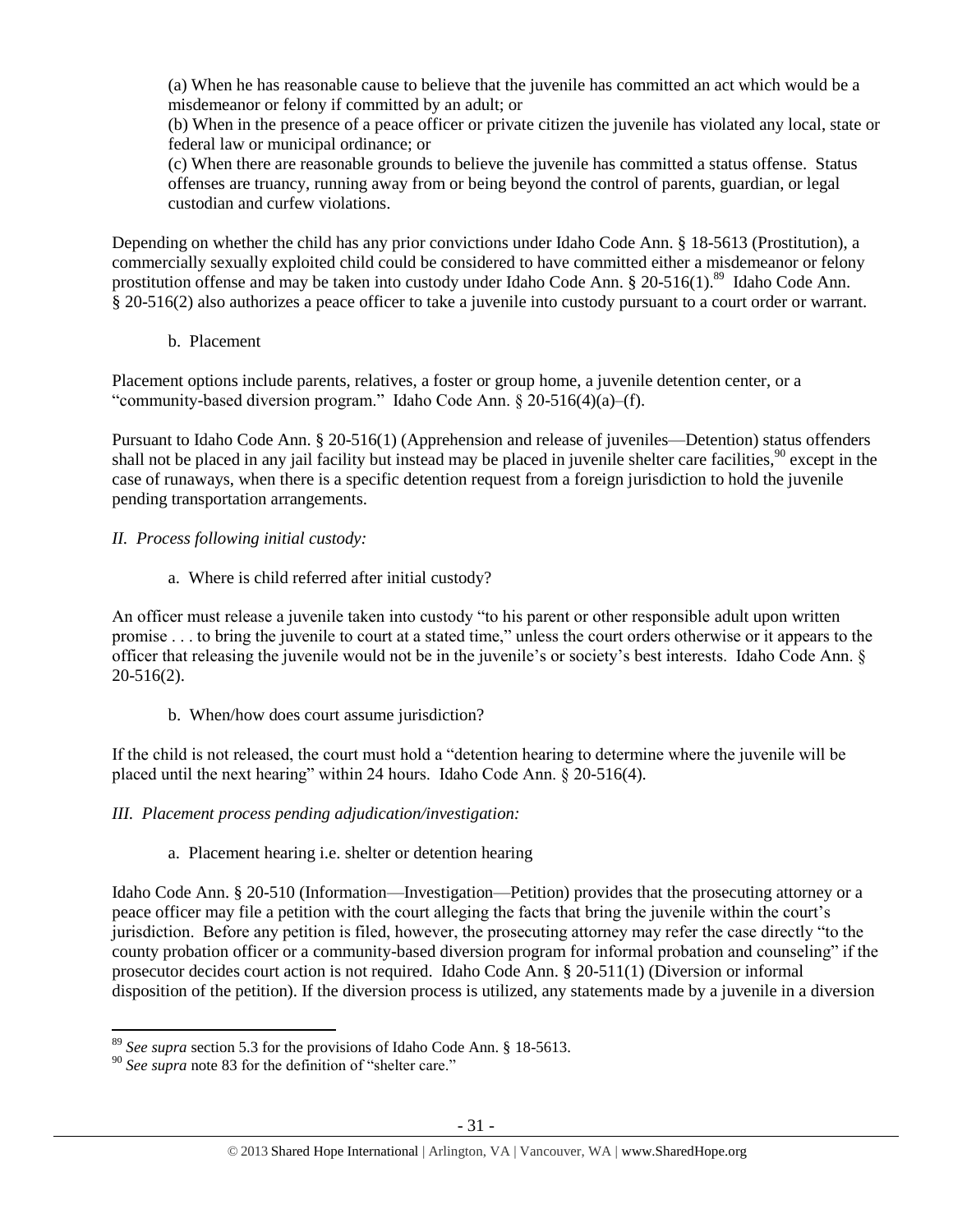proceeding are inadmissible as substantive evidence of guilt at an adjudicative proceeding on the underlying charge. Idaho Code Ann. § 20-511(1) (Diversion or informal disposition of the petition).

# b. Placement Options

Pursuant to Idaho Code Ann. § 20-516(4)(a)–(f), placement options include parents, relatives, a foster or group home, a juvenile detention center, or a "community-based diversion program."

# *IV. Adjudication or referral to alternate process*

# a. Adjudicatory/dispositional hearing

If the juvenile denies the petition's allegations, the court will hold an evidentiary hearing pursuant to Idaho Code Ann. § 20-519 (Evidentiary hearing).<sup>91</sup> Even if a petition is filed, if the juvenile offender admits the petition's allegations, "the court may decide to make an informal adjustment of the petition." Idaho Code Ann. § 20-511(2). Pursuant to Idaho Code Ann. § 20-511(2),

Informal adjustment can include, but is not limited to:

- (a) Reprimand of the juvenile offender;
- (b) Informal supervision with the probation department;
- (c) Community service work;
- (d) Restitution to the victim;
- (e) Participation in a community-based diversion program.

# *V. Outcomes*

. . . .

a. Disposition

There is a re-disposition hearing which takes place when a Child Protective Act (CPA) case is ongoing and the child is removed from his or her home after having been returned there pursuant to an order for protective supervision. In this type of case, the child has previously been found to be within the jurisdiction of the CPA. Idaho Code Ann. §16-1623 (2011). (Amended Disposition -- Removal During Protective Supervision).

If the juvenile denies the petition's allegations, the court will hold an evidentiary hearing pursuant to Idaho Code Ann. § 20-519 (Evidentiary hearing), and if the court determines that the juvenile offender falls within the court's jurisdiction, <sup>92</sup> Idaho Code Ann. § 20-520(1) (Sentencing) authorizes the court to hold a sentencing hearing where it may

(a) Place the juvenile offender on formal probation for a period not to exceed three (3) years from the date of the order, except the court may place a juvenile offender on formal probation for a period not to exceed the juvenile offender's twenty-first birthday if the court finds that the juvenile offender has committed a crime of a sexual nature;

(c) Commit the juvenile offender to a period of detention, pursuant to this act, for a period of time not to exceed ninety (90) days for each unlawful or criminal act the juvenile offender is found to have committed, if the unlawful or criminal act would be a misdemeanor if committed by an adult, or where the juvenile offender has been adjudicated as an habitual status offender;

 $\overline{a}$ <sup>91</sup> See supra note [86](#page-28-0) for the provisions of Idaho Code Ann. § 20-505, which describes the types of juveniles over which the court has jurisdiction.

<sup>&</sup>lt;sup>92</sup> See supra note [86](#page-28-0) for the provisions of Idaho Code Ann. § 20-505, which describes the types of juveniles over which the court has jurisdiction.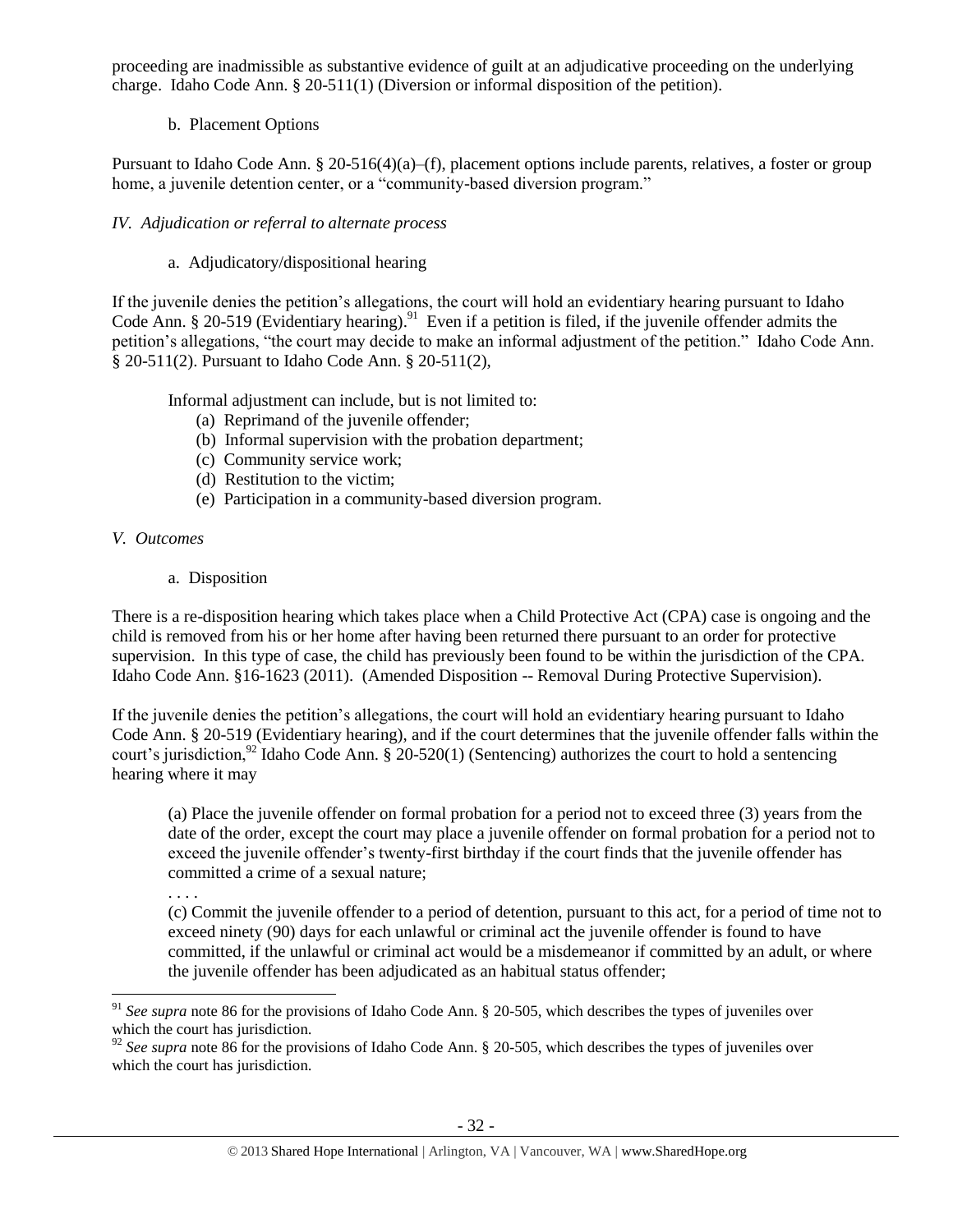(d) If the juvenile offender has committed an unlawful or criminal act which would be a felony if committed by an adult, the court may commit the juvenile offender to detention for a period not to exceed one hundred eighty (180) days for each unlawful or criminal act;

. . . .

(f) Commit the juvenile offender to detention and suspend the sentence on specific probationary conditions;

. . . .

(h) The court may order that the juvenile offender be examined or treated by a physician, surgeon, psychiatrist or psychologist, or that he receive other special care, or that he submit to an alcohol or drug evaluation, if needed, and for such purposes may place the juvenile offender in a hospital or other suitable facility.

(r) Commit the juvenile offender to the legal custody of the department of juvenile corrections for an indeterminate period of time not to exceed the juvenile offender's nineteenth birthday, unless the custody review board determines that extended time in custody is necessary to address competency development, accountability, and community protection; provided however, that no juvenile offender shall remain in the custody of the department beyond the juvenile offender's twenty-first birthday.... (s) Notwithstanding any other provision of this section, a court may not commit a juvenile offender under the age of ten (10) years to a period of detention or to the custody of the department of juvenile corrections for placement in secure confinement.

- 5.4.1 Recommendation: Establish a mandatory response law directing any minor involved in prostitution or pornography and who is a victim of human trafficking under Idaho Code Ann. § 18-8602(1) (Human trafficking defined) away from the criminal justice system and into a child protective services system.
- *5.5 Commercial sexual exploitation is identified as a type of abuse and neglect within child protection statutes.*

Idaho Code Ann. § 16-1602(1)(b) (Definitions) identifies commercial sexual exploitation as child abuse. Idaho Code Ann. § 16-1602(1)(b) specifies that "[s]exual conduct, including . . . prostitution, obscene or pornographic photographing, filming or depiction for commercial purposes, or other similar forms of sexual exploitation harming or threatening the child's health or welfare or mental injury to the child" is considered abuse.

*5.6 The definition of "caregiver" (or similar term) in the child welfare statutes is broad enough to include a trafficker who has custody or control of a child in order to bring a trafficked child into protection of child protective services.*

Under Idaho Code Ann. title 16, chapter 16 (Child Protective Act), Idaho's definition of "custodian" is too narrow to include a trafficker or pimp who has custody or control of a child. Idaho Code Ann. § 16-1602(13) (Definitions) defines a "custodian" as "a person, other than a parent or legal guardian, to whom legal or joint legal custody of the child has been given by court order."

- 5.6.1 Recommendation: Define "custodian" to include a person who has control over a child, allowing a trafficked child to fall within the purview of child protective services.
- *5.7 Crime victims' compensation is specifically available to a child victim of sex trafficking or commercial sexual exploitation of children (CSEC) without regard to ineligibility factors.*

Crime victims compensation is not specifically available to victims of domestic minor sex trafficking, but under the Crime Victims Compensation Act, such victims still may receive compensation.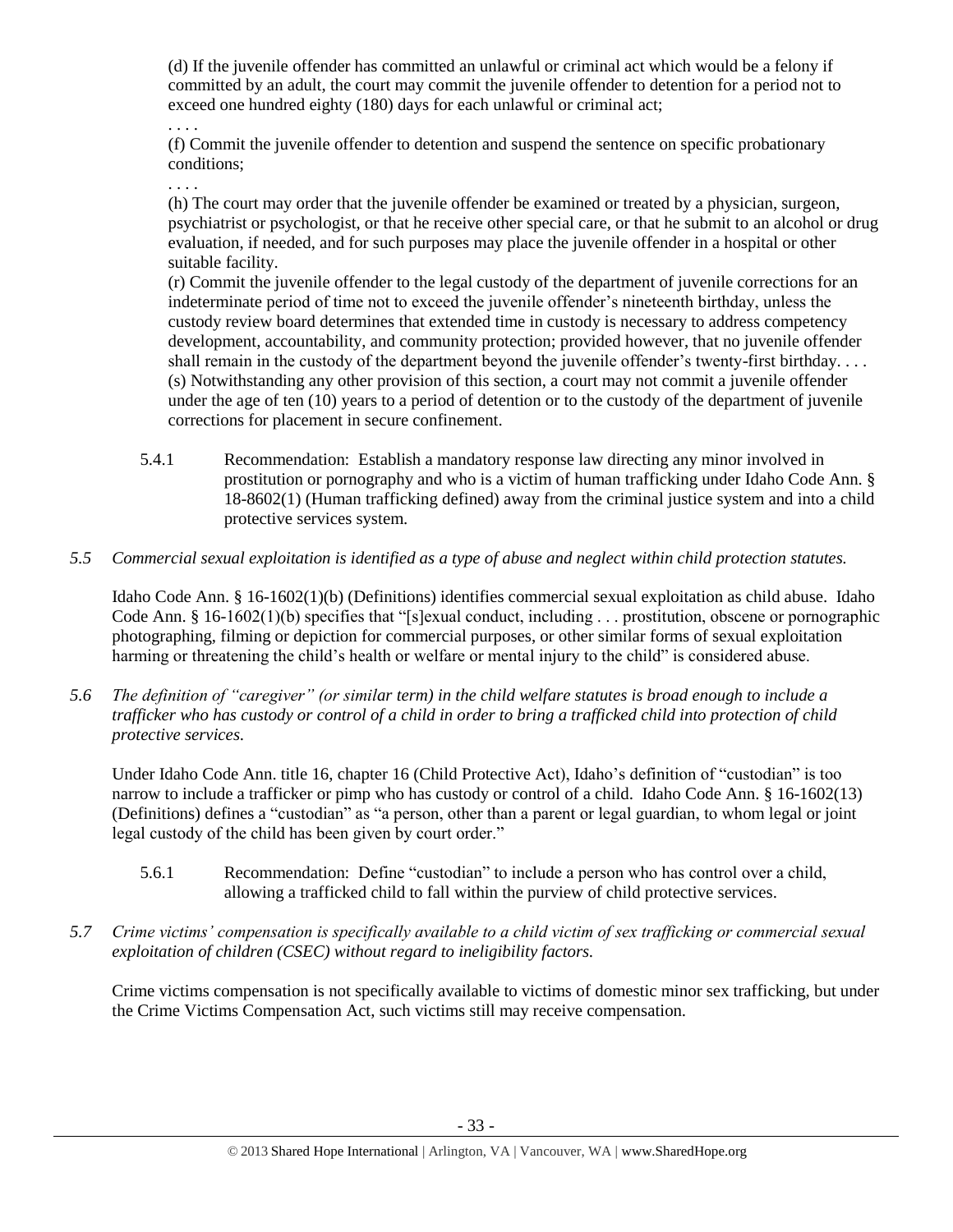Idaho Code Ann. § 72-1002 (Legislative purpose and intent) explains that, in enacting the Crime Victims Compensation Act, it was the legislature's intent to assist and compensate "those persons within the state who are innocent victims of criminal acts and who suffer injury or death. To this end, it is the legislature's intention to provide compensation for injuries suffered as a direct result of the criminal acts of other persons." As defined in Idaho Code Ann. § 72-1003(8)(a) (Definitions), a "victim" is "a person who suffers injury or death as a result of . . . [c]riminally injurious conduct." Idaho Code Ann. § 72-1003(4) defines "criminally injurious conduct" as

intentional, knowing, or reckless conduct that:

(a) Occurs or is attempted in this state or occurs outside the state of Idaho against a resident of the state of Idaho and which occurred in a state which does not have a crime victims compensation program for which the victim is eligible as eligibility is set forth in this statute;

(b) Constitutes an act of terrorism as defined by 18 U.S.C. 2331, committed outside the United States against a resident of this state;

(c) Results in injury or death; and

(d) Is punishable by fine, imprisonment, or death or would be so punishable but for the fact that the person engaging in the conduct lacked capacity to commit the crime under the laws of this state. . . .

The Crime Victims Compensation Act contains ineligibility criteria that could bar a domestic minor sex trafficking victim's claim for compensation. Idaho Code Ann. § 72-1018 (Award of compensation) provides,

(1) The commission shall award compensation benefits under this chapter, if satisfied by a preponderance of the evidence that the requirements for compensation have been met.

(2) An award may be made whether or not any person is prosecuted or convicted. . . .

(3) The commission may suspend the proceedings pending disposition of a criminal prosecution that has been commenced or is imminent and may make a tentative award under section 72-1017 [Tentative award of compensation], Idaho Code.

However, a victim will not receive compensation unless the crime was reported to law enforcement within 72 hours and an application for compensation was filed within 1 year of the crime's occurrence, unless in either case good cause is shown. Idaho Code Ann. § 72-1016(1), (3). Nothing in Idaho Code Ann. § 72-1016 clarifies what is sufficient to constitute good cause.

Idaho Code Ann. § 72-1016(4) (Limitations on awards) further requires victims to fully cooperate with law enforcement "in the apprehension and prosecution of the offender." Additionally, if a domestic minor sex trafficking victim is convicted under Idaho Code Ann. § 18-5613 (Prostitution) and sentenced to imprisonment, the minor will be unable to receive compensation, as Idaho Code Ann. § 72-1016(6) prohibits incarcerated persons from receiving compensation. Additionally, victims who are deemed to have "contributed to the infliction of death or injury with respect to which the claim is made" may have the amount of compensation they are eligible to receive reduced "in proportion to what the commission finds to be the victim's contribution." Idaho Code Ann.  $\S 72-1016(7)(a)$ . Finally, a child convicted for a third or subsequent violation of Idaho Code Ann. § 18-5613 may face a 50% reduction in the award for having "engaged in a felony." Idaho Code Ann. § 72-1016(7)(b).

5.7.1 Recommendation: Amend Idaho Code Ann. § 72-1016 (Limitations on awards) to create exceptions for domestic minor sex trafficking victims to the listed criteria.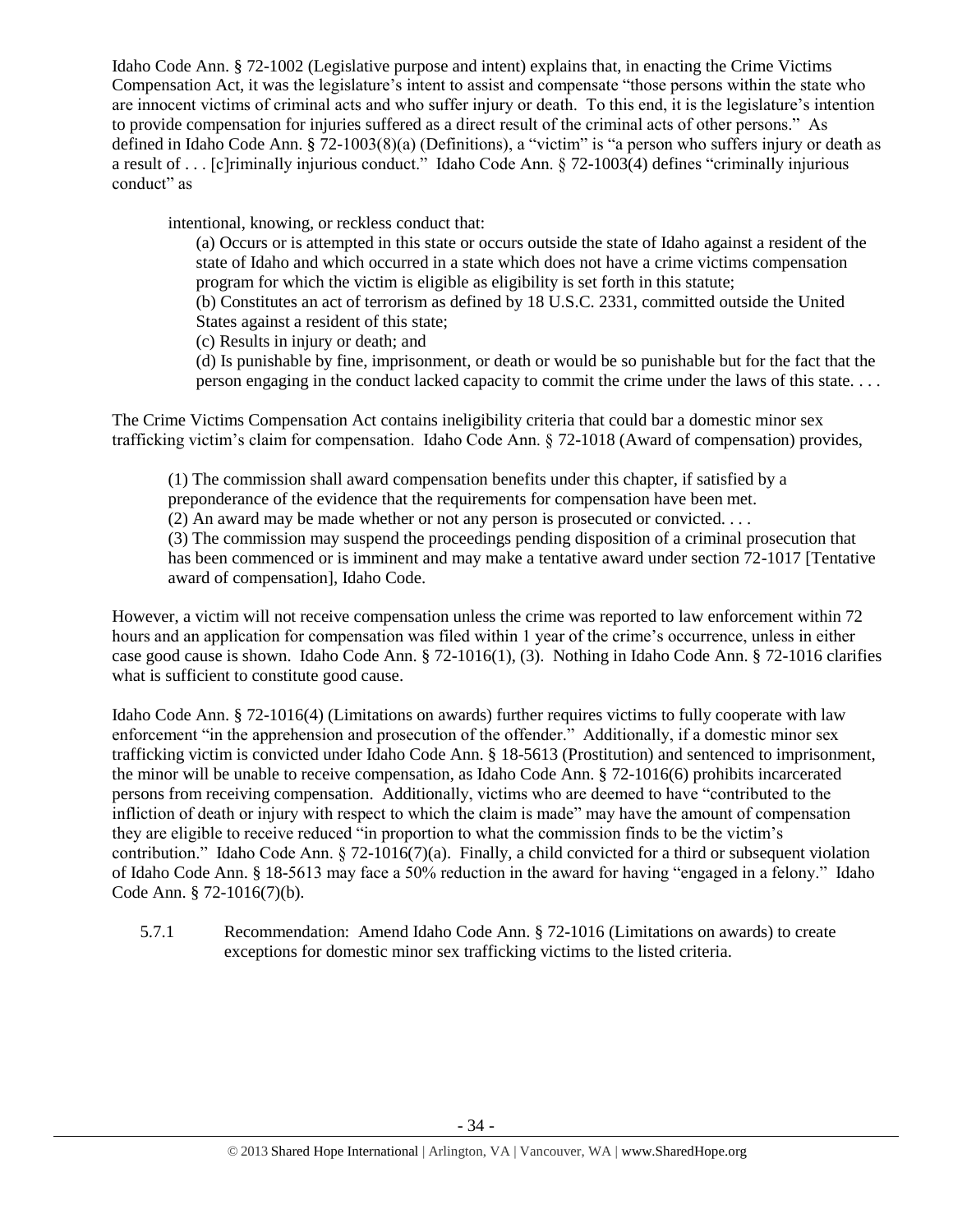# *5.8 Victim-friendly procedures and protections are provided in the trial process for minors under 18.*

Idaho does not specifically afford extra protections to domestic minor sex trafficking victims in its criminal justice procedures; however, domestic minor sex trafficking victims may avail themselves of protections available to crime victims generally.

Idaho Code Ann. § 18-8601 (Legislative intent) declares that the legislature intended to "assist and direct victims of such trafficking to available community resources." Idaho Code Ann. § 18-8605 (Human trafficking victim protection) provides,

(1) The attorney general, in consultation with the department of health and welfare and the United States attorney's office, shall, no later than July 1, 2007, issue a report outlining how existing victim and witness laws respond to the needs of human trafficking victims, and suggesting areas of improvement and modification.

(2) The department of health and welfare, in consultation with the attorney general, shall, no later than July 1, 2007, issue a report outlining how existing social service programs respond or fail to respond to the needs of human trafficking victims, and the interplay of such existing programs with federallyfunded victim service programs, and suggesting areas of improvement or modification. Such inquiry shall include, but not be limited to, the ability of state programs and licensing bodies to recognize federal T nonimmigrant status for the purposes of benefits, programs and licenses.

Children who are crime victims or witnesses receive some special protections under Idaho's laws. The Uniform Child Witness Testimony by Alternative Methods Act protects a child witness "under the age of thirteen (13) years who has been or will be called to testify in" any criminal or noncriminal case. Idaho Code Ann. §§ 9- 1802(2), 9-1803. Idaho Code Ann. § 9-1805(1) (Standards for determining whether child witness' testimony may be presented by alternative method) explains that in a criminal proceeding, a child witness may give testimony via an "alternative method"<sup>93</sup> only in certain circumstances. Idaho Code Ann. § 9-1805(1) states,

(a) A child witness' testimony may be taken otherwise than in an open forum in the presence and full view of the finder of fact if the presiding officer finds by clear and convincing evidence that the child would suffer serious emotional trauma that would substantially impair the child's ability to communicate with the finder of fact if required to testify in the open forum. (b) A child witness' testimony may be taken other than in a face-to-face confrontation between the child and a defendant if the presiding officer finds by clear and convincing evidence that the child would suffer serious emotional trauma that would substantially impair the child's ability to communicate with the finder of fact if required to be confronted face-to-face by the defendant.

In noncriminal proceedings, the child may give testimony via an alternative method where the "presiding officer finds by a preponderance of the evidence that presenting the testimony of the child by an alternative method is necessary to serve the best interests of the child or enable the child to communicate with the finder of fact." Idaho Code Ann. § 9-1805(2).

Idaho Code Ann. § 19-3023 (Child summoned as witness) further provides that where

 $\overline{\phantom{a}}$ 

 $93$  Idaho Code Ann. § 9-1802(1) (Definitions) defines "alternative method" as

a method by which a child witness testifies which does not include all of the following:

<sup>(</sup>a) Having the child present in person in an open forum;

<sup>(</sup>b) Having the child testify in the presence and full view of the finder of fact and presiding officer; and

<sup>(</sup>c) Allowing all of the parties to be present, to participate and to view and be viewed by the child.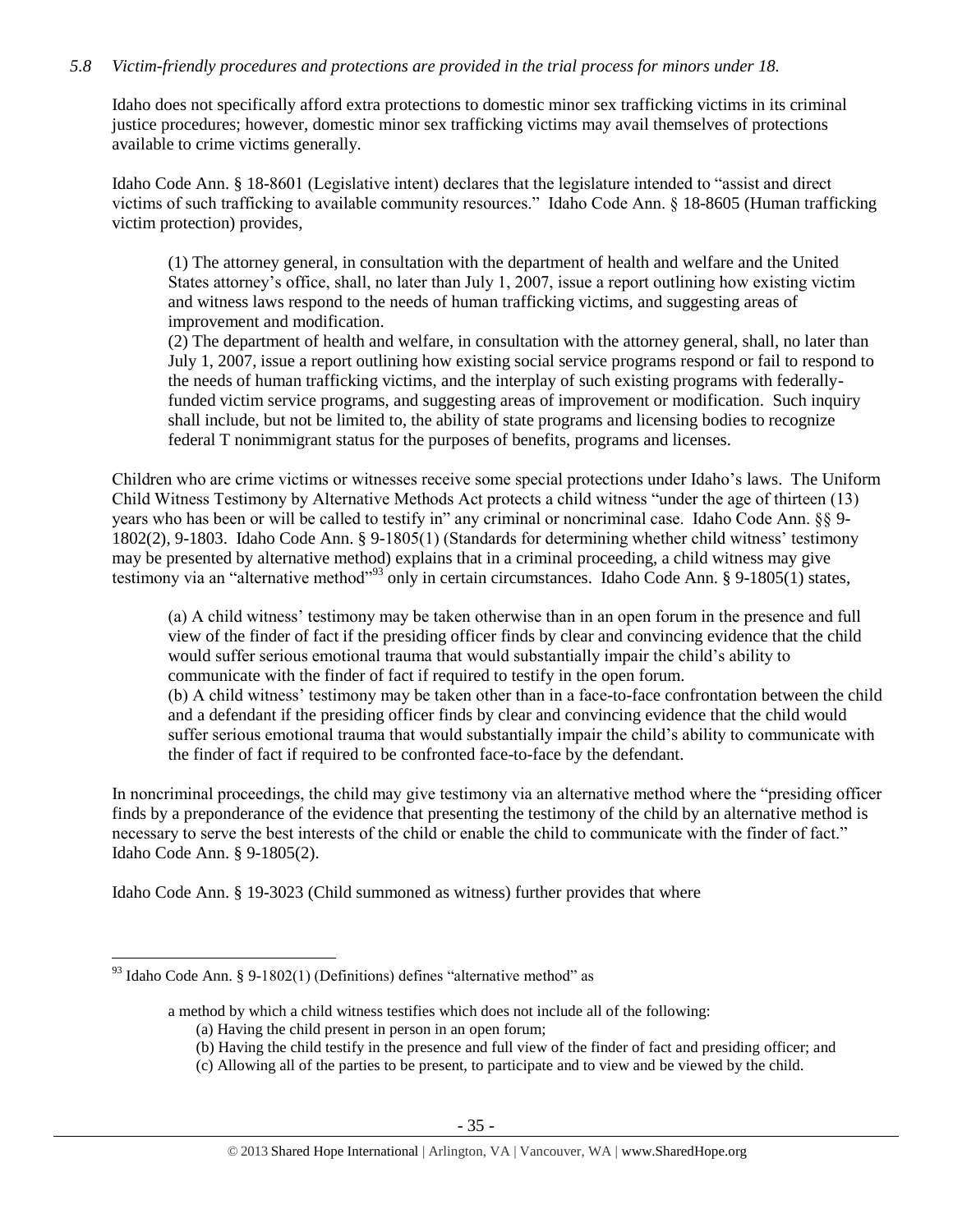a child is summoned as a witness in . . . any criminal matter, . . . parents, a counselor, friend or other person having a supportive relationship with the child shall be allowed to remain in the courtroom at the witness stand with the child during the child's testimony unless . . . the court finds that the defendant's constitutional right to a fair trial will be unduly prejudiced.

Other protections that are generally afforded to crime victims may be available to domestic minor sex trafficking victims. Idaho Code Ann. § 19-5306(1) (Rights of victim during investigation, prosecution, and disposition of the crime) enumerates the rights of crime victims.<sup>94</sup> Idaho Code Ann. § 19-5306(1) provides crime victims the rights to be

(a) Treated with fairness, respect, dignity and privacy throughout the criminal justice process; (b) Permitted to be present at all criminal justice proceedings or juvenile proceedings including probation proceedings;

(c) Entitled to a timely disposition of the case;

 $\overline{\phantom{a}}$ 

(d) Given prior notification of trial court, appellate, probation and parole proceedings and, upon request, to information about the sentence, incarceration, placing on probation or release of the defendant; (e) Heard, upon request, at all criminal justice proceedings considering a plea of guilty, sentencing, incarceration, placing on probation or release of the defendant unless manifest injustice would result; (f) Afforded the opportunity to communicate with the prosecution in criminal or juvenile offenses, and be advised of any proposed plea agreement by the prosecuting attorney prior to entering into a plea agreement in criminal or juvenile offenses involving crimes of violence, sex crimes or crimes against children;

(g) Allowed to refuse an interview, ex parte contact or other request by the defendant or any other person acting on behalf of the defendant, unless such request is authorized by law;

(h) Consulted by the presentence investigator during the preparation of the presentence report and have included in that report a statement of the impact which the defendant's criminal conduct had upon the victim and shall be allowed to read, prior to the sentencing hearing, the presentence report relating to the crime. The victim shall maintain the confidentiality of the presentence report, and shall not disclose its contents to any person except statements made by the victim to the prosecuting attorney or the court;

(i) Assured the expeditious return of any stolen or other personal property by law enforcement agencies when no longer needed as evidence;

 $(i)$  Notified whenever the defendant or suspect is released or escapes from custody. . . .

Additionally, if a victim of domestic minor sex trafficking is charged with a crime, the victim will benefit from the right to counsel for juveniles contained in Idaho Code Ann. § 20-514. The right may not be waived if "the juvenile is being adjudicated for commission of a crime of a sexual nature." Idaho Code Ann. § 20-514(6)(c).<sup>95</sup>

5.8.1. Recommendation: Amend the Uniform Child Witness Testimony by Alternative Methods Act to protect all children under the age of 18.

<sup>&</sup>lt;sup>94</sup> Idaho Code Ann. § 19-5306(5)(a) (Rights of victim during investigation, prosecution, and disposition of the crime) defines "victim" as "an individual who suffers direct or threatened physical, financial or emotional harm as the result of the commission of a crime or juvenile offense."

<sup>&</sup>lt;sup>95</sup> The text of Idaho Code Ann. § 20-514 included here and elsewhere in this report includes amendments made by the passage of House Bill 149 during the 1<sup>st</sup> regular session of the  $62<sup>nd</sup>$  Idaho legislature. 2013 Ida. Ch. 222 (ID 2012) (effective July 1, 2013).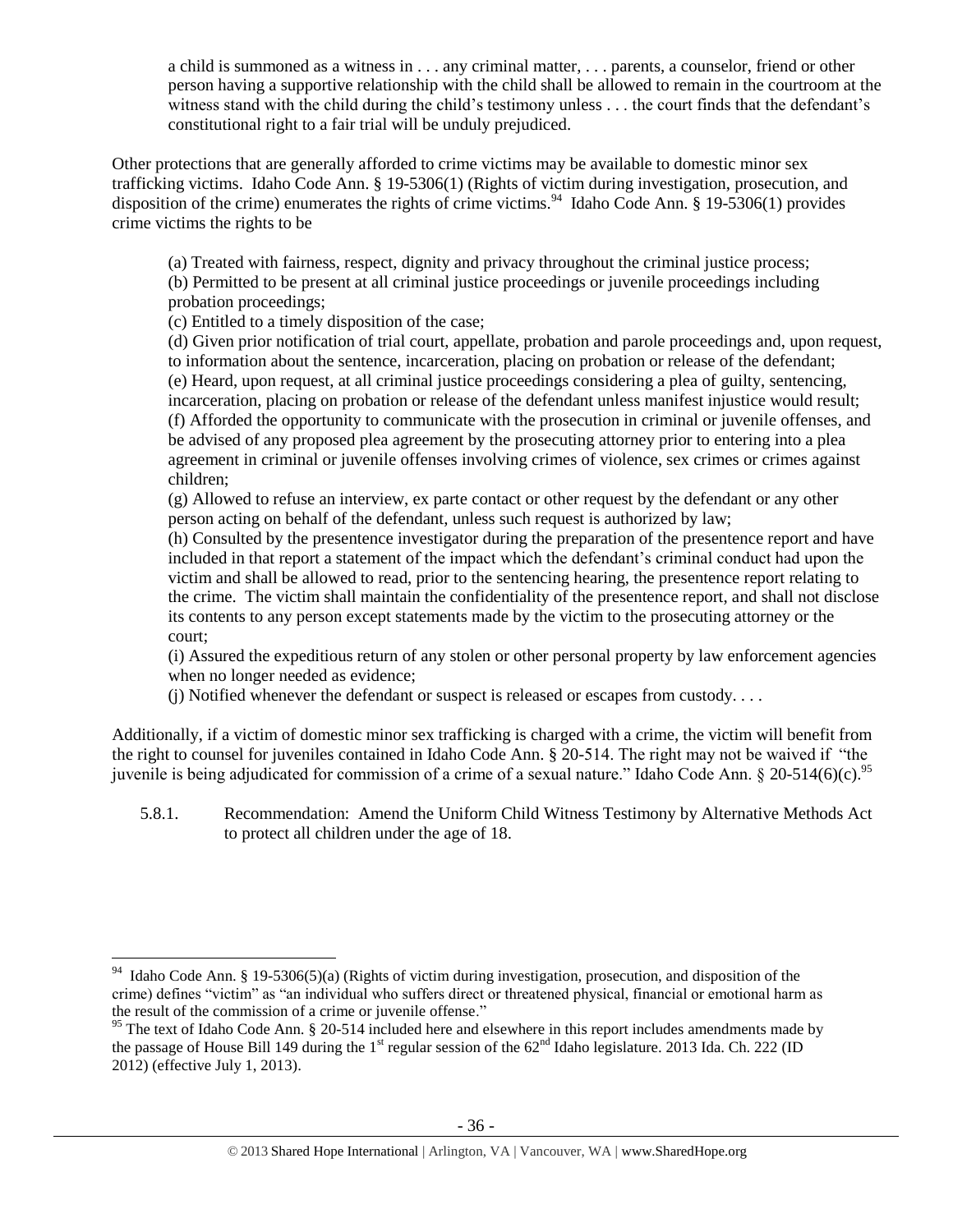*5.9 Expungement or sealing of juvenile delinquency records resulting from arrests or adjudications for prostitutionrelated offenses committed as a result of, or in the course of, the commercial sexual exploitation of a minor is available within a reasonable time after turning 18.*

Idaho Code Ann. § 20-525A(1)–(3) (Expungement of record) provides,

(1) Any person who has been adjudicated in a case under this act and found to be within the purview of the act for having committed a felony offense or having been committed to the department of juvenile corrections may, after the expiration of five (5) years from the date of termination of the continuing jurisdiction of the court, or, in case the juvenile offender was committed to the juvenile correctional center, five (5) years from the date of his release from the juvenile correctional center, or after reaching age eighteen (18) years, whichever occurs last, petition the court for the expungement of his record. . . . (2) Any person who has been adjudicated in a case under this act and found to be within the purview of the act for having committed misdemeanor or status offenses only and not having been committed to the department of juvenile corrections may, after the expiration of one (1) year from the date of termination of the continuing jurisdiction of the court or after reaching age eighteen (18) years, whichever occurs later, petition the court for the expungement of his record. . . . (3) In any case where the prosecuting attorney has elected to utilize the diversion process or the court orders an informal adjustment pursuant to section 20-511, Idaho Code, the person may, after the expiration of one (1) year from the date of termination of the continuing jurisdiction of the court or after reaching age eighteen (18) years, whichever occurs later, petition the court for the expungement of his record. . . .

. . . .

Under Idaho Code Ann. § 20-525A(5),

If the court finds after hearing that the petitioner . . . has not been convicted of a felony, or of a misdemeanor wherein violence toward another person was attempted or committed since the termination of the court's jurisdiction or his release from the juvenile correctional center, and that no proceeding involving such felony or misdemeanor is pending or being instituted against him, and if the court further finds to its satisfaction that the petitioner has been held accountable, is developing life skills necessary to become a contributing member of the community and that the expungement of the petitioner's record will not compromise public safety, it shall order all records in the petitioner's case . . . sealed; and shall further order all references to said adjudication, diversion or informal adjustment removed from all indices and from all other records available to the public. However, a special index of the expungement proceedings and records shall be kept by the court ordering expungement, which index shall not be available to the public and shall be revealed only upon order of a court of competent jurisdiction. . . . Upon the entry of the order the proceedings in the petitioner's case shall be deemed never to have occurred and the petitioner may properly reply accordingly upon any inquiry in the matter. Inspection of the records may thereafter be permitted only by the court upon petition by the person who is the subject of the records or by any other court of competent jurisdiction, and only to persons named in the petition.

In regards to court records involving a child taken into custody under the Child Protective Act or adjudicated as an abused, neglected, or abandoned child,  $96$  Idaho Code Ann. § 16-1626 (Court records) provides,

The court shall keep a record of all court proceedings under this chapter. The records shall be available only to parties to the proceeding, persons having full or partial custody of the subject child and authorized agencies providing protective supervision or having legal custody of the child. Any other

 $\overline{\phantom{a}}$ <sup>96</sup> *See supra* note [86](#page-28-0) for the provisions of Idaho Code Ann. § 16-1603 describing the jurisdiction of courts.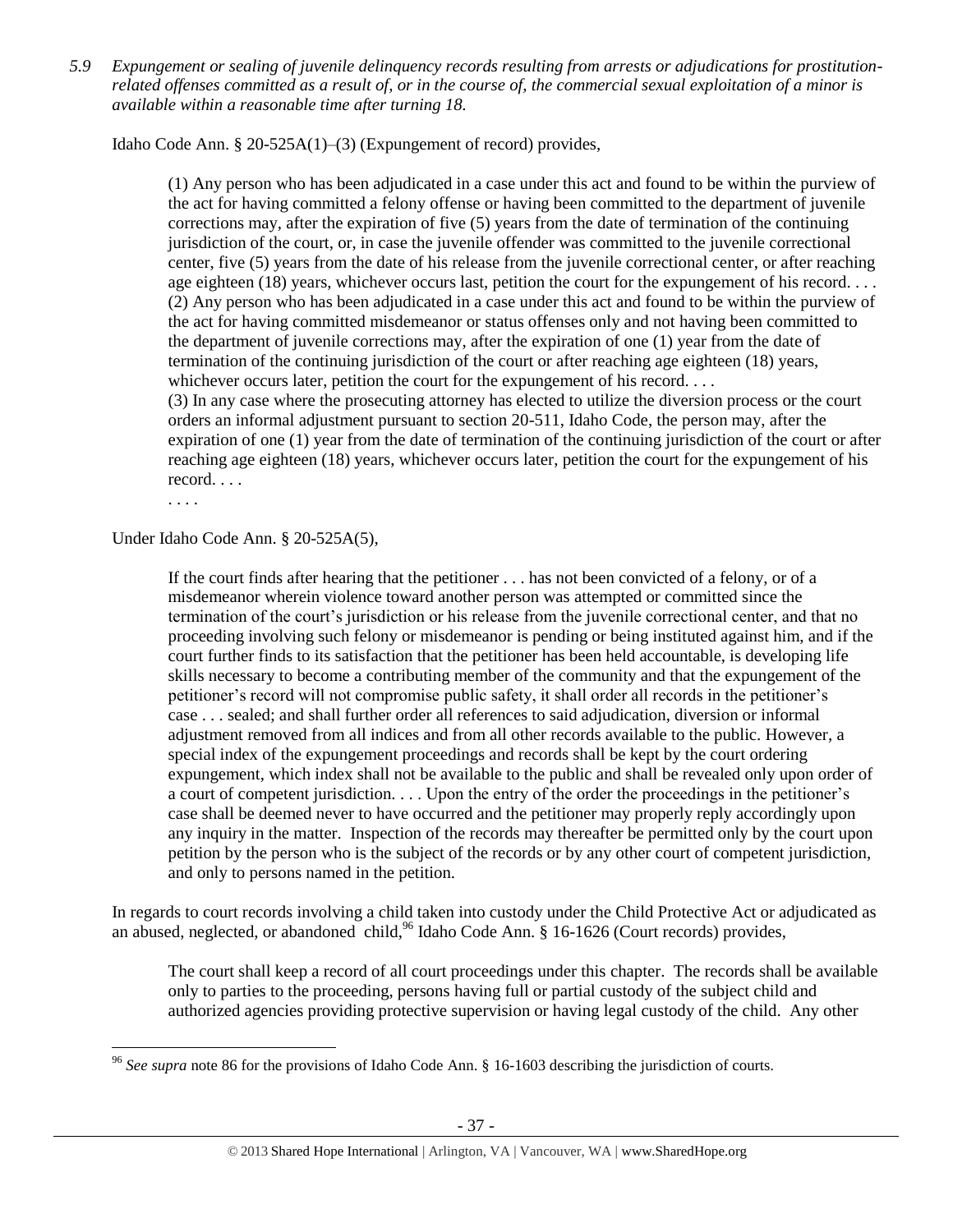person may have access to the records only upon permission by the court and then only if it is shown that such access is in the best interests of the child; or for the purpose of legitimate research. If the records are released for research purposes, the person receiving them must agree not to disclose any information which could lead to the identification of the child.

*5.10 Victim restitution and civil remedies for victims of domestic minor sex trafficking or commercial sexual exploitation of children (CSEC) are authorized by law.* 

Idaho Code Ann. § 18-8604 (Restitution—Rehabilitation) specifically requires the court to order an offender convicted of a human trafficking violation to make restitution. Idaho Code Ann. § 18-8604 states,

(1) In addition to any other amount of loss resulting from a human trafficking violation, the court shall order restitution, as applicable, including the greater of:

(a) The gross income or value to the defendant of the victim's labor or services; or

(b) The value of the victim's labor as guaranteed under the minimum wage and overtime provisions of the federal fair labor standards act.

(2) In addition to any order for restitution as provided in this section, the court shall order the defendant to pay an amount determined by the court to be necessary for the mental and physical rehabilitation of the victim or victims.

More generally, offenders convicted of other crimes also may be required to make restitution to their victims. Idaho Code Ann. § 19-5304(2) (Restitution for crime victims) states,

Unless the court determines that an order of restitution would be inappropriate or undesirable, it shall order a defendant found guilty of any crime<sup>97</sup> which results in an economic loss<sup>98</sup> to the victim<sup>99</sup> to make restitution to the victim. An order of restitution shall be a separate written order in addition to any other sentence the court may impose, including incarceration, and may be complete, partial, or nominal. The court may also include restitution as a term and condition of judgment of conviction; however, if a court orders restitution in the judgment of conviction and in a separate written order, a defendant shall not be required to make restitution in an amount beyond that authorized by this chapter. Restitution shall be ordered for any economic loss which the victim actually suffers. The existence of a policy of insurance covering the victim's loss shall not absolve the defendant of the obligation to pay restitution.

Commercially sexually exploited minors may also be able to pursue civil remedies for "any liability to damages, penalty, forfeiture, or other remedy imposed by law and allowed to be recovered or enforced in any civil action or proceeding," even if they are not specifically articulated in the code. Idaho Code Ann. § 18-103.

Additionally, children may pursue a tort claim where they have been victims of Idaho Code Ann. § 18-1507 (Definitions—sexual exploitation of a child—penalties) and other non-CSEC sexual offenses. Idaho Code Ann. § 6-1701. Specifically, Idaho Code Ann. § 6-1703 (Damages—Attorneys' fees) explains that child victims of Idaho Code Ann. § 18-1507 may be able to receive damages that

consist of compensation for past and future damages and may consist of emotional and physical pain and suffering, mental anguish, disability, loss of society and companionship, expenses for past and future therapy, and punitive damages where the claimant proves malicious or outrageous conduct by the party against whom the claim for punitive damages is asserted.

l <sup>97</sup> See supra note [36](#page-11-1) for the definition of "found guilty of a crime."

<sup>&</sup>lt;sup>98</sup> *See supra* note [37](#page-11-0) for the definition of "economic loss."

<sup>&</sup>lt;sup>99</sup> See supra note [38](#page-11-2) for the definition of "victim."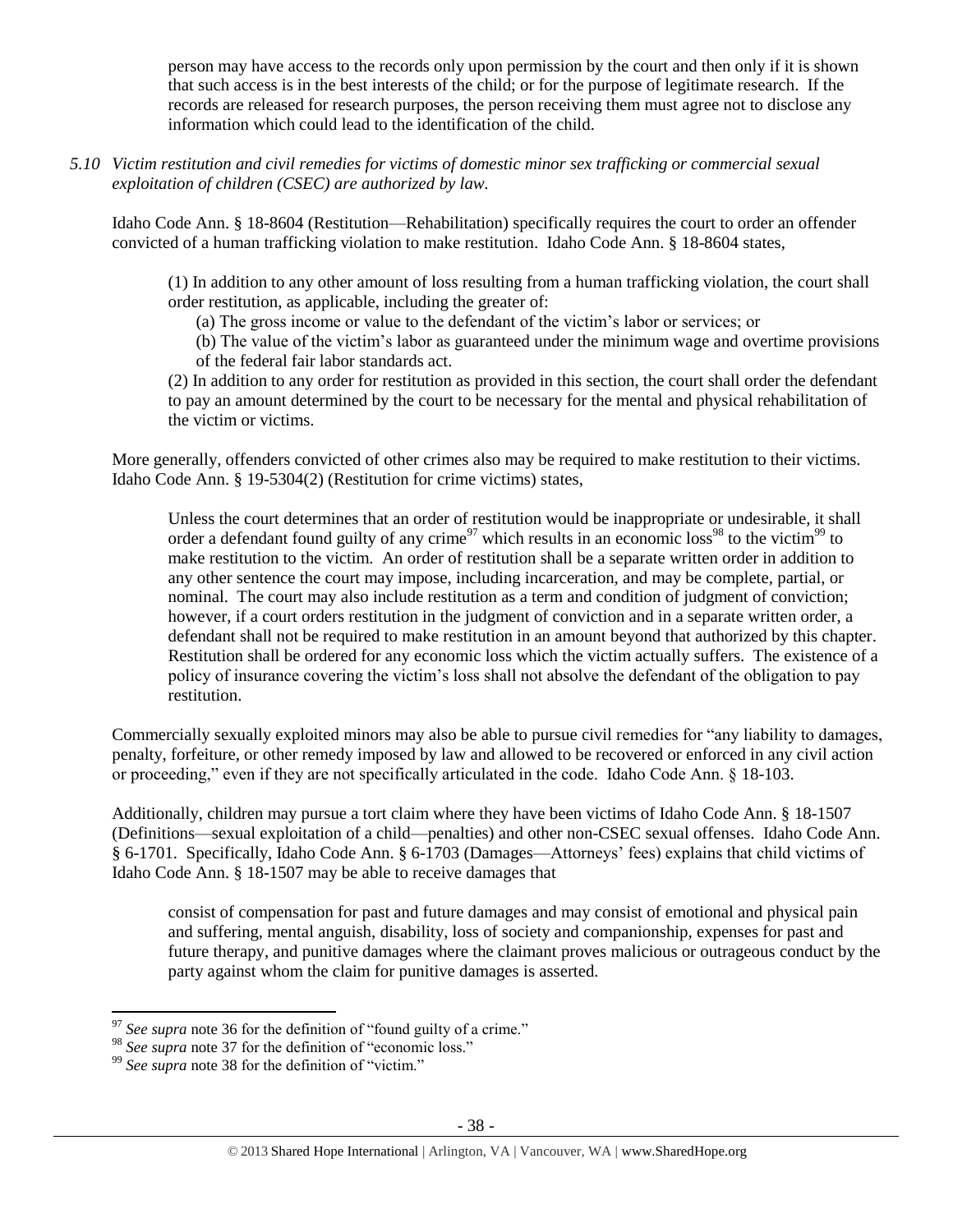Also, "The prevailing party in a child abuse tort action shall be entitled to costs and reasonable attorneys' fees." Idaho Code Ann. § 6-1703.

Lastly, commercially sexually exploited children whose offenders engage in a pattern of racketeering activity<sup>100</sup> in violation of Idaho Code Ann. § 18-7804 (Prohibited activities) may be liable for civil damages up to 3 "times the actual damages proved and the cost of the suit, including reasonable attorney's fees." Idaho Code Ann.  $§$  18-7805(a).

*5.11 Statutes of limitations for civil and criminal actions for child sex trafficking or commercial sexual exploitation of children (CSEC) offenses are eliminated or lengthened sufficiently to allow prosecutors and victims a realistic opportunity to pursue criminal action and legal remedies.*

Idaho Code Ann. § 19-401 (No statute of limitations for certain felonies) provides that no statute of limitations apply to prosecutions for violations of Idaho Code Ann. § 18-1506 (Sexual abuse of a child under the age of sixteen years) and § 18-1508 (Lewd conduct with minor child under sixteen). Most other felonies, including violations of Idaho Code Ann. § 18-8602(1) (Human trafficking defined) and Idaho's CSEC laws, are subject to 5-year statutes of limitations. Idaho Code Ann. § 19-402. Finally, there is a 1-year statute of limitations for prosecutions of misdemeanors, except where the misdemeanor is failure to report child abuse, in which case a 4 year statute of limitations applies. Idaho Code Ann. § 19-403(1), (2).

Idaho Code Ann. § 6-1704(1) (Statute of limitations) provides that child abuse tort actions, such as those related to Idaho Code Ann. § 18-1507 (Definitions—sexual exploitation of a child--penalties) have a 5-year statute of limitations from the date the child reaches the age of 18 "or, after the child reaches the age of eighteen (18) years, within five (5) years of the time the child discovers or reasonably should have discovered the act, abuse or exploitation and its causal relationship to an injury or condition suffered by the child, whichever occurs later." Idaho Code Ann. § 5-218(1) (Statutory liabilities, trespass, trover, replevin, and fraud) establishes a 3year statute of limitations for causes of action "created by statute, other than a penalty or forfeiture," such as an action brought pursuant to Idaho Code Ann. § 18-7805(a) (Racketeering—civil remedies). However, Idaho Code Ann. § 5-230 (Persons under disabilities—Other than for real property) provides for tolling of the statute of limitations until the child reaches the age of majority, "provided however, that the time limited for the commencement of an action shall not be tolled for a period of more than six (6) years on account of minority."

5.11.1 Recommendation: Amend Idaho Code Ann. § 19-401 (No statute of limitations for certain felonies) to eliminate statutes of limitations for prosecutions involving violations of Idaho's CSEC laws and for prosecutions of those crimes listed in Idaho Code Ann. § 18-8603 (Penalties) where in the commission of such crimes the offender also commits human trafficking as defined in Idaho Code Ann. § 18-8602(1) (Human trafficking defined).

 $\overline{\phantom{a}}$ <sup>100</sup> See supra Section 1.4 for the definition of a "pattern of racketeering activity."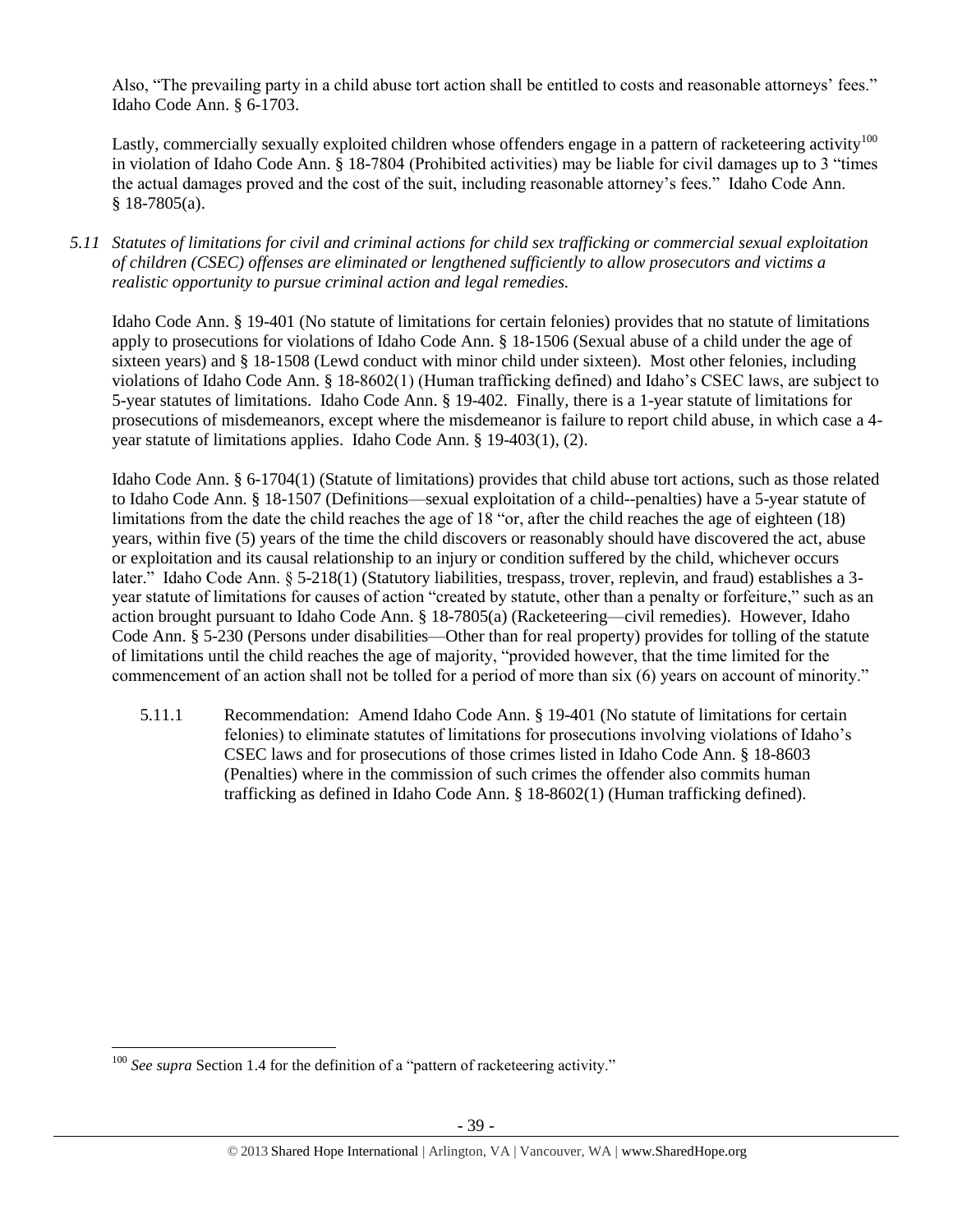#### FRAMEWORK ISSUE 6: CRIMINAL JUSTICE TOOLS FOR INVESTIGATION AND PROSECUTIONS

#### *Legal Components:*

- *6.1 Training on human trafficking and domestic minor sex trafficking for law enforcement is statutorily mandated or authorized.*
- *6.2 Single party consent to audiotaping is permitted in law enforcement investigations.*
- *6.3 Wiretapping is an available tool to investigate domestic minor sex trafficking.*
- *6.4 Using a law enforcement posing as a minor to investigate buying or selling of commercial sex acts is not a defense to soliciting, purchasing, or selling sex with a minor.*
- *6.5 Using the Internet to investigate buyers and traffickers is a permissible investigative technique.*
- *6.6 Law enforcement and child welfare agencies are mandated to promptly report missing and recovered children. \_\_\_\_\_\_\_\_\_\_\_\_\_\_\_\_\_\_\_\_\_\_\_\_\_\_\_\_\_\_\_\_\_\_\_\_\_\_\_\_\_\_\_\_\_\_\_\_\_\_\_\_\_\_\_\_\_\_\_\_\_\_\_\_\_\_\_\_\_\_\_\_\_\_\_\_\_\_\_\_\_\_\_\_\_\_\_\_\_\_\_\_\_\_*

### *Legal Analysis:*

 $\overline{a}$ 

*6.1 Training on human trafficking and domestic minor sex trafficking for law enforcement is statutorily mandated or authorized.*

Idaho encourages law enforcement to receive training on human trafficking and domestic minor sex trafficking. Idaho Code Ann. § 18-8601 (Legislative intent) states in part,

In addition to the other provisions enumerated in this chapter, the legislature finds that it may also be appropriate for members of the law enforcement community to receive training from the respective training entities in order to increase awareness of possible human trafficking cases occurring in Idaho and to assist and direct victims of such trafficking to available community resources.

Despite the legislative intent to have law enforcement trained in human trafficking, such training is not mandated under Idaho Code Ann. § 19-5109 (Powers of the council—Standards of training, education and employment of peace officers). However, Idaho Code Ann. § 19-5109(1)(a) requires the Peace Officers Standards and Training Council (Council) to establish basic training requirements for peace officers, which must include "a course in the investigation of and collection of evidence in cases involving an allegation of sexual assault or battery." Additionally, Idaho Code Ann. § 19-5109(6) separately allows the Council to establish basic training requirements "for juvenile detention officers, juvenile probation officers, and employees of the Idaho department of juvenile corrections who are engaged in the direct care and management of juveniles." Additionally under Idaho Code Ann. §§ 67-1401<sup>161</sup> (Duties of Attorney General), 67-1410<sup>102</sup> (Internet Crimes against Children Unit) investigators and prosecutors within this unit will have to be trained and educated on minor prostitution, solicitation, and sex-related offenses.

6.1.1 Recommendation: Amend Idaho Code Ann. § 19-5109 (Powers of the council—Standards of training, education and employment of peace officers) to mandate or expressly authorize training for law enforcement on domestic minor sex trafficking.

 $101$  The text of Idaho Code Ann. § 67-1401 included here and elsewhere in this report includes amendments made by the passage of Senate Bill 1079 of the  $1<sup>st</sup>$  regular session of the  $62<sup>nd</sup>$  Idaho Legislature. 2013. (Signed by Governor April 3, 2013).

 $102$  The text of Idaho Code Ann. § 67-1410 included here and elsewhere in this report includes amendments made by the passage of Senate Bill 1079 of the 1<sup>st</sup> regular session of the  $62<sup>nd</sup>$  Idaho Legislature. 2013. (Signed by Governor April 3, 2013).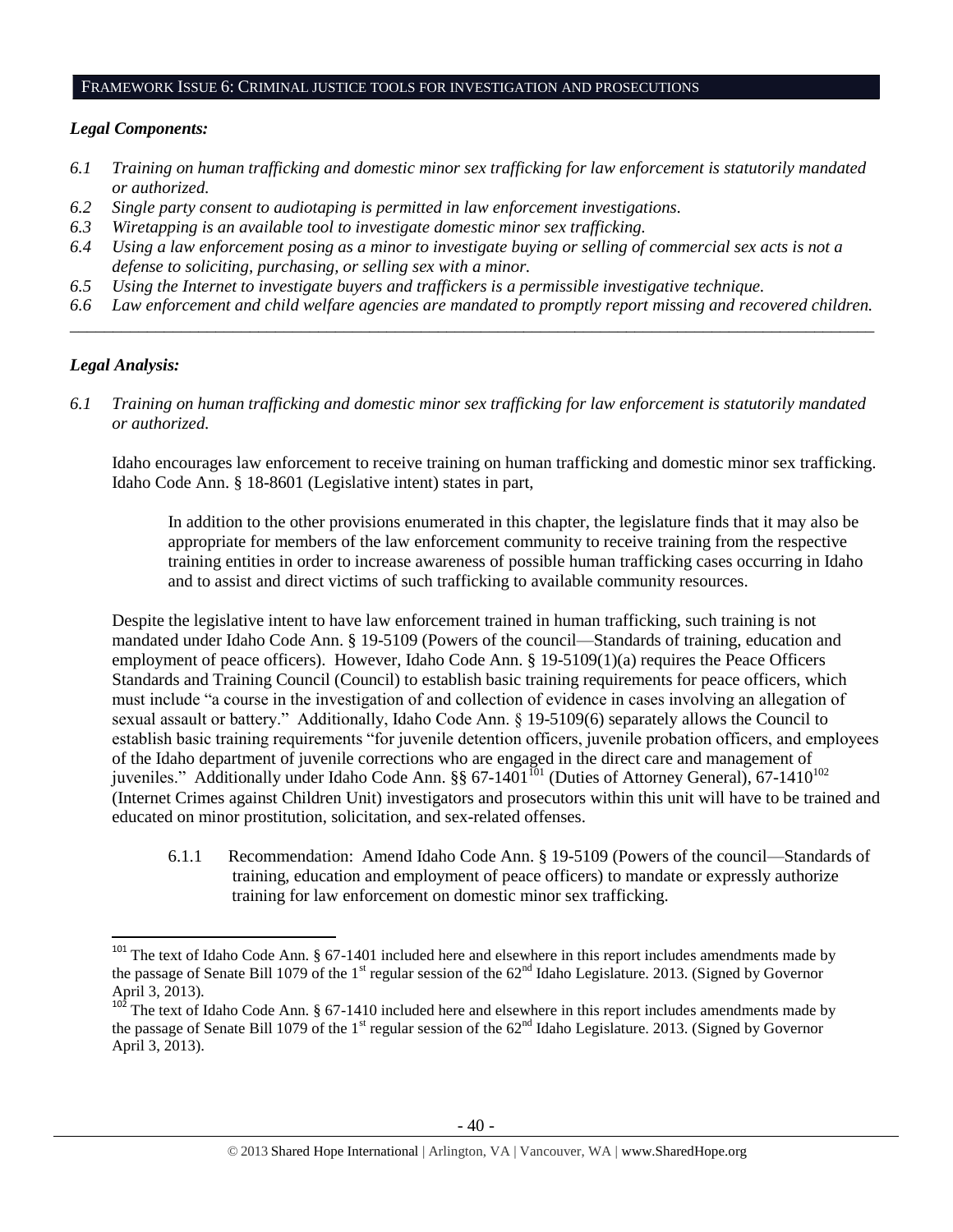# *6.2 Single party consent to audiotaping is permitted in law enforcement investigations.*

Idaho permits single party consent to audiotaping. Under Idaho Code Ann. § 18-6702(2)(c), (d) (Interception and disclosure of wire, electronic or oral communications prohibited),

(c) It is lawful under this chapter for a law enforcement officer or a person acting under the direction of a law enforcement officer to intercept a wire, electronic or oral communication when such person is a party to the communication or one (1) of the parties to the communication has given prior consent to such interception.

(d) It is lawful under this chapter for a person to intercept a wire, electronic or oral communication when one (1) of the parties to the communication has given prior consent to such interception.

*6.3 Wiretapping is an available tool to investigate domestic minor sex trafficking.* 

Although wiretapping in sex trafficking investigations is not expressly authorized, law enforcement is probably able to use wiretapping, pursuant to Idaho Code Ann. § 18-6706 (Authorization for interception of wire, electronic or oral communications), when investigating violations of Idaho Code Ann. § 18-8602(1) (Human trafficking defined) and Idaho's CSEC laws. Idaho Code Ann. § 18-6706 authorizes the issuance of an order authorizing wiretapping where

such interception may provide or has provided evidence of the commission of the offense of murder, kidnapping, gambling, robbery, bribery, extortion, or dealing in narcotic drugs, marijuana or other dangerous drugs, or other crime dangerous to life, limb, or property, and punishable by imprisonment for more than one (1) year, or any conspiracy to commit any of the foregoing offenses.

Idaho Code Ann. § 18-8602 (Human trafficking defined) and Idaho's CSEC laws are each punishable by imprisonment for more than 1 year and could be considered crimes that are "dangerous to life, limb, or property."

*6.4 Using a law enforcement posing as a minor to investigate buying or selling of commercial sex acts is not a defense to soliciting, purchasing, or selling sex with a minor.*

Neither Idaho's CSEC laws, nor Idaho Code Ann. § 18-8602(1) (Human trafficking defined) expressly authorizes the use of a decoy by law enforcement in investigating prostitution or domestic minor sex trafficking. However, the non-commercial offense under Idaho Code Ann. § 18-1509A(3) (Enticing a child through the use of the internet or other communication device—penalties—jurisdiction), expressly provides that "[i]t shall not constitute a defense against any charge or violation of this section that a law enforcement officer, peace officer, or other person working at the direction of law enforcement was involved in the detection or investigation of a violation of this section." Idaho Code Ann. § 18-1509A(4) further provides "In a prosecution under this section, it is not necessary for the prosecution to show that an act described in chapter 15, 61 or 66, title 18, Idaho Code, actually occurred."

- 6.4.1 Recommendation: Enact a law explicitly permitting the use of a decoy in investigating violations of Idaho Code Ann. § 18-8602(1) (Human trafficking defined) and CSEC offenses.
- *6.5 Using the Internet to investigate buyers and traffickers is a permissible investigative technique.*

Idaho Code Ann. § 18-1509A(3) (Enticing a child through the use of the internet or other communication device—penalties—jurisdiction) authorizes law enforcement to use the Internet when investigating buyers and traffickers. This statute applies to a person who "knowingly uses the internet or any device that provides